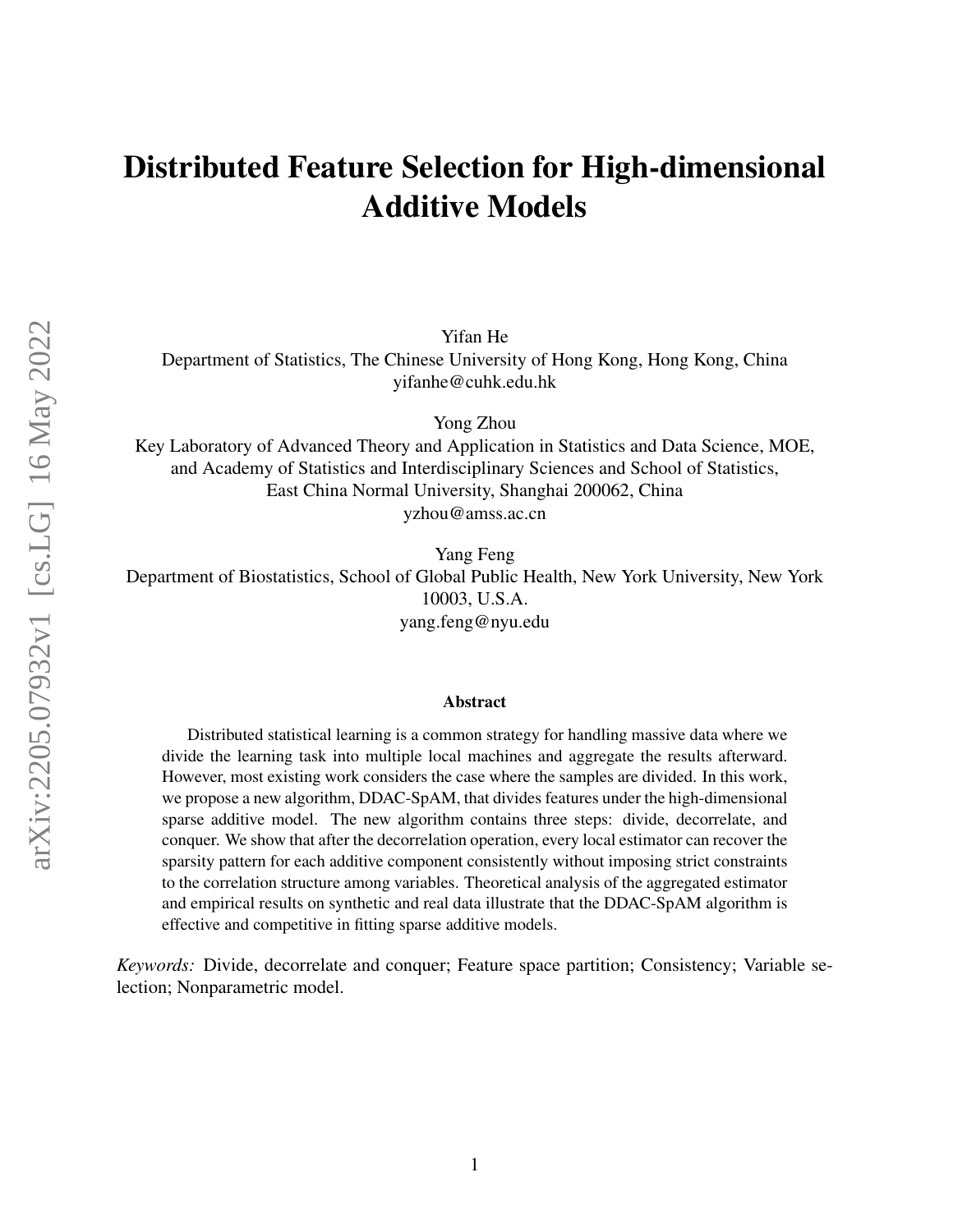### 1 Introduction

In modern statistics and computing practices, there exists a common bottleneck that complex data with unprecedented size cannot fit into memory nor be analyzed in a limited time on a single machine. One popular solution is distributed statistical learning which works by distributing the learning task to different machines and combining the estimates afterward [\(Boyd et al. 2011,](#page-34-0) [Zhang et al. 2012,](#page-39-0) [Lee et al. 2017\)](#page-36-0). According to the way of partitioning the dataset, we call it *observation-distributed* or *feature-distributed*. Substantial progress has been made on the former type that partitions samples into subsets and then fits the same model using each subset with the same feature space in different machines. Most of the literature focuses on the massive linear or generalized linear models [\(Chen & Xie 2014,](#page-35-0) [Battey et al. 2015,](#page-34-1) [Zhang et al. 2015,](#page-39-1) [Zeng & Lin](#page-39-2) [2015,](#page-39-2) [Tang et al. 2016,](#page-37-0) [Zhao et al. 2016,](#page-39-3) [He et al. 2016,](#page-35-1) [Lee et al. 2017,](#page-36-0) [Shi et al. 2018\)](#page-37-1). For nonparametric inference, the existing studies include a partial linear model [\(Zhao et al. 2016\)](#page-39-3) and nonparametric regression model [\(Zhang et al. 2013\)](#page-39-4). However, to the best of our knowledge, the feature-distributed statistical learning method, especially for high dimensional nonparametric regression, still remains to be developed.

In this paper, we propose a *feature-distributed* algorithm for sparse additive model with potentially massive number of covariates ( $p \gg n$ ). This problem can be formulated as follows: we are given *n* observations with response  $y_i \in R$  and covariates  $\{x_{i1}, \dots, x_{ip}\} \in R^p$  for  $i = 1, \dots, n$ . The goal is to fit the additive model [\(Stone 1985\)](#page-37-2)

<span id="page-1-0"></span>
$$
y_i = \sum_{j=1}^p f_j(x_{ij}) + \varepsilon_i,
$$
\n(1)

where the number of covariates p can grow much faster than the sample size n with  $log(p) = n^v$ for some  $v \in (0, 1)$ . What makes the high dimensional inference possible is the sparsity assumption where only a small subset of  $\{f_j, j = 1, \dots, p\}$  are nonzero functions. Many sparsitypromoted estimators have been proposed for [\(1\)](#page-1-0) [\(Aerts et al. 2002,](#page-34-2) [Ravikumar et al. 2009,](#page-37-3) [Meier](#page-36-1)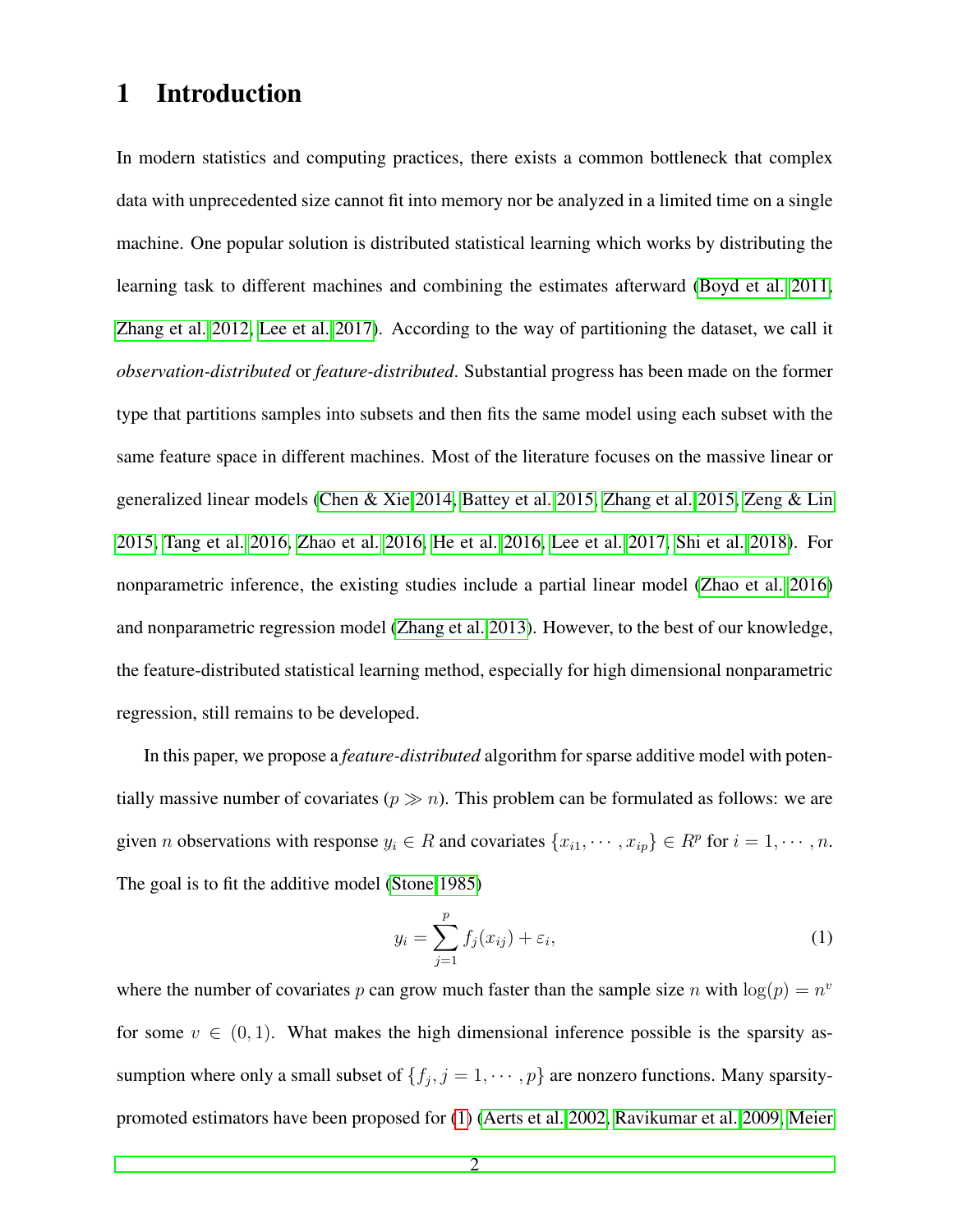[et al. 2009,](#page-36-1) [Koltchinskii & Yuan 2010,](#page-36-2) [Huang et al. 2010,](#page-36-3) [Raskutti et al. 2012,](#page-37-4) [Yuan & Zhou](#page-39-5) [2016,](#page-39-5) [Petersen et al. 2016,](#page-37-5) [Sadhanala & Tibshirani 2017\)](#page-37-6). Since sparse additive models (SpAM) are essentially a functional version of the group-lasso, [Ravikumar et al.](#page-37-3) [\(2009\)](#page-37-3) borrowed ideas from the sparse linear model and proposed a corresponding algorithm for solving the problem

$$
\min_{\beta_j \in R^{dn}, j=1,\cdots,p} \frac{1}{2n} \left\| Y - \sum_{j=1}^p \Psi_j \beta_j \right\|_2^2 + \lambda \sum_{j=1}^p \sqrt{\frac{1}{n} \beta_j^{\mathrm{T}} \Psi_j^{\mathrm{T}} \Psi_j \beta_j}.
$$

where  $\beta_j = (\beta_{j1}, \cdots, \beta_{jd_n})^T$  is a length- $d_n$  vector of coefficients, and  $\Psi_j = (\psi_{j1}, \cdots, \psi_{jd_n})$  is an  $n \times d_n$  matrix of the truncated set of orthogonal basis functions for  $f_j$  evaluated at the training data. Minimax optimal rates of convergence were established in [Raskutti et al.](#page-37-4) [\(2012\)](#page-37-4) and [Yuan](#page-39-5) [& Zhou](#page-39-5) [\(2016\)](#page-39-5). Other extensions of the high dimensional additive model have been proposed by [Lou et al.](#page-36-4) [\(2016\)](#page-36-4), [Sadhanala & Tibshirani](#page-37-6) [\(2017\)](#page-37-6), [Petersen & Witten](#page-36-5) [\(2019\)](#page-36-5) and [Haris et al.](#page-35-2) [\(2019\)](#page-35-2).

Considering datasets of massive dimensions that the computational complexity or memory requirements cannot fit into one single computer, the aforementioned frameworks for additive models are not directly applicable. A distributed solution and the decentralized storage of datasets are necessary. Most works on distributed statistical inference assume that the data is partitioned by observations, because of the good theoretical properties of the averaged estimators. However, under the high-dimensional additive model, the spline basis functions are constructed from the whole sample. Besides, each component is represented by a group of basis functions which results in a much higher dimension of the design matrix than the number of observations. It is thus desirable to seek feature-distributed algorithms. But feature-distributed studies are scarce, partially due to the fact that the feature distribution process which ignores the correlation between covariates could lead to incorrect inference. Indeed, dividing feature space directly usually leads to misspecified models and ineradicable bias.

Next, we review several works on feature distributed methods. Inspired by *group testing*,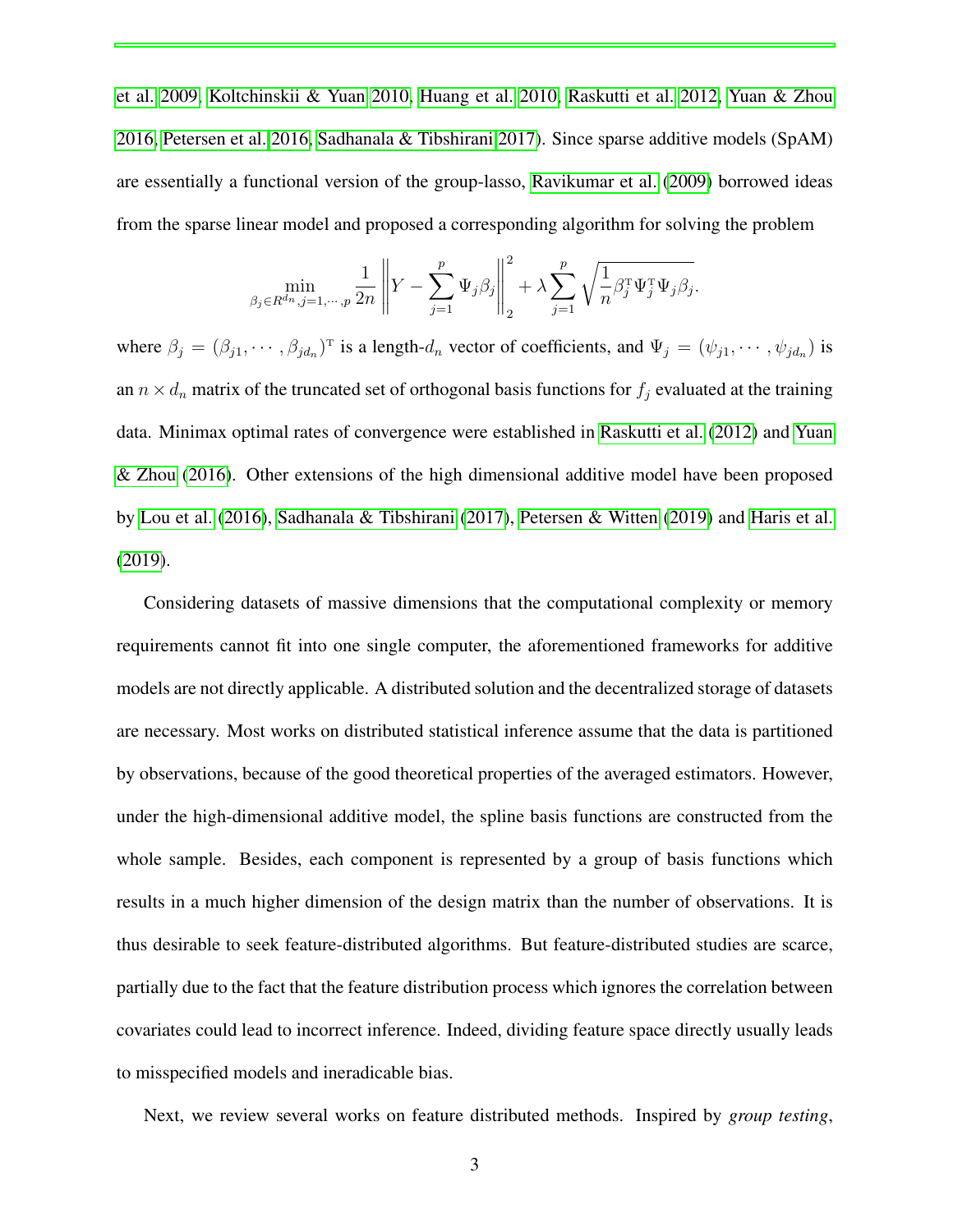[Zhou et al.](#page-39-6) [\(2014\)](#page-39-6) proposed a *parallelizable feature selection* algorithm. They randomly sectionalized features repeatedly for tests and then ranked the features by the test scores. This attempt can boost efficiency but its success heavily depends on the correlation structure of covariates. [Song & Liang](#page-37-7) [\(2015\)](#page-37-7) proposed a Bayesian variable selection approach for ultrahigh dimensional linear regression models based on splitting feature set into lower-dimensional subsets and screening relevant variables respectively with the marginal inclusion probability for final aggregation. Similar treatments can be found in the [Yang et al.](#page-38-0) [\(2016\)](#page-38-0), although in the final stage they utilized the *sketch* approach for further selection. The efficiency of this kind of algorithms will again be highly affected by the correlation structure among features. Thus the identifiability condition for controlling the degree of multicollinearity is necessary. Based on those key facts, [Wang et al.](#page-38-1) [\(2016\)](#page-38-1) relaxed the correlation requirements by preprocessing the data with a decorrelation operator (DECO) to lower the correlation in feature space under the linear regression model. In a related work, this decorrelation operator was proposed to satisfy the irrepresentable condition for lasso [\(Jia & Rohe 2015\)](#page-36-6). With DECO, we can get consistent estimates of coefficients with misspecified submodels.

In this work, we consider decorrelating covariates and propose the feature-distributed algorithm DDAC-SpAM under the high-dimensional additive model. That is, we first divide the whole dataset by predictors, i.e. each local machine operates on only  $p_i$  variables. Then local machines approximate each component in additive models with a truncated set of B-spline basis. After decorrelating the design matrix of the B-spline basis with the central machine, local machines can in parallel conduct group lasso fit efficiently. Finally, the central machine combines the discovered important predictors and refines the estimates. Our work can be regarded as a functional extension of the DECO procedure proposed by [Wang et al.](#page-38-1) [\(2016\)](#page-38-1).

The rest of this article is organized as follows. In Section [2](#page-4-0) we reviewed the sparse additive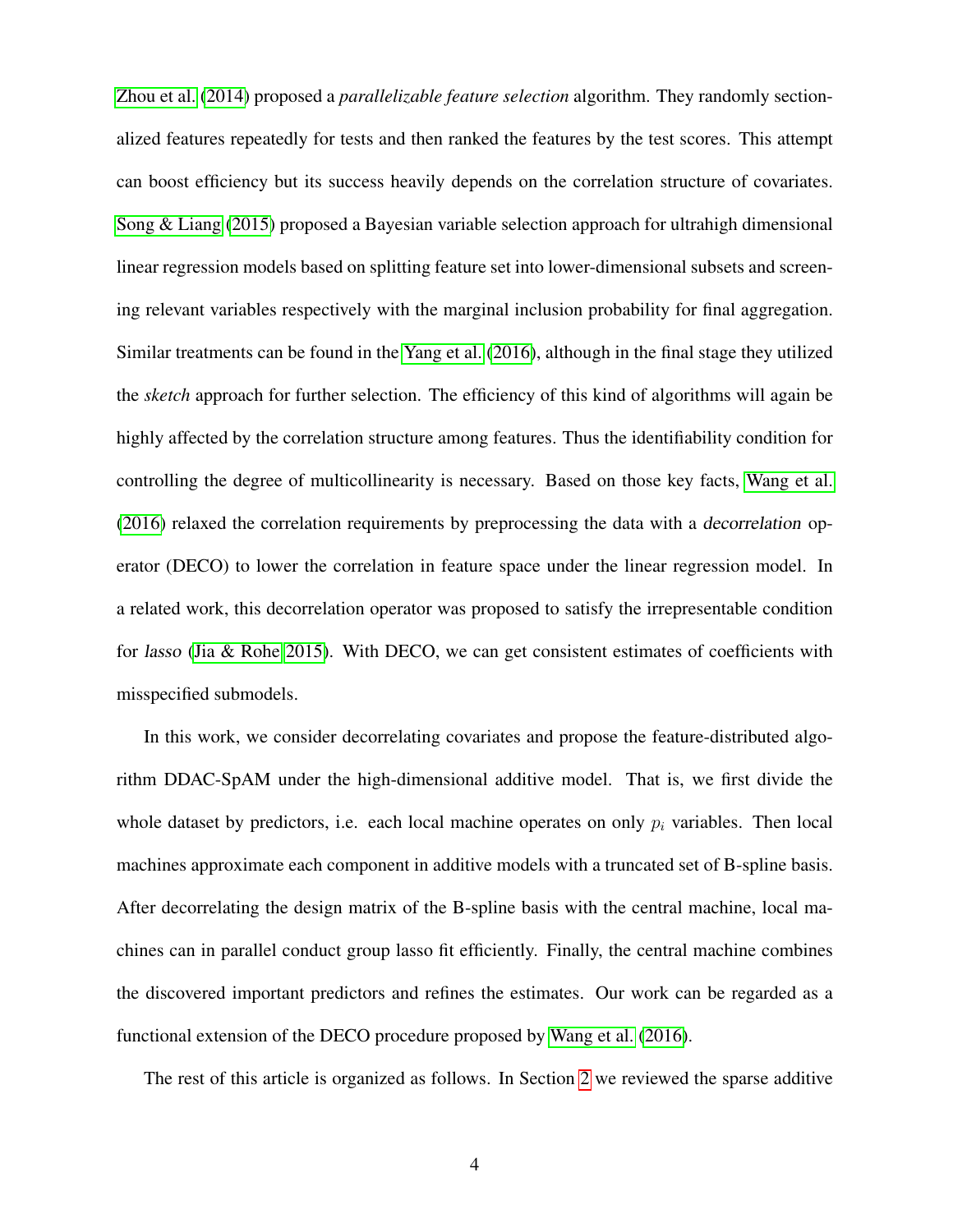model problem. In Section [3,](#page-7-0) we introduce the distributed feature selection procedure for the additive models after decorrelation. We present the *sparsistency* property (i.e. sparsity pattern consistency) [\(Ravikumar et al. 2009\)](#page-37-3) of our algorithm in Section [4.](#page-12-0) Our simulations and a real data analysis are presented in Section [5](#page-14-0) and [6,](#page-20-0) showing the efficiency of our method. We conclude with a discussion in Section [7.](#page-21-0) All the technical details are relegated to the Appendix and supplementary material.

Some standard notation used throughout this paper is collected here. For number  $a$ ,  $[a]$  represent the smallest integer larger than or equal to a. For a square matrix A, let  $\lambda_{min}(A)$  and  $\lambda_{max}(A)$ denote the minimum and maximum eigenvalues and we use the norms  $||A|| = \sqrt{\lambda_{\max}(A^T A)}$  and  $||A||_{\infty} = \max_{i} \sum_{j=1}^{n} |A_{ij}|$ . For vector  $v = (v_1, \dots, v_k)^T$ , we use the norms  $||v|| = \sqrt{\sum_{j=1}^{k} v_j^2}$ and  $||v||_{\infty} = \max_j |v_j|$ .

### <span id="page-4-0"></span>2 Sparse Additive Model

Given a random sample  $\{(x_{i1}, \dots, x_{ip}), y_i\}_{i=1}^n$ , with  $x_{ij} \in [0, 1]$ , we consider the nonparametric additive model

$$
y_i = \sum_{j=1}^p f_j(x_{ij}) + \varepsilon_i,
$$

where the error  $\varepsilon_i \stackrel{i.i.d.}{\sim} N(0, \sigma^2), i = 1, \cdots, n$ . Let  $\varepsilon = (\varepsilon_1, \cdots, \varepsilon_n)^{\mathrm{T}}$ .  $X = (X_1, \cdots, X_p)$  is the  $n \times p$  design matrix and  $Y = (y_1, \dots, y_n)^T$  is the response vector. To ensure identifiability of the  $\{f_j, j = 1, \dots, p\}$ , we assume  $Ef_j = 0$ .

<span id="page-4-1"></span>For function  $f_j$ , let  $\{\psi_{jk}, k = 0, 1, \dots\}$  denote the uniformly bounded basis functions with respect to Lebesgue measure on [0, 1]. Following [Ravikumar et al.](#page-37-3) [\(2009\)](#page-37-3), we assume the following smoothness condition.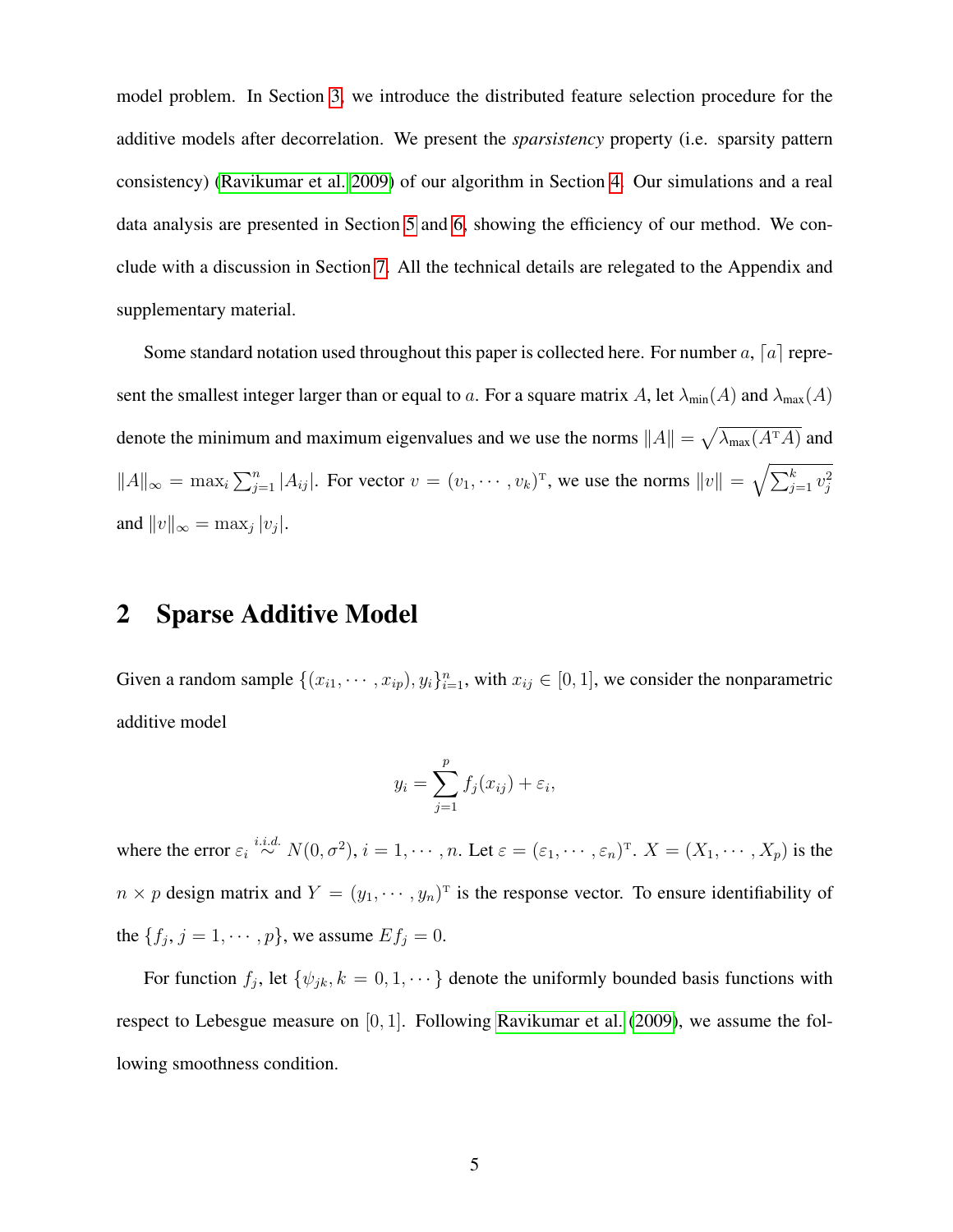**Condition 1** *For*  $j = 1, \dots, p$ *,*  $f_j \in \mathcal{T}_j$  *where* 

$$
\mathcal{T}_j = \left\{ f_j \in \mathcal{H}_j : f_j(x) = \sum_{k=0}^{\infty} \beta_{jk} \psi_{jk}(x), \sum_{k=0}^{\infty} \beta_{jk}^2 k^4 \le C^2 \right\}
$$

for some  $0 < C < \infty$ , where  $\mathcal{H}_j$  is a Hilbert space of square integrable functions with the inner *product*  $\langle f_j, f'_j \rangle = E f_j f'_j$  and  $||f_j||^2 = E f_j^2 < \infty$  and  $\sup_x |\psi_{jk}(x)| \leq B$  for some B.  $\{\beta_{jk},$  $k = 0, 1, \dots$ } are the parameters corresponding to  $f_j$ .

The standard form of the penalized additive model optimization problem is

$$
\min_{f_1 \in \mathcal{T}_1, \cdots, f_p \in \mathcal{T}_p} \sum_{i=1}^n \left\{ y_i - \sum_{j=1}^p f_j(x_{ij}) \right\}^2 + J(f_1, \cdots, f_p).
$$
 (2)

where  $J$  is a sparsity-smoothness penalty. In this paper, we restrict our discussion to the sparsityinducing penalty

<span id="page-5-0"></span>
$$
J(f_1, \dots, f_p) = \lambda_n \sum_{j=1}^p \sqrt{\sum_{i=1}^n f_j^2(x_{ij})}.
$$

According to [Meier et al.](#page-36-1) [\(2009\)](#page-36-1), we approximate  $\{f_j, j = 1, \dots, p\}$  by a cubic B-spline with a proper number of knots. The usual choice would be to place  $d_n - 4 \times \lceil n^{1/5} \rceil$  interior knots at the empirical quantile of  $X_j$ , i.e.,

$$
f_j(x) \approx f_{nj}(x) = \sum_{k=1}^{d_n} \beta_{jk} \psi_{jk}(x).
$$

With Condition [1,](#page-4-1) we can bound the truncation bias by  $||f_j - f_{nj}||^2 = O(1/d_n^4)$ . Let  $h = \sum_{j=1}^p f_j$ and  $h_n = \sum_{j=1}^p f_{nj}$ . Let  $S = \{j : f_j \neq 0\}$ . Assuming the sparsity condition  $s = |S| = O(1)$ , it follows that  $||h - h_n||^2 = O(1/d_n^4)$ .

Let  $\Psi_j$  denote the  $n \times d_n$  matrix with  $\Psi_j(i, l) = \psi_{jl}(x_{ij})$ . It is the block of B-spline basis for  $f_j$ . Then the optimization problem [\(2\)](#page-5-0) can be reformulated as

<span id="page-5-1"></span>
$$
\min_{\beta_1, \cdots, \beta_p} \left\| Y - \sum_{j=1}^p \Psi_j \beta_j \right\|^2 + \lambda \sum_{j=1}^p \frac{1}{\sqrt{n}} \|\Psi_j \beta_j\|.
$$
 (3)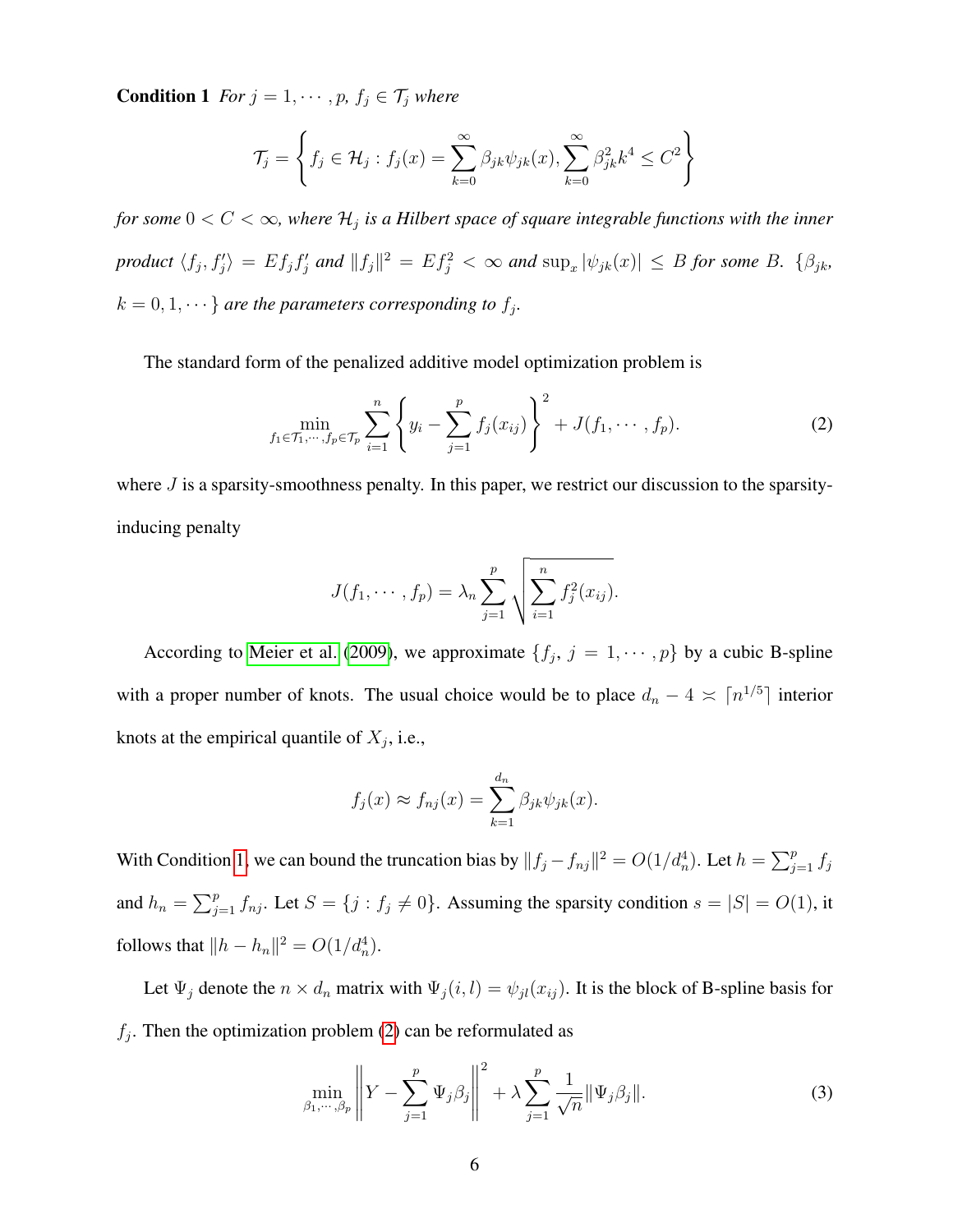This group-wise variable selection problem can be solved with the standardized group lasso [\(Simon & Tibshirani 2012\)](#page-37-8) technique. The algorithm for standardized group lasso can be regarded as a special group lasso procedure after orthogonalization within each group, in which group lasso is computationally more intensive than lasso [\(Tibshirani 1996\)](#page-38-2). Since its solution paths are not piecewise linear, the least angle regression (LARS) algorithm [\(Efron et al. 2004\)](#page-35-3) is not applicable. Instead, the block coordinate-wise descent-type algorithms [\(Hastie & Tibshirani](#page-35-4) [1990,](#page-35-4) [Meier et al. 2008,](#page-36-7) [Foygel & Drton 2010,](#page-35-5) [Wood 2011,](#page-38-3) [Yang & Zou 2015\)](#page-38-4) are common approaches. Computational complexity is somewhat tricky to quantify since it depends greatly on the number of iterations. Since each spline block costs  $O(nd_n)$  operations,  $O(npd_n)$  calculations are required for entire data in one pass. The number of back-fitting loops required for convergence is usually related to  $p$ . As for the noniterative components, orthogonalization within each block can be solved by QR decomposition which costs  $O(npd_n^2)$  operations. Besides, compared with linear regression, memory footprint increases with the expanded spline basis functions  $\Psi_i$ taking place of original  $X_j$ . All these manifest that we need distributed learning to relieve stress from computation time and memory cost.

Before introducing our method, some additional notation is needed. Let  $\Psi = (\Psi_1, \dots, \Psi_p)$ denote  $n \times pd_n$  design matrix of the B-spline bases and  $\beta = (\beta_1^T, \beta_2^T, \cdots, \beta_p^T)^T$  be the length- $pd_n$ coefficient vector. If  $A \subset \{1, \dots, p\}$ , we denote the  $n \times d_n |A|$  submatrix of  $\Psi$  by  $\Psi_A$  where for each  $j \in A$ ,  $\Psi_j$  appears as a submatrix in the corresponding order. Correspondingly,  $\beta_A$  is the coefficients of  $\Psi_A$ . For parallel computing, assume X has been column-wisely partitioned into m parts. If  $X_j$  is assigned to the *i*th group and it is the *k*th predictor in group *i*, we denote it by  $X_k^{(i)}$  $k^{(i)}$ . Its original index j is one-to-one mapped to  $k^{(i)}$ . We denote the *i*th part of X by  $X^{(i)} = (X_1^{(i)}$  $\mathcal{X}_1^{(i)}, X_2^{(i)}, \cdots, X_{p_i}^{(i)}$  which are stored in local machine  $i, i = 1, \cdots, m$  and its spline basis matrix is denoted by  $\Psi^{(i)}$ . Excluding  $\Psi^{(i)}$ , we denote the remaining submatrix of  $\Psi$  by  $\Psi^{(-i)}$ .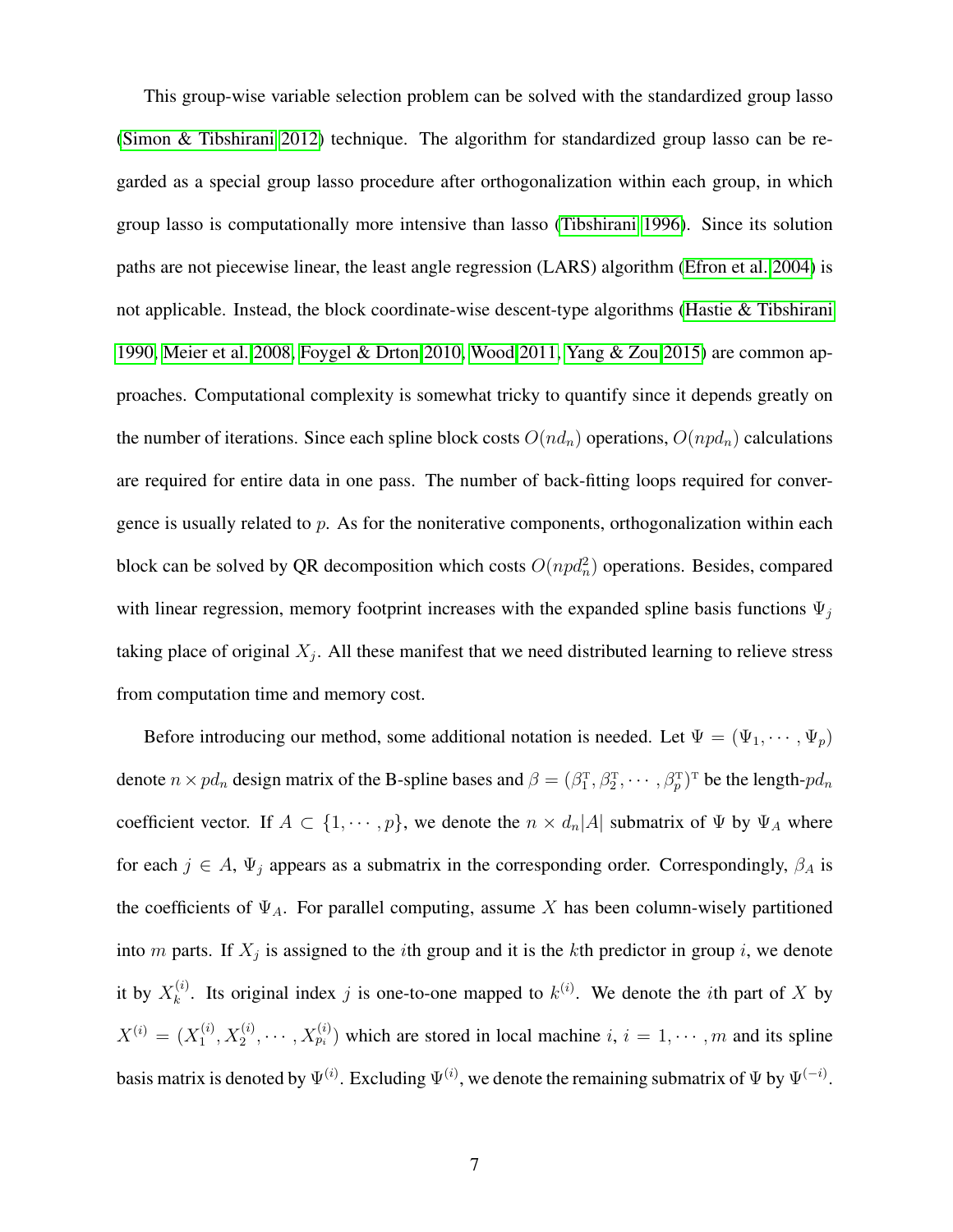Let  $S^{(i)}$  denote the true set of important variables in the *i*th group, i.e.,  $S^{(i)} = \{j^{(i)} : f_j^{(i)}\}$  $j^{(i)} \neq 0$ , with  $s_i = |S^{(i)}|$ , and let  $S^{c(i)} = \{j^{(i)} : f_j^{(i)} \equiv 0\}$  denote its complement. Thus, S is the union of  $S^{(i)}$ ,  $i = 1, \dots, m$ , and  $S^c$  denotes its complement.  $\Psi_S^{(i)}$  $s^{(i)}$  is the submatrix of  $\Psi^{(i)}$  consisting of spline basis of important predictors in the *i*th group and  $\Psi_{S^c}^{(i)}$  is the basis matrix for the noise predictors.

### <span id="page-7-0"></span>3 DDAC-SpAM Algorithm

Since  $X$  has already been column-wisely partitioned, each local machine stores one subset of the predictors and Y . Before the parallel variable selection, let us begin with a decorrelation step for the additive model.

Reformulated as the linear combination of basis functions, we have

<span id="page-7-1"></span>
$$
Y = \Psi \beta + Z + \varepsilon. \tag{4}
$$

where  $Z = (z_1, \dots, z_n)^T$  with  $z_i = \sum_{j=1}^p f_j(x_{ij}) - f_{nj}(x_{ij}), i = 1, \dots, n$ .

The most intuitive way to reduce correlation is orthogonalizing the basis matrix  $\Psi$  to make its columns uncorrelated by left-multiplication. If  $\Psi$  has full column rank with  $n > pd_n$ , we write  $\Psi$  via singular value decomposition as  $\Psi = UDV^T$ , where U is a  $n \times pd_n$  tall matrix with orthonormal columns, D is a  $pd_n \times pd_n$  diagonal matrix and V is a  $pd_n \times pd_n$  orthogonal matrix. Then, we set  $\widetilde{\Psi} = F\Psi$ . Here,  $F = UD^{-1}U^{T}$ . It is easy to see that the columns of  $\widetilde{\Psi}$  are orthogonal. Actually,  $F$  can be calculated in the central machine by

$$
\left(\sum_{i=1}^m \Psi^{(i)}\Psi^{(i)\mathrm{T}}\right)^{\frac{1}{2}},
$$

where the  $n \times n$  matrix  $\Psi^{(i)}\Psi^{(i)}$  is transmitted from local machine and  $A^+$  denotes the Penrose-Moore pseudo-inverse of A.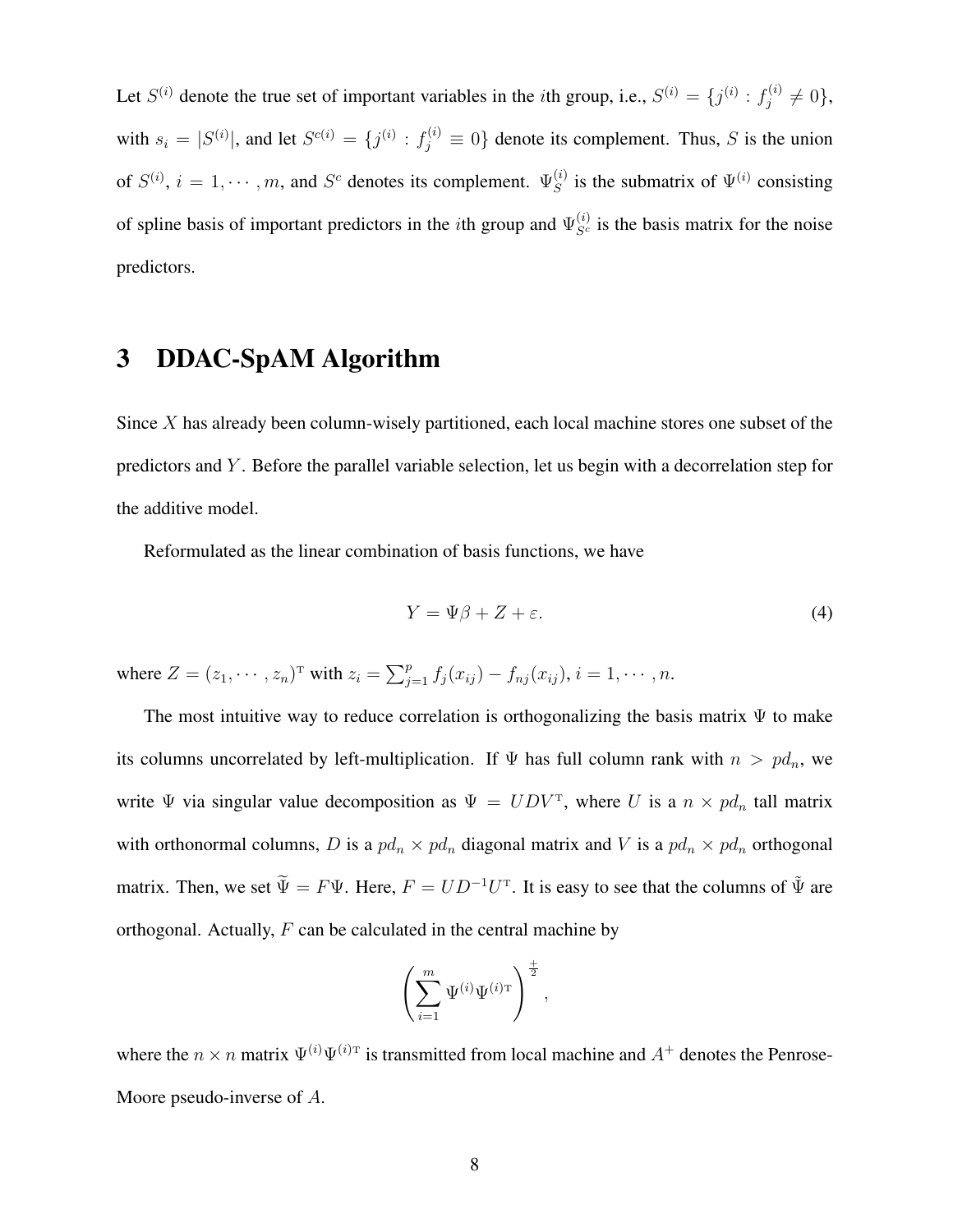Left multiplying  $F$  on both sides of [\(4\)](#page-7-1), we get

$$
FY = F\Psi\beta + FZ + F\varepsilon.
$$

It can be denoted as

<span id="page-8-1"></span><span id="page-8-0"></span>
$$
\widetilde{Y} = \widetilde{\Psi}\beta + \widetilde{Z} + \widetilde{\varepsilon}.\tag{5}
$$

The spline basis matrix  $\Psi$  satisfies  $\Psi_i^{\mathrm{T}} \Psi_j = 0$  for any  $i \neq j$  and  $\Psi_i^{\mathrm{T}} \Psi_i = I_{d_n}$ .

The group lasso working mechanism for the *i*th data subgroup  $\left\{ \widetilde{Y}, \widetilde{\Psi}^{(i)} \right\}$  can be shown as follow. Firstly, the optimization object [\(3\)](#page-5-1) would be

$$
L(\beta^{(i)}) = \left\| \widetilde{Y} - \sum_{j=1}^{p_i} \widetilde{\Psi}_j^{(i)} \beta_j^{(i)} \right\|^2 + \lambda_n \sum_{j=1}^{p_i} \frac{1}{\sqrt{n}} \|\widetilde{\Psi}_j^{(i)} \beta_j^{(i)}\|.
$$
 (6)

As shown in [Yuan & Lin](#page-39-7) [\(2006\)](#page-39-7) and [Ravikumar et al.](#page-37-3) [\(2009\)](#page-37-3), a solution to [\(6\)](#page-8-0) satisfies

<span id="page-8-2"></span>
$$
\hat{\beta}_k^{(i)} = \left[1 - \frac{\lambda_n}{\|P_k^{(i)}\|}\right]_+ P_k^{(i)},
$$

where  $P_k^{(i)} = \widetilde{\Psi}_k^{(i)T} \widetilde{Y}$ .

Combining with [\(5\)](#page-8-1), we can derive that

$$
P_k^{(i)} = \widetilde{\Psi}_k^{(i)\mathrm{T}} \left( \widetilde{\Psi}_k^{(i)} \beta_k^{(i)} + \widetilde{\Psi}_{-k}^{(i)} \beta_{-k}^{(i)} + \widetilde{\Psi}^{(-i)} \beta^{(-i)} + \widetilde{Z} + \widetilde{\varepsilon} \right)
$$
  
\n
$$
= \beta_k^{(i)} + \widetilde{\Psi}_k^{(i)\mathrm{T}} \widetilde{\Psi}_{-k}^{(i)} \beta_{-k}^{(i)} + \widetilde{\Psi}_k^{(i)\mathrm{T}} \widetilde{\Psi}^{(-i)} \beta^{(-i)} + \widetilde{\Psi}_k^{(i)\mathrm{T}} \widetilde{Z} + \widetilde{\Psi}_k^{(i)\mathrm{T}} \widetilde{\varepsilon}
$$
  
\n
$$
= \beta_k^{(i)} + \widetilde{\Psi}_k^{(i)\mathrm{T}} \widetilde{Z} + \widetilde{\Psi}_k^{(i)\mathrm{T}} \widetilde{\varepsilon}
$$
\n(7)

where  $\widetilde{\Psi}_{-k}^{(i)} = (\widetilde{\Psi}_{1}^{(i)}, \cdots, \widetilde{\Psi}_{k-1}^{(i)}, \widetilde{\Psi}_{k+1}^{(i)}, \cdots, \widetilde{\Psi}_{p_i}^{(i)})$  and  $\beta_{-k}^{(i)} = (\beta_{1}^{(i)T})$  $\beta_{k-1}^{(i)\text{\tiny T}},\cdots,\!\beta_{k-1}^{(i)\text{\tiny T}}$  $_{k-1}^{(i) \text{\tiny T}}, \beta_{k+1}^{(i) \text{\tiny T}}, \cdots, \ \beta_{p_i}^{(i) \text{\tiny T}} )^{\text{\tiny T}}.$ Since the last two terms of [\(7\)](#page-8-2) can be bounded by Condition [1,](#page-4-1) with a mild condition for  $\Psi\Psi^T$  to be presented in Section 4,  $P_k^{(i)}$  $\beta_k^{(i)}$  converges to  $\beta_k^{(i)}$  $k<sup>(t)</sup>$  almost at the same rate as that with the full data.

When  $pd_n \ge n$ , SVD of  $\Psi$  generates a  $n \times n$  orthogonal matrix U, a  $pd_n \times n$  matrix U with only orthonormal columns and D is a  $n \times n$  diagonal matrix. Then F becomes  $(\sum_{i=1}^{m} \Psi^{(i)} \Psi^{(i)T})^{-\frac{1}{2}}$ .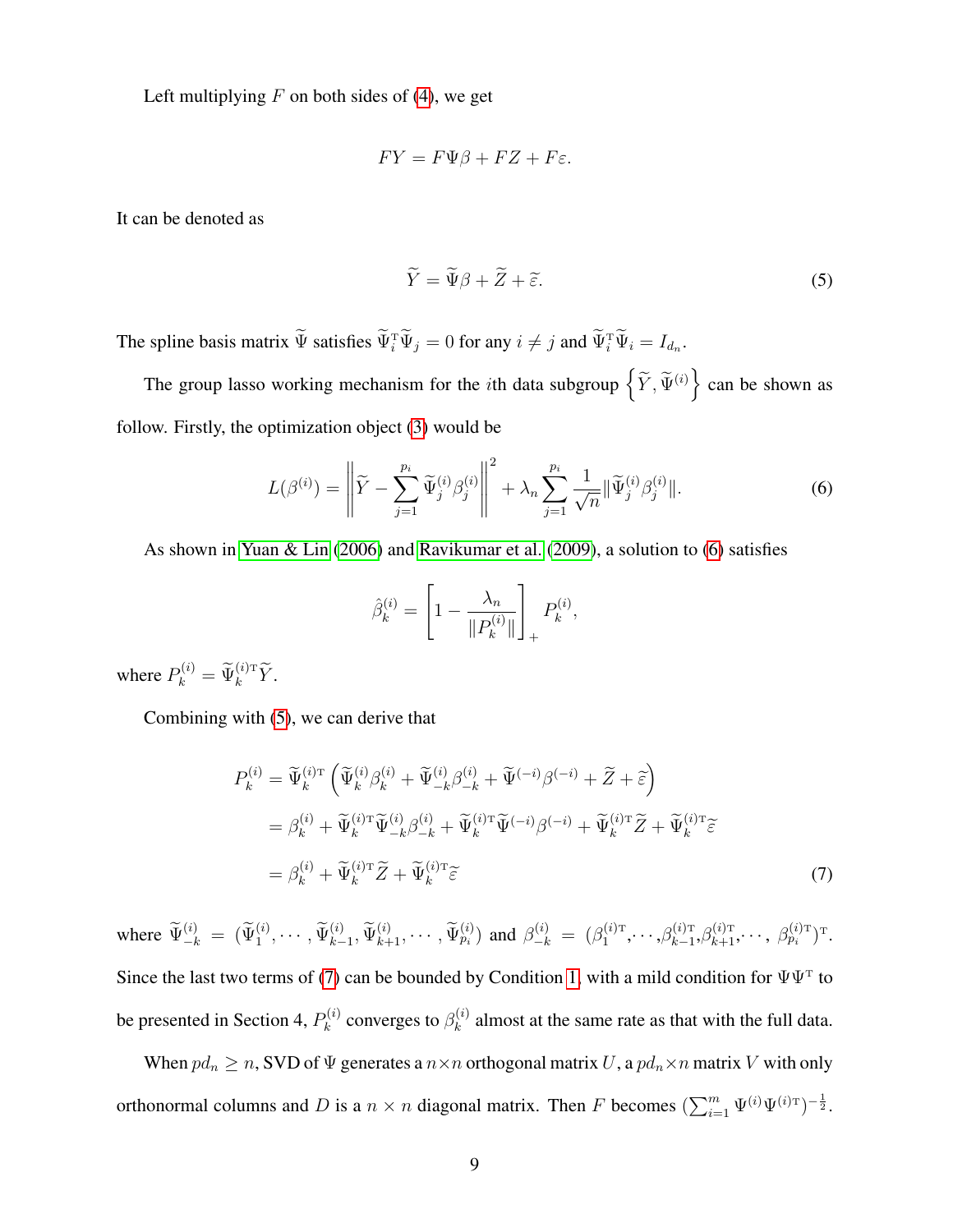Although the columns of  $\Psi$  are not exactly mutually orthogonal, i.e., for some  $i \neq j$ ,  $\Psi_i^{\text{T}}\Psi_j \neq 0$ , according to [Khatri & Pillai](#page-36-8) [\(1965\)](#page-36-8), we have  $E(\Psi^T \Psi) = (n/pd_n)I_{pd_n}$ , which means that any two columns of  $\widetilde{\Psi}$  are orthogonal in expectation. Thus, we can still take the same decorrelation step to get a new response  $\tilde{Y}$  and the design matrix  $\tilde{\Psi}$ .

The decorrelation operation mainly aims to lower the correlation between the basis functions in different blocks. To show it visually, we take a simple example with  $n < pd_n$ . We sample X from zero mean normal distribution with covariance matrix  $\Sigma = [\sigma_{ij}]$ , where  $\sigma_{ii} = 1$ ,  $\sigma_{ij} = \rho$ with  $i \neq j$  and  $(n, p) = (500, 1000)$ . A cubic B-spline with  $d_n = 5$  is used. We focus on comparing  $||n^{-1}\Psi_i^T\Psi_j||$  and  $||n^{-1}\Psi_i^T\Psi_j||$ ,  $1 \leq i < j \leq p$ . The difference between these two terms is affected by the dependence between basis functions of different covariates. We call them quasi-correlation here. Figure [1](#page-10-0) shows the boxplots of quasi-correlation before and after the decorrelation step when  $\rho$  increases. It can be seen that while  $||n^{-1}\Psi_i^{\text{T}}\Psi_j||$  increases with  $\rho$ ,  $\|n^{-1}\Psi_i^T\Psi_j\|$  is stable throughout the range of  $\rho$ , which means the decorrelation step reduces correlation between additive components in high-dimensional additive model significantly.

After the decorrelation step, since  $\{\widetilde{\Psi}_j^{(i)}, j = 1, \cdots, p_i\}$  is not exactly column-orthogonal, we cannot apply the SpAM backfitting algorithm [\(Ravikumar et al. 2009\)](#page-37-3) directly with  $\left\{ \widetilde{Y},\widetilde{\Psi}^{(i)}\right\}$ on the ith local machine. Following [Simon & Tibshirani](#page-37-8) [\(2012\)](#page-37-8), we use a similar method as the standardized Group Lasso to solve this problem.

Specifically, we apply QR decomposition for each block  $\widetilde{\Psi}_j^{(i)}$ ,  $i = 1, \ldots, m, j = 1, \ldots, p_i$ into the product of an orthogonal matrix  $\tilde{Q}_j^{(i)}$  and an upper triangular matrix  $\tilde{R}_j^{(i)}$ . Then, the *i*th local machine runs the SpAM backfitting algorithm with  $\left\{ \tilde{Y}, \tilde{Q}^{(i)} \right\}$  to solve the following problem

<span id="page-9-0"></span>
$$
\hat{\theta}^{(i)} = \underset{\theta^{(i)} = (\theta_1^{(i)T}, \dots, \theta_{p_i}^{(i)T})^T}{\arg \min} \frac{1}{n} \|\widetilde{Y} - \widetilde{Q}^{(i)}\theta^{(i)}\|^2 + \lambda_n \sum_{j=1}^{p_i} \|\widetilde{Q}_j^{(i)}\theta_j^{(i)}\|, \quad i = 1, \dots, m \tag{8}
$$

and select variables, where  $\widetilde{Q}^{(i)} = (\widetilde{Q}_1^{(i)}, \dots, \widetilde{Q}_{p_i}^{(i)}).$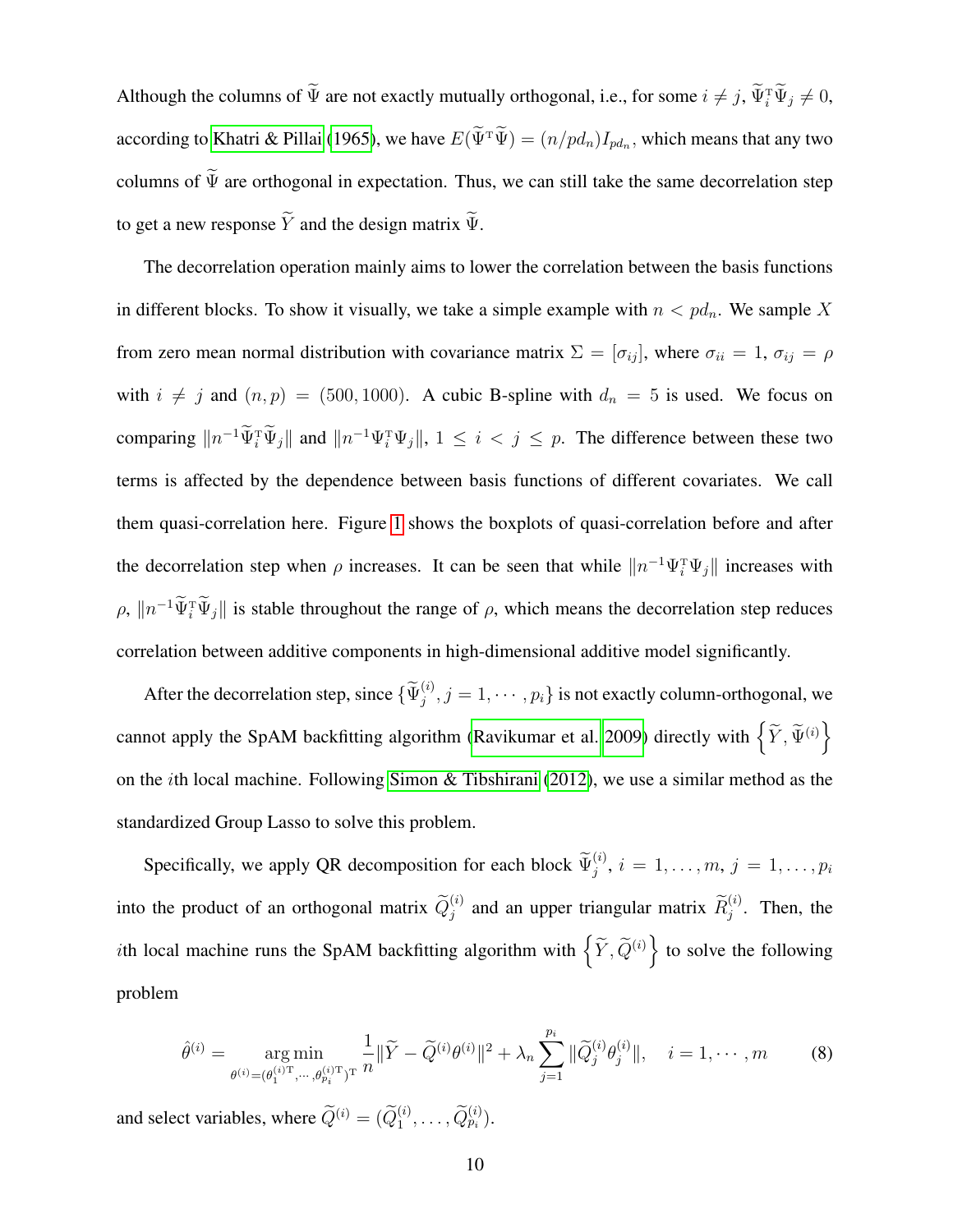

<span id="page-10-0"></span>Figure 1: Comparison between  $\Psi$  and  $\widetilde{\Psi}$ .

Although we can back-solve the original coordinates  $\hat{\beta}^{(i)}$  by  $\hat{\beta}_j^{(i)} = (\widetilde{R}_j^{(i)})^{-1} \hat{\theta}_j^{(i)}$  $j^{(i)}$ , this is unnecessary since  $\hat{\theta}_j^{(i)} = 0$  implies  $\hat{\beta}_j^{(i)} = 0$ . The local machines only need to transfer the selected important variables and their basis functions to the central machine. The final estimator of  $\hat{\beta}^{(i)}$ and  $f_i(X_i)$  will be computed on the central machine.

Let  $\hat{S}^{(i)} = \{j^{(i)} : \hat{\theta}_j^{(i)}\}$  $j^{(i)} \neq 0$  denote the *i*th estimated set of important variables, for  $i =$  $1, \dots, m$ , and  $\hat{S}$  be their union. The details of DDAC-SpAM are provided in Algorithm [1.](#page-11-0)

Remark 1 *Steps 1 and 2 are used for data initialization and division. Steps 3–5 are the decorrelation steps. Step 6 and 7 are distributed feature selection and final refinement steps, respectively.* In Step 4, we invert  $\sum_{i=1}^m \underline{\Psi}^{(i)} \underline{\Psi}^{(i)\mathrm{T}}+rI_n$  instead of  $\sum_{i=1}^m \underline{\Psi}^{(i)} \underline{\Psi}^{(i)\mathrm{T}}$  for robustness. Besides, using *ridge regression in Step 7 instead of ordinary least squares is also for robustness.*

Now, we analyze the computational complexity and memory consumption of DDAC-SpAM. For convenience, we assume that the  $p$  features are evenly distributed to  $m$  parts. Excluding spline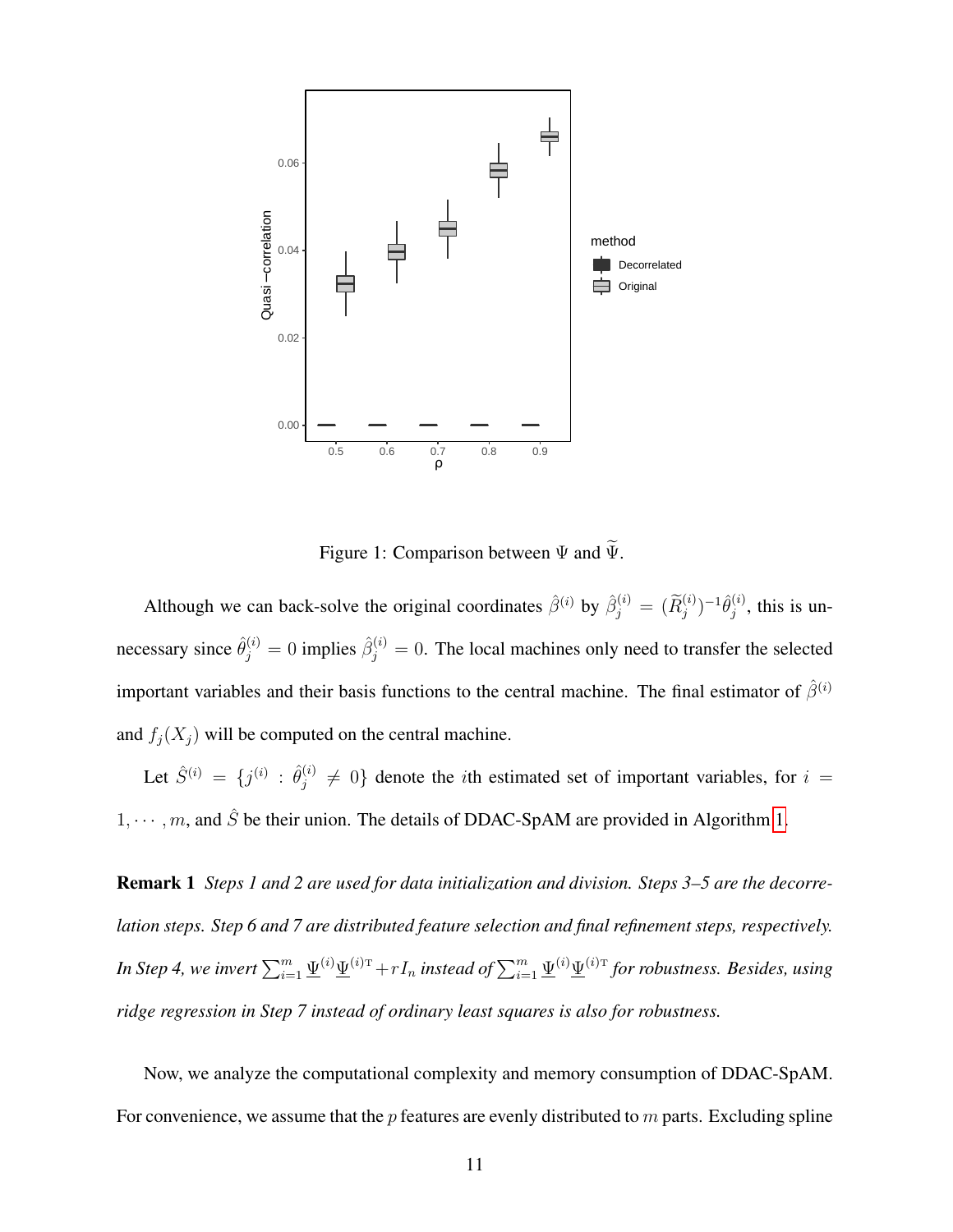Algorithm 1: Divide, decorrelate and conquer SpAM (DDAC-SpAM)

<span id="page-11-0"></span>**Input:**  $Y$ ,  $X$ ,  $d_n$ , the number of machines  $m$ , the ridge regularization parameter  $r$ .

- 1 On the central machine, store and standardize Y to get  $\underline{Y}$ ;
- 2 Randomly divide predictors into m portions:  $X^{(1)}, \dots, X^{(m)}$  and allocate  $(\underline{Y}, X^{(i)})$  to the *i*th local machine for  $i = 1, \dots, m$ ;
- 3 On the *i*th local machine,  $i = 1, \ldots, m$ , generate spline basis matrix  $\Psi^{(i)}$  for  $X^{(i)}$ , standardize every column of  $\Psi^{(i)}$  to get  $\underline{\Psi}^{(i)}$  and transmit  $\underline{\Psi}^{(i)}\underline{\Psi}^{(i)\text{T}}$  to the central machine;
- 4 On the central machine, compute  $F = (\sum_{i=1}^m \underline{\Psi}^{(i)} \underline{\Psi}^{(i)\mathrm{T}} + rI_n)^{-1/2}$  and transmit it to the local machines;
- 5 On the *i*th local machine,  $i = 1, ..., m$ , compute  $\widetilde{\Psi}^{(i)} = F \underline{\Psi}^{(i)}$  and  $\widetilde{Y} = F \underline{Y}$ ;
- 6 On the *i*th local machine,  $i = 1, \ldots, m$ , perform the QR factorization  $\widetilde{\Psi}_j^{(i)} = \widetilde{Q}_j^{(i)} \widetilde{R}_j^{(i)}$ , for  $j = 1, \dots, p_i$ , run the SpAM backfitting algorithm to solve [\(8\)](#page-9-0), push  $\hat{S}^{(i)}$  and  $\Psi_{\hat{S}^{(i)}}$ to the central machine;
- 7 On the central machine, combine  $\Psi_{\hat{S}^{(i)}}, i = 1, \dots, m$ , to get  $\Psi_{\hat{S}}$ . Apply ridge regression on  $(Y, \Psi_{\hat{S}})$  and get  $\hat{\beta}_{\hat{S}}$ ;

**Output:**  $\hat{S}$  and  $\hat{f}_j$ ,  $j \in \hat{S}$ .

interpolation, the costs of the decorrelation operation and QR factorization are  $O(n^3+n^2pd_n/m+1)$  $n^2m$ ) and  $O(npd_n^2/m)$  per local machine, respectively, so are  $O(n^3 + n^2pd_n/m + n^2m)$  overall. For parallel estimation, within each iteration of the SpAM backfitting algorithm,  $O(npd_n/m)$ calculations are required. Assume the number of loops is  $k$ . So the total computational cost is  $O(n^3 + n^2pd_n/m + n^2m + knpd_n/m)$  for DDAC-SpAM, compared with  $O(knpd_n + npd_n^2)$ for SpAM on a single machine. Meanwhile, the memory consumption of every local machine through the entire algorithm is decreased by a factor of  $m$ . As shown above, DDAC-SpAM can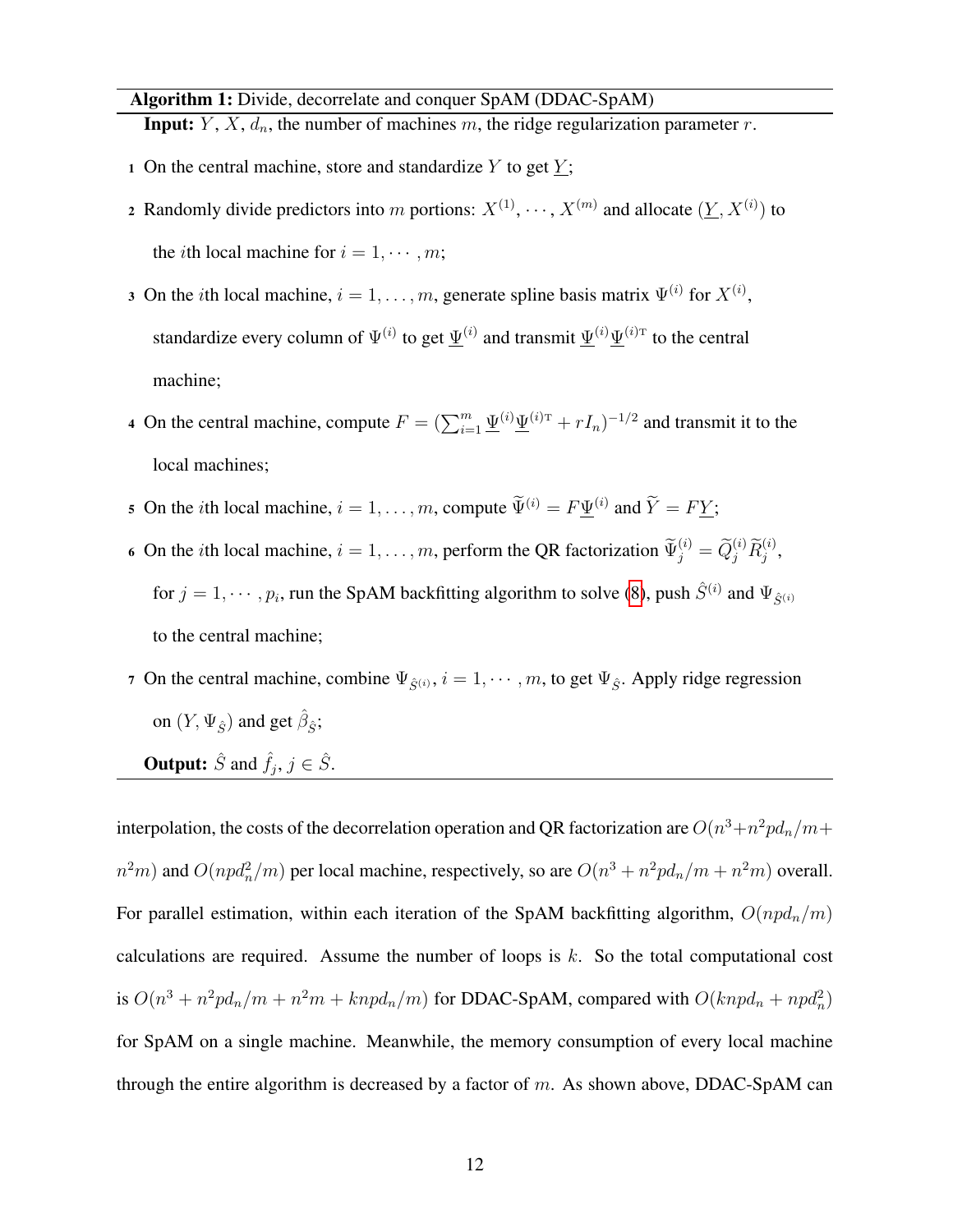significantly speed up computation and relax memory requirements. This will be demonstrated in the numerical study section.

### <span id="page-12-0"></span>4 Theoretical Results

In this section, we provide the theoretical framework for DDAC-SpAM to show it is variable selection consistent (*sparsistent*) under mild conditions.

For results in this section, we will treat X as random. When  $pd_n \ge n$ , let the spline interpolation  $\Psi = U D V^{\text{T}}$ , where U is a  $n \times n$  orthogonal, D is a  $n \times n$  diagonal matrix and V satisfies  $V^{T}V = I_{n}$ .  $\Psi = F\Psi = UV^{T}$  satisfies  $\Psi\Psi^{T} = I_{n}$ . All of these  $n \times pd_{n}$  matrices whose rows are in orthogonal form  $V(n, pd_n)$ , called the Stiefel manifold [\(Downs 1972\)](#page-35-6).

For clarity, we review the definition of uniform distribution for a random matrix.

**Definition 1** *[\(Chikuse 2012\)](#page-35-7)* A random  $n \times p$  matrix H is uniformly distributed on  $\mathcal{V}(n, p)$ , *written*  $H \sim$  *uniform*  $(V(n, p))$ *, if* H *has the same distribution as HO for any fixed*  $p \times p$ *orthogonal matrix* O*.*

<span id="page-12-1"></span>Besides Condition [1,](#page-4-1) we further make the following assumptions for Ψ.

**Condition 2**  $V \sim \text{uniform } (\mathcal{V}(n, pd_n)).$ 

<span id="page-12-2"></span>We allow the minimum eigenvalue of  $\Psi\Psi^T$  decay with sample size at a certain rate.

**Condition 3**  $\lambda_{\min}(\Psi \Psi^T / p d_n) > \delta n^{\alpha - 1}$ , for some  $0 < \alpha \le 1$  and  $\delta > 0$ .

Similar conditions as Condition [2](#page-12-1) have been applied to the design matrix of linear model [\(Jia](#page-36-6) [& Rohe 2015\)](#page-36-6). Condition [3](#page-12-2) is related to Theorem 2 in [Ravikumar et al.](#page-37-3) [\(2009\)](#page-37-3) in which they require the eigenvalues of  $n^{-1}\Psi^{\mathrm{T}}\Psi$  to be bounded by constants. When the number of covariates diverges with  $n$ , Condition [3](#page-12-2) is more general than theirs.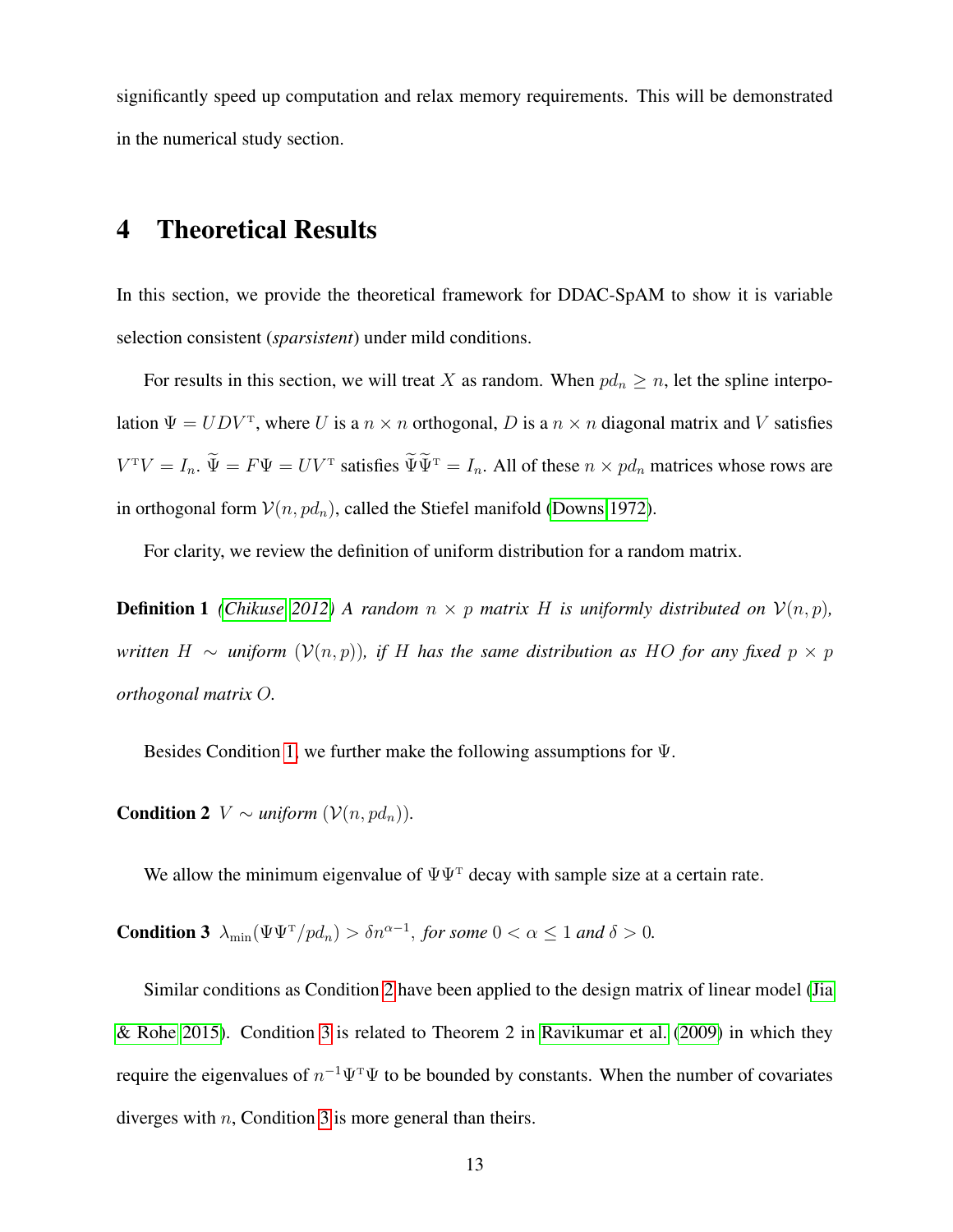We also assume that the truncation size  $d_n$ , regularization parameter  $\lambda_n$  and the number of important variables s satisfy

<span id="page-13-1"></span>**Condition 4**  $sd_n = o(n)$ ,  $s^2 n^{1-\alpha} \lambda_n^{-2} d_n^{-3} \to 0$ ,  $s^2 n^{-\alpha} d_n^{-3} \to 0$ , and  $\lambda_n / \rho_n^* \to 0$ , where  $\rho_n^* =$  $\min_{j \in S} ||\beta_j^*||_{\infty}$ .

Similar conditions were assumed in many high-dimensional additive model variable selection literatures, such as condition (B2) for Theorem 3 in [Huang et al.](#page-36-3) [\(2010\)](#page-36-3).

<span id="page-13-0"></span>Additionally, assume

**Condition 5**  $\log(p d_n) = o(\lambda_n^2 n^{\alpha}/d_n)$ .

The breakdown point of diverging dimensionality p in Condition [5](#page-13-0) decreases with  $\alpha$  and this rate is the same as [Ravikumar et al.](#page-37-3) [\(2009\)](#page-37-3) when  $\alpha = 1$ .

To clarify the implications of Conditions [4](#page-13-1) and [5,](#page-13-0) assume the number of relevant variables is bounded, i.e.,  $s = O(1)$ . Then, in practice, we can set  $d_n = O(n^{1/5})$ . The order of dimension  $p_n$ can be as large as  $\exp(n^{1/5})$ . If  $1/\rho_n^* = o(n^{\alpha/2-1/5}/\log n)$ , a suitable choice for the regularization parameter  $\lambda_n$  would be  $n^{1/5-\alpha/2} \log n$  for some  $2/5 < \alpha \le 1$ .

The key of our algorithm is to reduce the correlation between predictors which leads to a milder constraint for the correlation structure of variables or  $f(X_i)$  within Theorem 1 than before. It can be reflected in two aspects. First, there is no assumption for the correlation between important variables that are distributed to different local machines, since the bound of this kind of correlation is reduced to

$$
\mathrm{pr}\left\{\left\|\frac{pd_n\widetilde{\Psi}^{(i)T}_S\widetilde{\Psi}^{(-i)}_S}{n}\right\|\leq \frac{M_1\rho_n^*}{\sqrt{s-s_i}}\right\}\to 1,
$$

for some  $M_1 > 0$ , as shown in Lemma S.2 in the supplementary material of this paper. Second, there is no assumption for the correlation between important variables and irrelevant variables.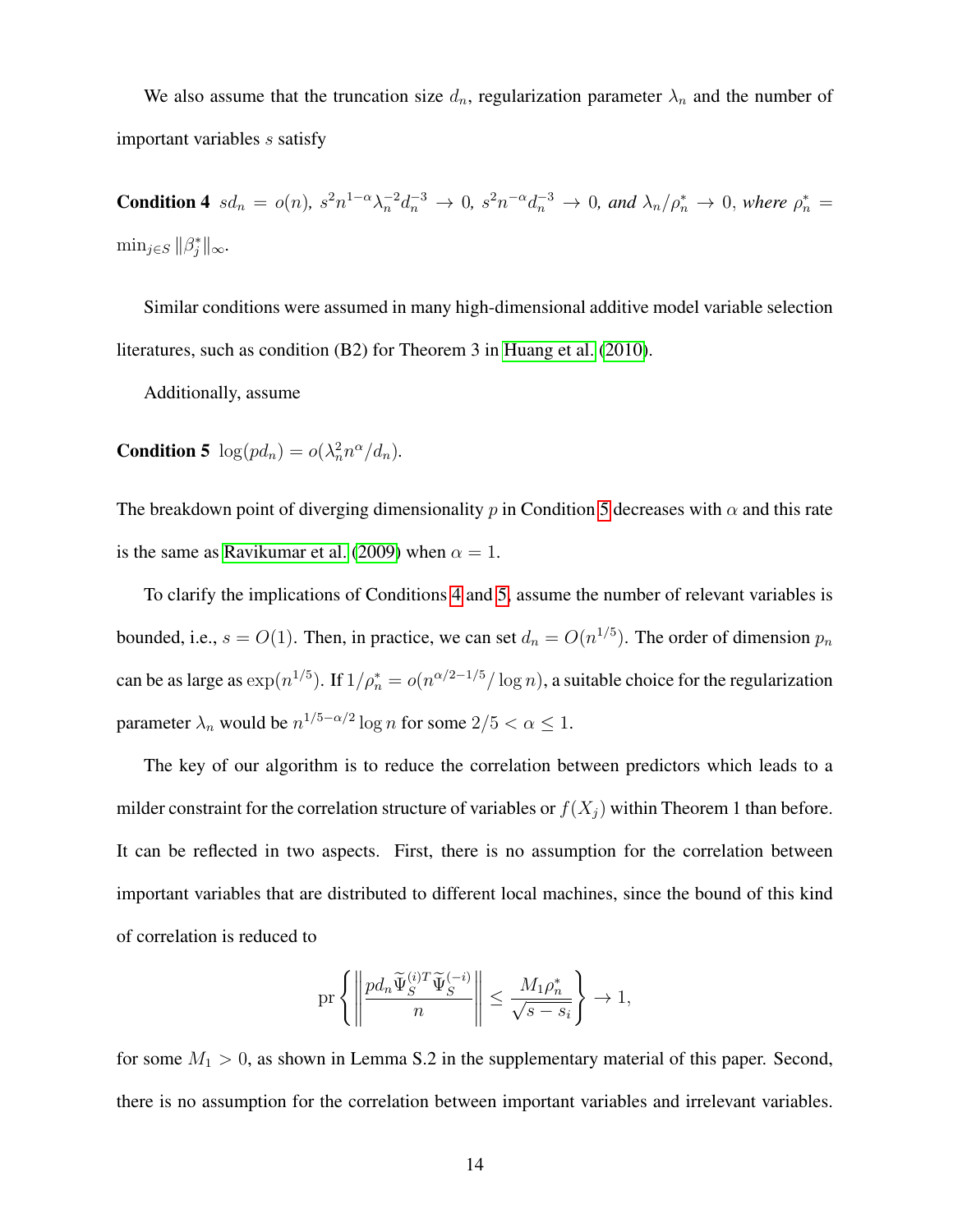Specifically, we do not need a version of irrepresentable condition[\(Zhao & Yu 2006\)](#page-39-8) for selection consistency of SpAM. In previous works, such as [Ravikumar et al.](#page-37-3) [\(2009\)](#page-37-3), this kind of condition can be formulated as an upper bound for

$$
\max_{j \in S^c} \|\left(\frac{1}{n} \Psi_j^{\mathrm{T}} \Psi_S\right) \left(\frac{1}{n} \Psi_S^{\mathrm{T}} \Psi_S\right)^{-1} \|,
$$

while this bound exists in our work by

$$
\mathrm{pr}\left\{\max_{j\in S^{c(i)}}\left\|\frac{pd_n\widetilde{\Psi}_S^{(i)T}\widetilde{\Psi}_j^{(i)}}{n}\right\|\leq \frac{M_2\lambda_n}{\rho_n^*},\|\frac{pd_n}{n}\left(\Psi_S^{(i)\mathrm{T}}\Psi_S^{(i)}\right)^{-1}\|\leq M_3\right\}\to 1,
$$

for some  $M_2, M_3 > 0$ . The details and proof of these results can be found in Lemmas S.2, S.3, S.4 of the Supplementary Material.

Theorem 1 *Under Conditions [1-](#page-4-1)[5,](#page-13-0) the local estimator on machine* i *is sparsistent:*

$$
\text{pr}(\hat{S}^{(i)} = S^{(i)}) \ge 1 - 2s_i d_n \exp(-\frac{\rho_n^{*2} \delta}{1134\sigma^2} \cdot n^{\alpha}) - 2(p_i - s_i) d_n \exp(-\frac{7\delta \lambda_n^2}{20800 d_n \sigma^2} \cdot n^{\alpha}) \to 1.
$$

The proof of Theorem 1 is provided in the Appendix. After aggregating the results from local machines, we can derive the following corollary.

Corollary 1 *Under Conditions [1](#page-4-1)[-5,](#page-13-0) the central estimator is sparsistent:*

$$
\text{pr}(\hat{S}=S) \ge 1 - 2sd_n \exp(-\frac{\rho_n^{*2}\delta}{1134\sigma^2} \cdot n^{\alpha}) - 2(p-s)d_n \exp(-\frac{7\delta\lambda_n^2}{20800d_n\sigma^2} \cdot n^{\alpha}) \to 1.
$$

### <span id="page-14-0"></span>5 Simulation Studies

# 5.1 Performance Comparison Under Different Correlation Structures and **Distributions**

To study the performance of the DDAC-SpAM procedure on simulated data sets, we divide feature space evenly and randomly. The tuning parameter  $r$  is fixed at 1 because the results are stable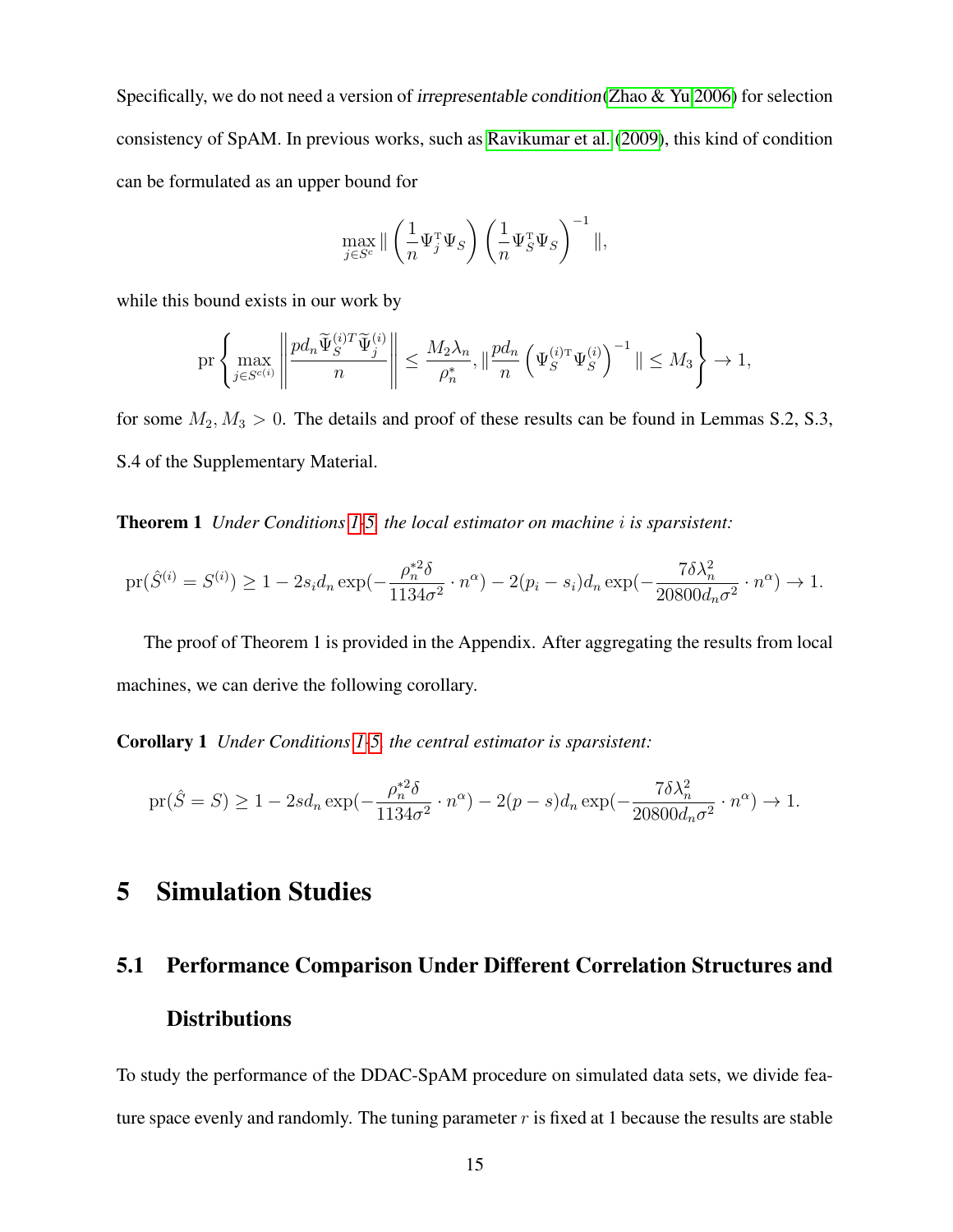for different choices. For each  $f_j$ , we use a cubic B-spline parameterization with  $d_n = \lceil 2n^{1/5} \rceil$ . For comparison, we also include the full data SpAM with a ridge refinement (SpAM) and SpAM with separated feature space without decorrelation (DAC-SpAM). We report the false positives (FP), false negatives (FN), the mean squared error  $\|\hat{h}-h\|^2$  (MSE) and computational time (Runtime). We use gglasso [\(Yang & Zou 2017\)](#page-38-5) and glmnet [\(Friedman et al. 2010\)](#page-35-8) with five-fold cross-validation to fit group lasso and ridge regression, respectively.  $\lambda_n$  varies from the smallest value for which all coefficients are zero to 0.1% of this maximal value and the number of  $\lambda_n$  is 500.

We define the signal-to-noise ratio

$$
SNR = \frac{\text{var}(h(X))}{\text{var}(\varepsilon)}.
$$

Some of other simulation settings are adapted from [Meier et al.](#page-36-1) [\(2009\)](#page-36-1) and [Fan et al.](#page-35-9) [\(2011\)](#page-35-9).

Independent Predictors. We first consider the case with independent predictors. Two examples where predictors follow a normal distribution and uniform distribution are analyzed, respectively.

EXAMPLE 1 ( $SNR \approx 15$ ). Following Example 1 in [Meier et al.](#page-36-1) [\(2009\)](#page-36-1), we generate the data from the following additive model:

$$
y_i = 2g_1(x_{i1}) + 1.6g_2(x_{i2}) - 4g_3(x_{i3}, 2) + g_4(x_{i4}) + \varepsilon_i,
$$

with

$$
g_1(x) = x
$$
,  $g_2(x) = x^2 - \frac{25}{12}$ ,  $g_3(x, \omega) = \sin(\omega x)$ ,  $g_4(x) = e^{-x} - 2/5 \cdot \sinh(5/2)$ .

The covariates  $X = (X_1, \dots, X_p)$  are simulated from independent Uniform (-2.5, 2.5) and  $\varepsilon \sim$  $N(0, 1)$ .

EXAMPLE 2 ( $SNR \approx 15$ ). In this example, the covariates  $X = (X_1, \dots, X_p)$  are simulated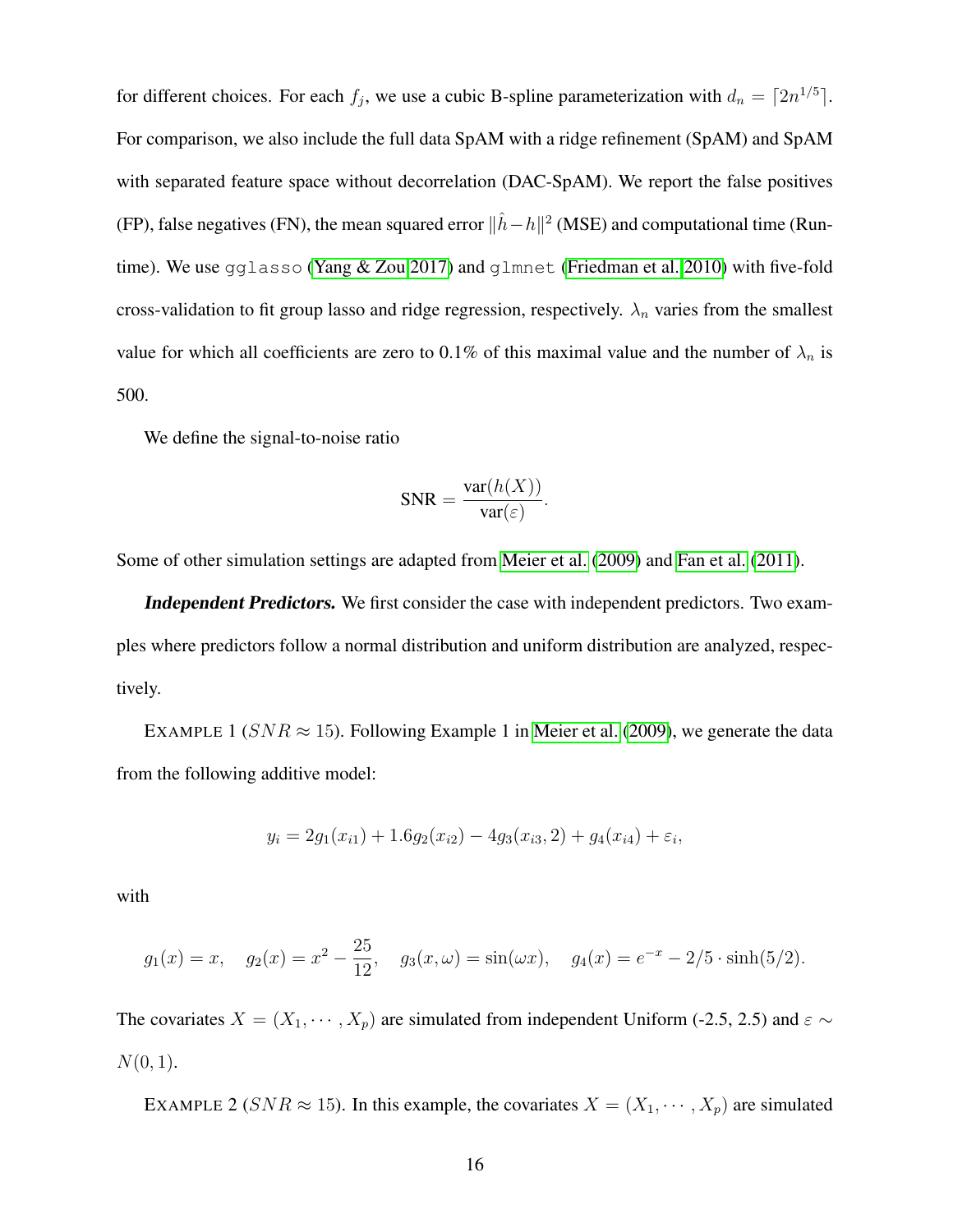from independent standard normal distribution. The model is

$$
y_i = 5g_1(x_{i1}) + 2.1g_5(x_{i2}) + 13.2g_6(x_{i3}, \frac{\pi}{4}) + 17.2g_7(x_{i4}, \frac{\pi}{4}) + 2.56\varepsilon_i,
$$

with

$$
g_5(x) = (x - 1)^2, \quad g_6(x, \omega) = \frac{\sin(\omega x)}{2 - \sin(\omega x)},
$$

$$
g_7(x, \omega) = 0.1 \sin(\omega x) + 0.2 \cos(\omega x) + 0.3 \sin^2(\omega x) + 0.4 \cos^3(\omega x) + 0.5 \sin^3(\omega x).
$$

where  $\varepsilon \sim N(0, 1)$ .

Dependent Predictors. For dependent predictors with different distributions, we investigate four different correlation structures.

EXAMPLE 3 ( $SNR \approx 6.7$ ). Following Example 3 in [Meier et al.](#page-36-1) [\(2009\)](#page-36-1), the covariates are generated with the random-effects model:

$$
X_j = \frac{W_j + tU_{\lceil j/20 \rceil}}{1+t}, j = 1, \cdots, p,
$$

where  $W_1, \dots, W_p, U_1, \dots, U_{p/20} \stackrel{i.i.d.}{\sim}$  Uniform  $(0, 1)$ . By construction, the p predictors are partitioned into segments of size 20. Variables in different segments are independent while the variables in each segment are dependent through the shared  $U$  variable. As a result, the correlation strength within each segment is controlled by t. Here, we set  $t = 1.5$ , leading to a correlation between  $X_i$  and  $X_j$  to be 0.6. The model is

$$
y_i = 2.5g_1(x_{i1}) + 2.6g_5(x_{i2}) + g_6(x_{i3}, 2\pi) + g_7(x_{i4}, 2\pi) + 0.3\varepsilon_i.
$$

EXAMPLE 4 ( $SNR \approx 6.7$ ). The setting is the same as Example 3 but  $X_j = (W_j + tU_j)/(1+t)$ and  $U_1 = U_2 = \cdots = U_p \sim$  Uniform (0,1). We set  $t = 1.5$  leading to the pairwise correlation of all covariates being 0.6.

EXAMPLE 5 ( $SNR \approx 15$ ). The covariates are generated according to a multivariate normal distribution with covariance matrix  $\Sigma_{ij} = 0.6^{|i-j|}, i, j = 1, \cdots, p$  and mean 0. Y is generated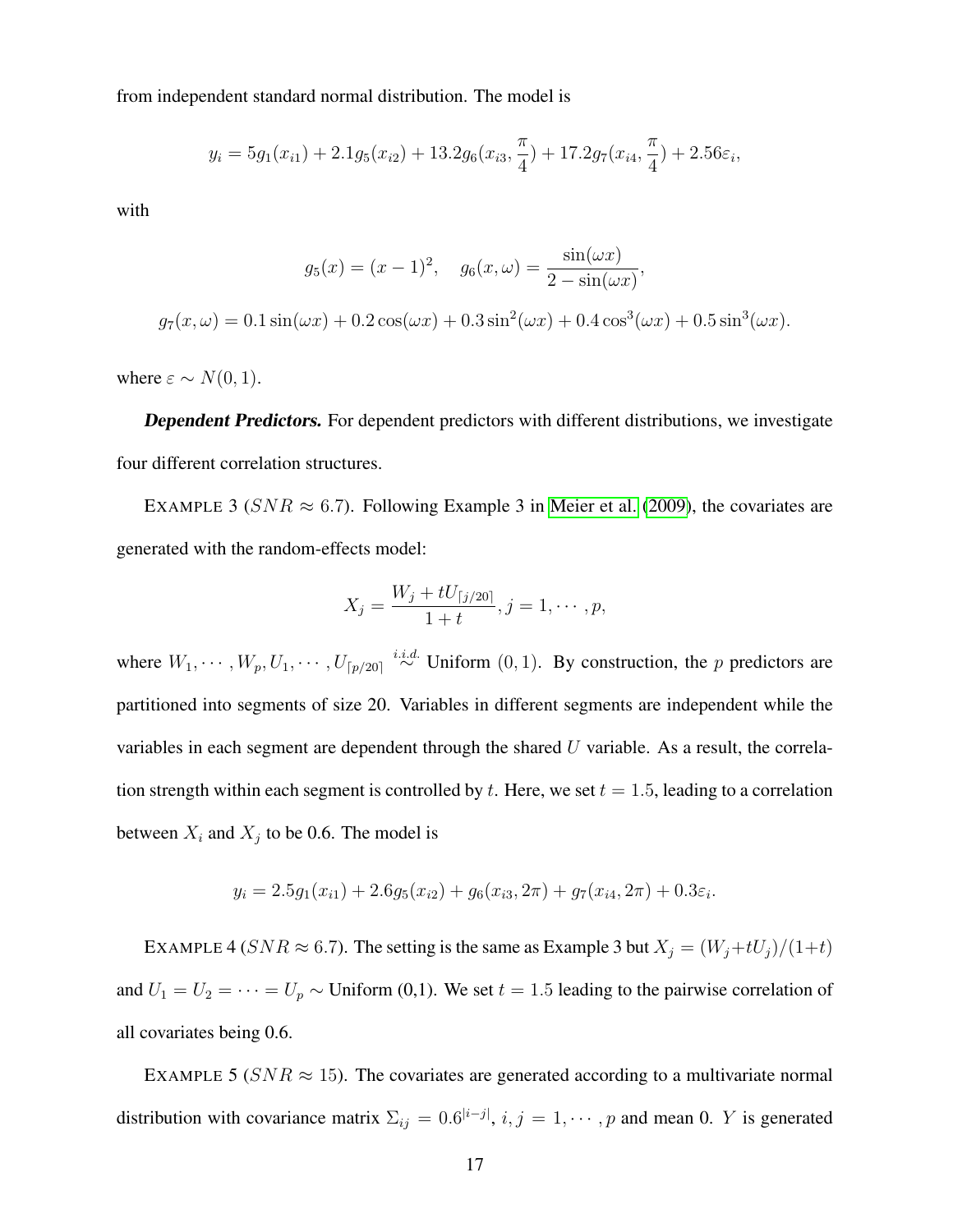with

$$
y_i = 2.5g_1(x_{i1}) + g_5(x_{i2}) + 6.5g_6(x_{i3}, \frac{\pi}{4}) + 8.5g_7(x_{i4}, \frac{\pi}{4}) + 1.2\varepsilon_i.
$$

The model dimension and the sample size are fixed at  $p = 10,000$  and  $n = 500$  respectively and the number of machines is fixed as  $m = 20$ . A total of 100 simulation runs are used for each setting. We report the average performance in Table [1.](#page-18-0) Several conclusions can be drawn from Table [1.](#page-18-0) In Examples 1 and 2 where all variables are independent, DDAC-SpAM performs similarly to DAC-SpAM but SpAM tends to include more irrelevant variables. This shows that for independent variables, distributed feature selection can enhance the selection accuracy. In Examples 3-5 where the variables are dependent, the performances of SpAM and DAC-SpAM deterioriate, partially due to the violation of the irrepresentable condition. On the contrary, DDAC-SpAM is far less affected and achieves the overall best performance. And in particular, it has a lower false-positive rate than the other two methods. This shows that the decorrelation step can handle such kinds of strong correlation structures. As for computation time, benefiting from distributed computing, DAC-SpAM and DDAC-SpAM take much less time than SpAM.

#### 5.2 Performance Comparison with Various Number of Machines

It looks a bit surprising in Corollary 1 that the sparsistent rate of the aggregated result is irrelevant to the number of machines  $m$ . This is mainly because this rate holds uniformly on all subsets of variables and aggregating the local selection results leads to the final sparsity pattern.

To verify this property, in this experiment, we keep the sample size  $n$  and the dimension p fixed, but vary the number of machines m from 1 to 200 ( $m = 1, 10, 20, 100, 200$ ) and use Example 4. Naturally, as m increases, each machine has a lower local dimension.

We summarize the results in Fig [2.](#page-19-0) First, we observe that all three methods capture nearly all important variables. Compared with DAC-SpAM and SpAM, DDAC-SpAM has the smallest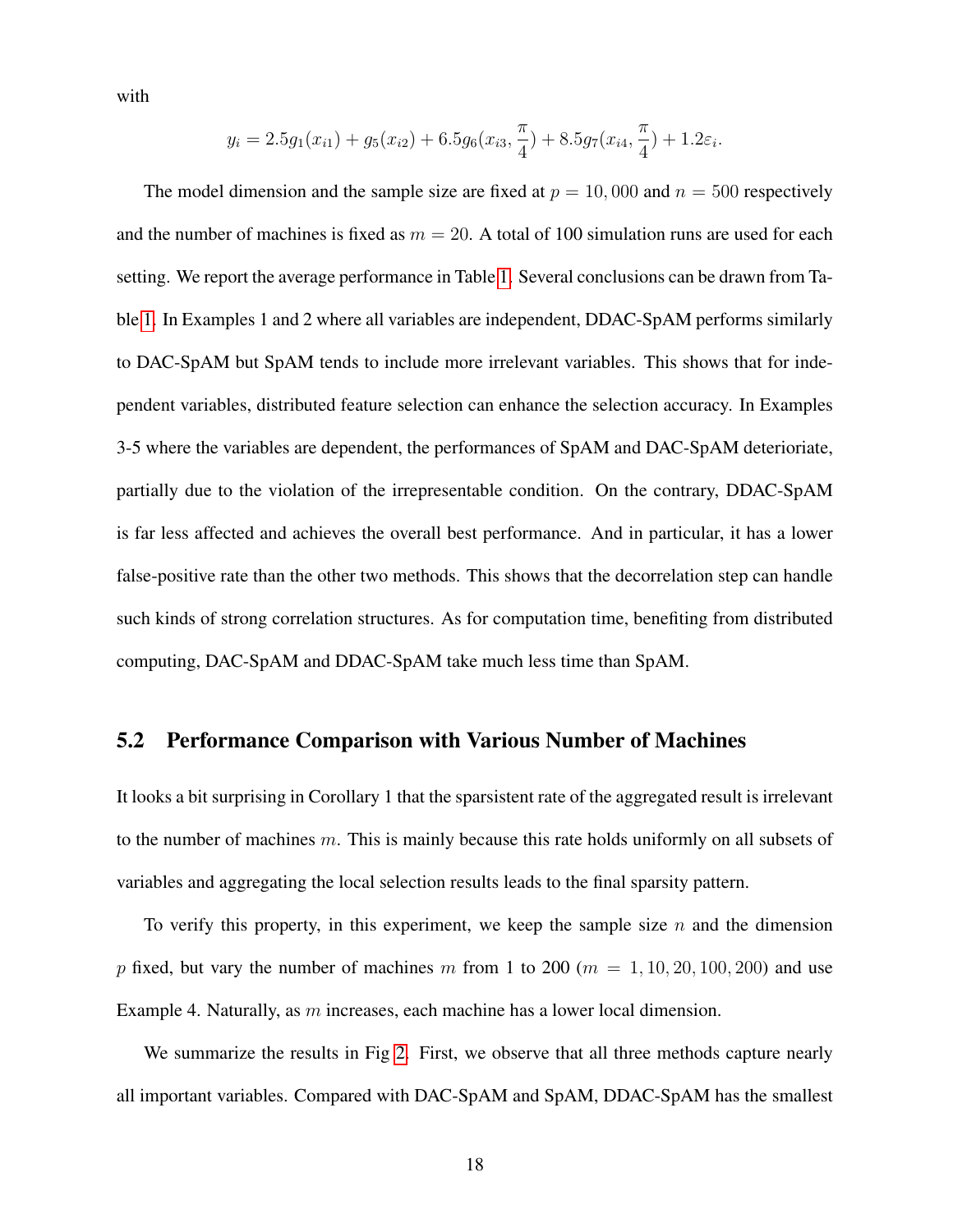<span id="page-18-0"></span>Table 1: Average false positive (FP), false negative (FN), mean squared error (MSE), time (in seconds) over 100 repetitions and their standard deviations (in parentheses).

| Model     | Method    | <b>FP</b>     | <b>FN</b>  | <b>MSE</b>   | Time           |
|-----------|-----------|---------------|------------|--------------|----------------|
| Example 1 | DDAC-SpAM | 0.03(0.17)    | 0.00(0.00) | 0.627(0.10)  | 16.22(1.11)    |
|           | DAC-SpAM  | 0.21(1.71)    | 0.00(0.00) | 0.632(0.11)  | 13.56 (0.86)   |
|           | SpAM      | 0.99(1.99)    | 0.00(0.00) | 0.715(0.18)  | 212.39 (20.82) |
| Example 2 | DDAC-SpAM | 0.05(0.26)    | 0.00(0.00) | 3.380 (0.84) | 24.10(1.11)    |
|           | DAC-SpAM  | 0.05(0.32)    | 0.00(0.00) | 3.393(0.85)  | 24.10 (1.10)   |
|           | SpAM      | 0.58(1.26)    | 0.00(0.00) | 3.513 (0.84) | 349.94 (14.49) |
| Example 3 | DDAC-SpAM | 2.98(2.60)    | 0.17(0.37) | 0.030(0.03)  | 16.24(0.99)    |
|           | DAC-SpAM  | 4.03(3.83)    | 0.16(0.39) | 0.030(0.03)  | 13.62(0.77)    |
|           | SpAM      | 11.12 (8.97)  | 0.00(0.00) | 0.033(0.01)  | 214.00 (17.40) |
| Example 4 | DDAC-SpAM | 0.07(0.43)    | 0.02(0.14) | 0.013(0.01)  | 16.41(0.99)    |
|           | DAC-SpAM  | 56.21 (18.31) | 0.00(0.00) | 0.111(0.07)  | 25.60 (2.30)   |
|           | SpAM      | 22.72 (11.30) | 0.00(0.00) | 0.045(0.01)  | 213.51 (18.65) |
| Example 5 | DDAC-SpAM | 0.98(0.51)    | 0.01(0.10) | 0.767(0.30)  | 24.44 (1.05)   |
|           | DAC-SpAM  | 1.05(0.47)    | 0.01(0.10) | 0.766(0.29)  | 23.93 (1.04)   |
|           | SpAM      | 6.51(8.72)    | 0.00(0.00) | 0.901(0.23)  | 348.79 (14.16) |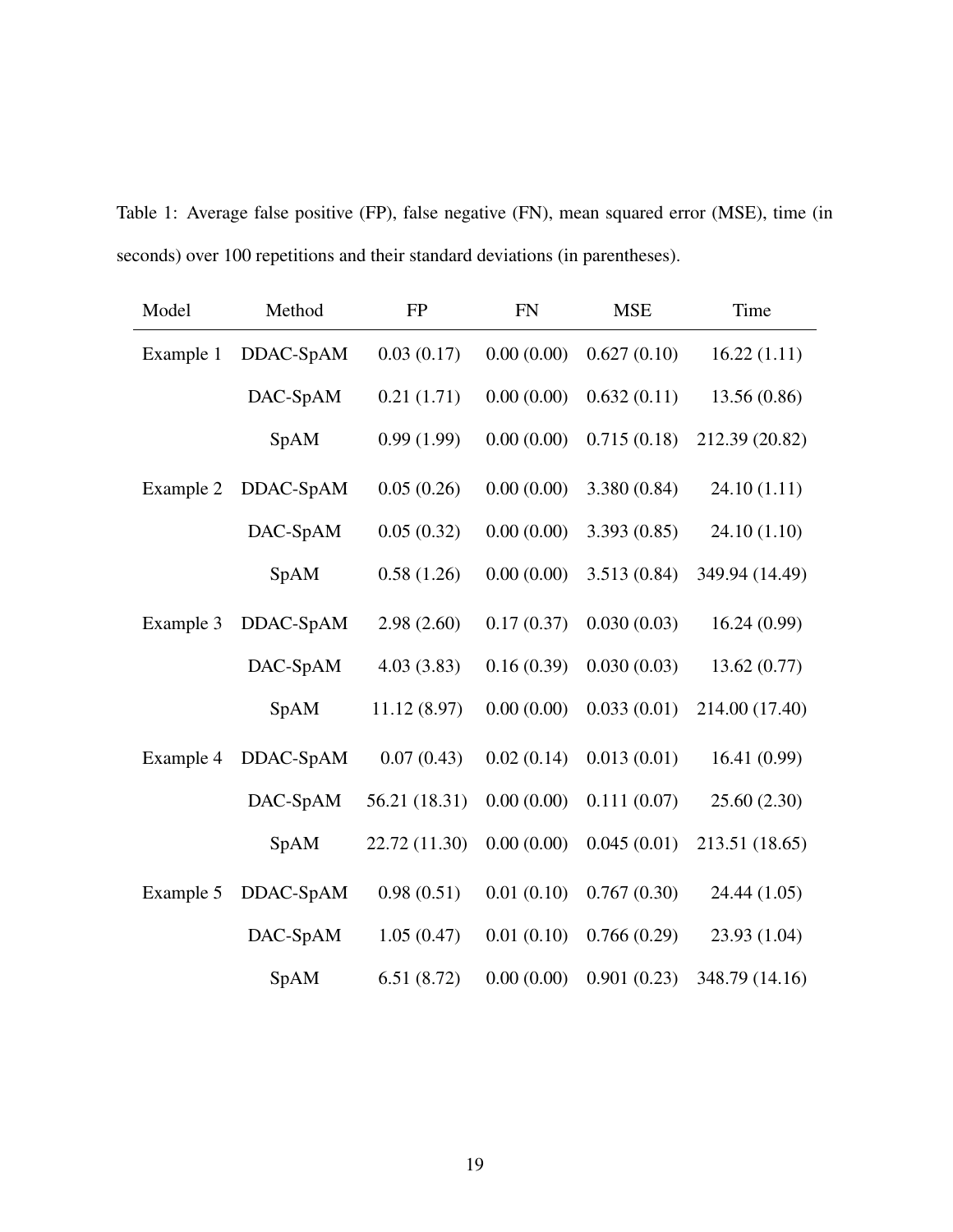

<span id="page-19-0"></span>Figure 2: Performance of DDAC-SpAM with different number of subsets.

number of false positive variables. Due to the better variable selection performance, DDAC-SpAM also has a smaller estimation error. Besides, benefiting from the distributed framework, the time consumption of DDAC-SpAM and DAC-SpAM decreases as  $m$  increases. In addition, although decorrelation increases the computational complexity which is evident when the data set is not partitioned, i.e.  $m = 1$ , DDAC-SpAM takes less time than DAC-SpAM as m increases. The reason is that the reduced correlation between variables leads to less number of back-fitting loops required for convergence in the additive model fitting. Overall, DDAC-SpAM is a competitive distributed variable selection method for high-dimensional additive models.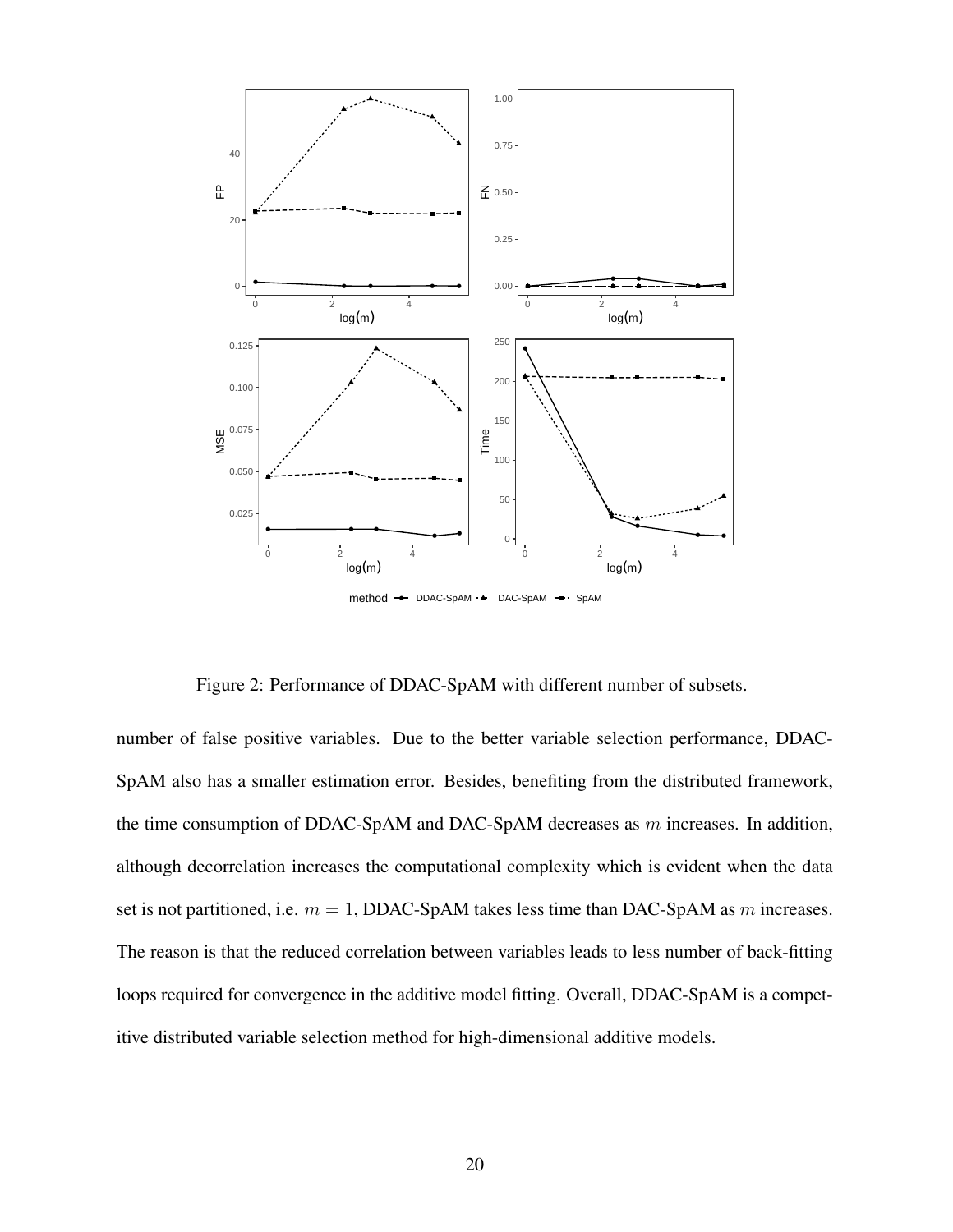### <span id="page-20-0"></span>6 An Application to Real Data

In this section, we compare the performances of DDAC-SpAM, SpAM, Deco-linear [\(Wang et al.](#page-38-1) [2016\)](#page-38-1) and Lasso [\(Tibshirani 1996\)](#page-38-2) on the meatspec data set analyzed by [Meier et al.](#page-36-1) [\(2009\)](#page-36-1) and [Yang & Zou](#page-38-5) [\(2017\)](#page-38-5). The data set was recorded by a Tecator near-infrared spectrometer which measured the spectrum of light transmitted through a sample of minced pork meat [\(Thodberg](#page-38-6) [1993,](#page-38-6) [Borggaard & Thodberg 1992\)](#page-34-3). It is available in the R package faraway. Our aim is to predict the fat content by absorbances which can be measured more easily. This original data set contains  $n = 215$  observations with  $p = 100$  predictors which are highly correlated [\(Meier](#page-36-1) [et al. 2009\)](#page-36-1). After all predictors are centered and scaled to have mean 0 and variance 1, we add 1900 independent and standard normal distributed variables as interaction terms. Then, DDAC-SpAM, SpAM, Deco-linear, and Lasso are applied to those 2000 features. We use 10 machines for the DDAC-SpAM algorithm, where the features are distributed randomly. To compare the performances of all methods, we randomly split the dataset into a training set of 172 observations and a test set of 43 observations. This procedure is repeated 100 times. We compute the number of predictors selected and the prediction errors on the test set. Table [2](#page-21-1) includes the average values and their associated robust standard deviations over 100 replications.

From Table [2,](#page-21-1) all methods lead to a similar prediction error, but DDAC-SpAM selects significantly fewer predictors than competing methods. Considering the high correlation among predictors and to provide a more parsimonious list, DDAC-SpAM could be a very worthwhile method for distributed feature selection.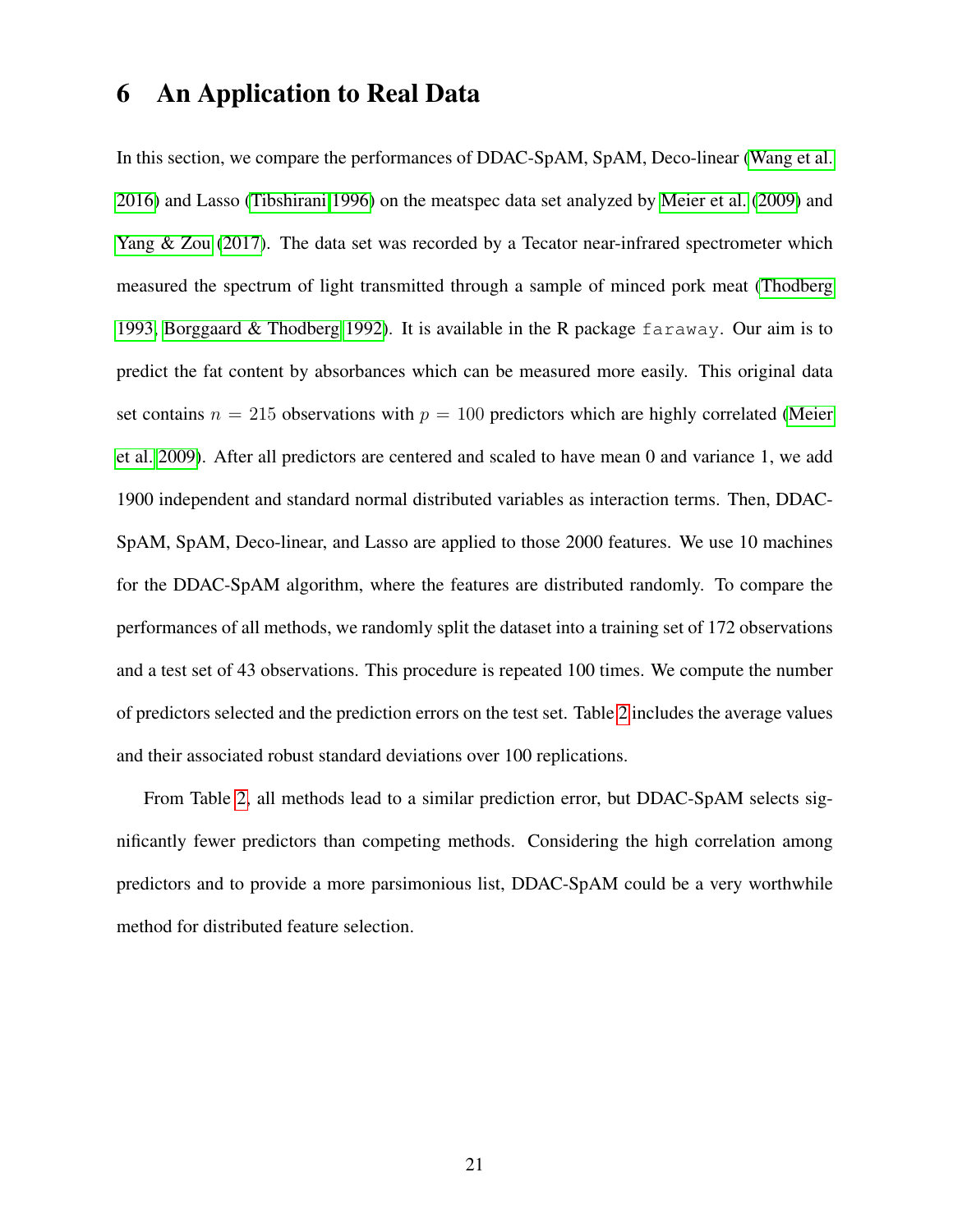<span id="page-21-1"></span>Table 2: Mean model size (MS) and prediction error (PE) over 100 repetitions and their robust standard deviations (in parentheses).

| Method                  | PE.          | <b>MS</b>     |  |
|-------------------------|--------------|---------------|--|
| DDAC-SpAM 0.357 (0.141) |              | 9.34(2.17)    |  |
| SpAM                    | 0.339(0.140) | 15.11(2.91)   |  |
| Deco-Linear             | 0.377(0.121) | 82.60 (4.51)  |  |
| Lasso                   | 0.401(0.120) | 84.06 (13.60) |  |

### <span id="page-21-0"></span>7 Discussion

In this paper, we have studied a feature distributed learning framework named DDAC-SpAM for the high dimensional additive model. DDAC-SpAM makes predictors less correlated and more suitable for the further sparsistent variable selection. The experiments illustrate that this method not only reduces the computational cost substantially, but also outperforms the existing approach SpAM when covariates are highly correlated. This is the first paper to discuss how to combine the divide and conquer method with the high dimensional nonparametric model. The results demonstrate that DDAC-SpAM is attractive on theoretical analysis, empirical performance and its straightforward implement process.

Given that we specifically approximate the additive components by truncated B-spline bases and then impose the sparsity penalty only, DDAC-SpAM framework is readily available for other smoothing method with the additive models, for example, smoothing splines [\(Speckman 1985\)](#page-37-9) and sparsity-smoothness penalized approaches [\(Meier et al. 2009\)](#page-36-1). Besides, extension to the generalized additive model can be an interesting topic for future research. Although DDAC-SpAM is designed to solve large- $p$ -small- $n$  problems, it can be combined with a sample space partition step to deal with extremely scalable large- $p$ -large- $n$  problems. The details can be explored in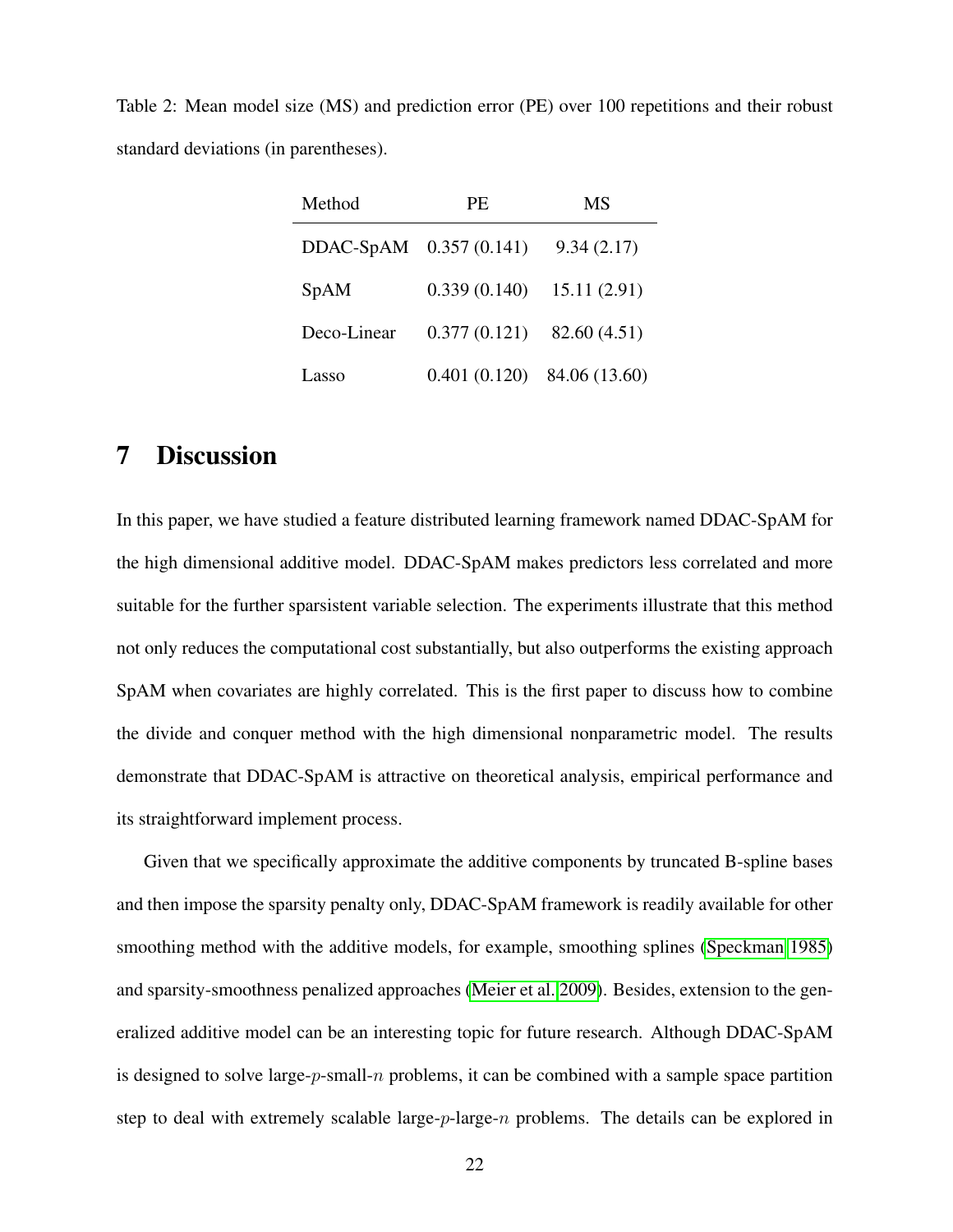future work.

### Appendix: Proof of Theorem 1

For the  $i$ -th group, we have

<span id="page-22-2"></span>
$$
\widetilde{Y} = \widetilde{\Psi}_S^{(i)} \beta_S^{*(i)} + \widetilde{Z} + W,\tag{A.1}
$$

where  $W = \widetilde{\Psi}_S^{(-i)} \beta_S^{*(-i)} + \widetilde{\varepsilon} = W_1 + W_2.$ 

A vector  $\hat{\beta}^{(i)} \in R^{d_n p_i}$  is the minimizer of the objective function

<span id="page-22-1"></span>
$$
R_n(\beta^{(i)}) + \lambda_n \Omega(\beta^{(i)})
$$
  
=  $\frac{1}{2n} \left\| \widetilde{Y} - \sum_{j=1}^{p_i} \widetilde{\Psi}_j^{(i)} \beta_j^{(i)} \right\|^2 + \lambda_n \sum_{j=1}^{p_i} \sqrt{\frac{1}{n} \beta_j^{(i) \mathrm{T}} \widetilde{\Psi}_j^{(i) \mathrm{T}} \widetilde{\Psi}_j^{(i)} \beta_j^{(i)}}$   
=  $\frac{1}{2n} \left\| \widetilde{Y} - \sum_{j=1}^{p_i} \widetilde{\Psi}_j^{(i)} \beta_j^{(i)} \right\|^2 + \lambda_n \sum_{j=1}^{p_i} \left\| \frac{1}{\sqrt{n}} \widetilde{\Psi}_j^{(i)} \beta_j^{(i)} \right\|$  (A.2)

if and only if there exists a subgradient  $\hat{g}^{(i)} \epsilon \partial \Omega \left( \hat{\beta}^{(i)} \right)$ , such that

<span id="page-22-0"></span>
$$
\frac{1}{n}\widetilde{\Psi}^{(i)\mathrm{T}}\left(\sum_{j=1}^{p_i}\widetilde{\Psi}_j^{(i)}\widehat{\beta}_j^{(i)} - \widetilde{Y}\right) + \lambda_n\widehat{g}^{(i)} = 0.
$$
\n(A.3)

The subdifferential  $\partial \Omega(\beta^{(i)})$  is the set of vectors  $g^{(i)} \in R^{p_i d_n}$  satisfying

$$
\begin{aligned} g_j^{(i)}&=\frac{\frac{1}{n}\widetilde{\Psi}_j^{(i)\mathrm{T}}\widetilde{\Psi}_j^{(i)}\beta_j^{(i)}}{\sqrt{\frac{1}{n}\beta_j^{(i)}\widetilde{\Psi}_j^{(i)\mathrm{T}}\widetilde{\Psi}_j^{(i)}\beta_j^{(i)}}},\quad\textrm{if}\quad \beta_j^{(i)}\neq 0,\\ g_j^{(i)\mathrm{T}}&(\frac{1}{n}\widetilde{\Psi}_j^{(i)\mathrm{T}}\widetilde{\Psi}_j^{(i)})^{-1}g_j^{(i)}\leq 1,\quad\textrm{if}\quad \beta_j^{(i)}=0. \end{aligned}
$$

We use "witness" proof techniques [\(Wainwright 2009\)](#page-38-7), i.e., set  $\hat{\beta}_{S^c}^{(i)} = 0$  and  $\hat{g}_S^{(i)} = \partial \Omega \left( \beta^{*(i)} \right)_S$ . We then obtain  $\hat{\beta}_S^{(i)}$  $S_S^{(i)}$  and  $\hat{g}_{S^c}^{(i)}$  from the stationary condition in (A[.3\)](#page-22-0). By showing that, with high probability  $\hat{\beta}_i^{(i)}$  $j^{(i)}_j \neq 0$  for  $j \in S$  and  $g_j^{(i)\texttt{T}}$  $j^{(i)T}(\frac{1}{n}\widetilde{\Psi}_j^{(i)T}\widetilde{\Psi}_j^{(i)})^{-1}g_j^{(i)} \le 1$  for  $j \in S^c$ , we can then demonstrate that with high probability there exists a minimizer to the optimization problem in (A[.2\)](#page-22-1) that has the same sparsity pattern as the true model.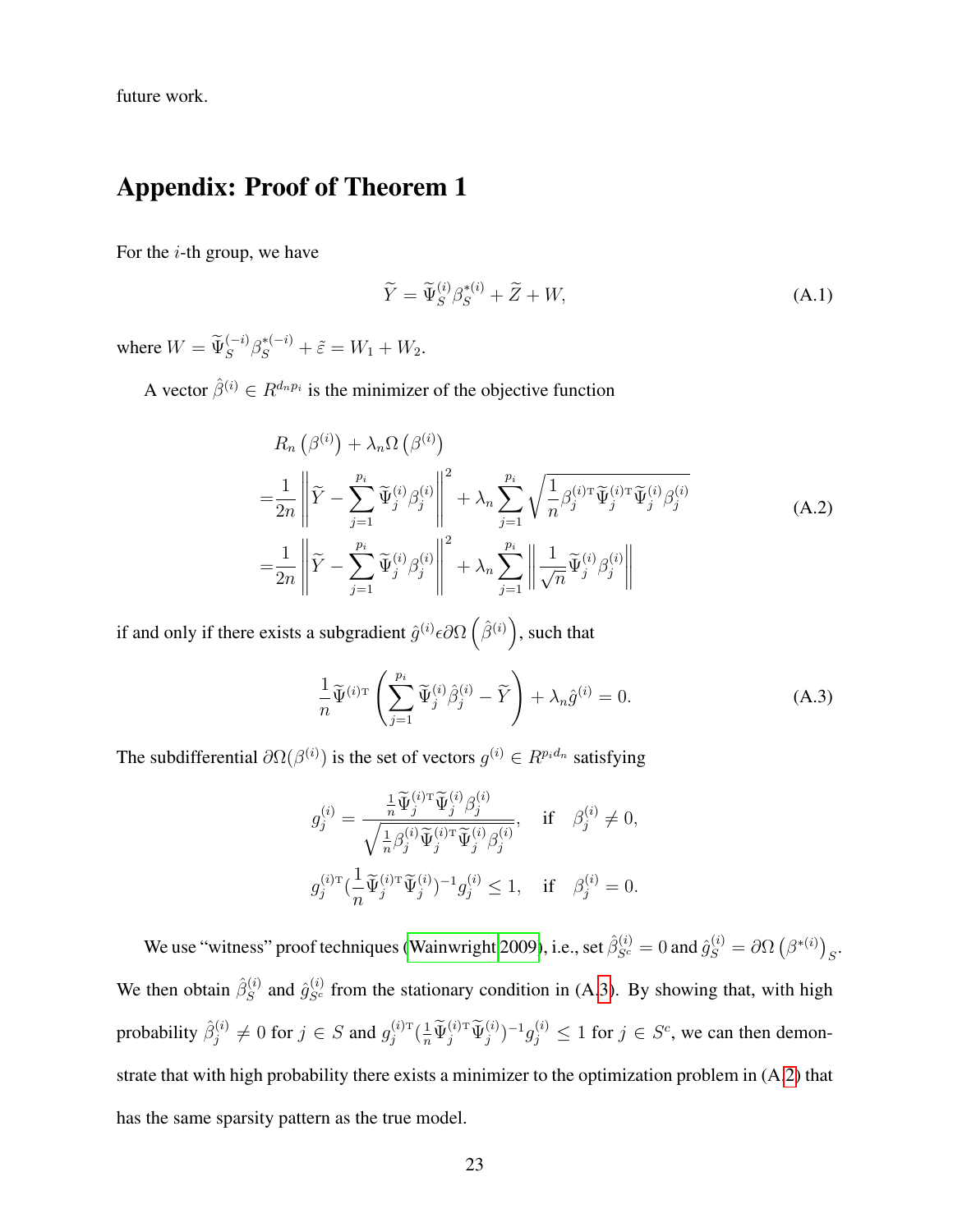Setting 
$$
\hat{\beta}_{S^c}^{(i)} = 0
$$
 and  $\hat{g}_j^{(i)} = \frac{\tilde{\Psi}_j^{(i)T} \tilde{\Psi}_j^{(i)} \beta_j^{(i)}}{\sqrt{\frac{1}{n} \beta_j^{(i)} \tilde{\Psi}_j^{(i)T} \tilde{\Psi}_j^{(i)} \beta_j^{(i)}}}$  for  $j \in S^{(i)}$ , the stationary condition for  $\beta_S^{(i)}$  is\n
$$
\frac{1}{n} \tilde{\Psi}_S^{(i)T} (\tilde{\Psi}_S^{(i)} \beta_S^{(i)} - \tilde{Y}) + \lambda_n \hat{g}_S^{(i)} = 0.
$$

With  $(A.1)$  $(A.1)$ , it can be written as

$$
\frac{1}{n}\widetilde{\Psi}_{S}^{(i)T}\widetilde{\Psi}_{S}^{(i)}\left(\beta_{S}^{(i)}-\beta_{S}^{*(i)}\right)-\frac{1}{n}\widetilde{\Psi}_{S}^{(i)T}W_{1}-\frac{1}{n}\widetilde{\Psi}_{S}^{(i)T}W_{2}-\frac{1}{n}\widetilde{\Psi}_{S}^{(i)T}\widetilde{Z}+\lambda_{n}\widehat{g}_{S}^{(i)}=0
$$

or

<span id="page-23-2"></span>
$$
\beta_S^{(i)} - \beta_S^{*(i)} = \left(\frac{1}{n}\widetilde{\Psi}_S^{(i)T}\widetilde{\Psi}_S^{(i)}\right)^{-1}\left(\frac{1}{n}\widetilde{\Psi}_S^{(i)T}W_1 + \frac{1}{n}\widetilde{\Psi}_S^{(i)T}W_2 + \frac{1}{n}\widetilde{\Psi}_S^{(i)T}\widetilde{Z} + \lambda_n\hat{g}_S^{(i)}\right),\tag{A.4}
$$

assuming that  $\frac{1}{n} \widetilde{\Psi}_S^{(i)T} \widetilde{\Psi}_S^{(i)}$  is nonsingular.

Recalling our definition  $\rho_n^* = \min_{j \in S^{(i)}} \left\| \beta_j^{*(i)} \right\|$  $\left\| \frac{f^{*(i)}}{\infty} \right\|_{\infty} > 0$ , it suffices to show that

$$
\left\|\beta_S^{(i)}-\beta_S^{*(i)}\right\|_\infty<\frac{\rho_n^*}{2}
$$

in order to ensure that  $\text{supp}(\beta_S^{(i)})$  $\binom{s}{S}$  = supp $(\beta_S^{*(i)})$  $S^{*(i)}$ ) = {j :  $||\beta_j^{*(i)}$  $\left.\frac{\partial}{\partial s}\right|_{\infty}^{*}(s)$   $\left|\frac{\partial}{\partial s}\right|_{\infty}\neq 0$ .

Using  $\Sigma_{SS}^{(i)} = \frac{1}{n}$  $\frac{1}{n}(\widetilde{\Psi}_{S}^{(i)T}\widetilde{\Psi}_{S}^{(i)})$  to simplify notation, we have the  $l_{\infty}$  bound:

<span id="page-23-0"></span>
$$
\left\| \beta_S^{(i)} - \beta_S^{*(i)} \right\|_{\infty} \le \left\| \Sigma_{SS}^{(i)-1} \left( \frac{1}{n} \widetilde{\Psi}_S^{(i)T} W_1 \right) \right\|_{\infty} + \left\| \Sigma_{SS}^{(i)-1} \left( \frac{1}{n} \widetilde{\Psi}_S^{(i)T} W_2 \right) \right\|_{\infty} + \left\| \Sigma_{SS}^{(i)-1} \left( \frac{1}{n} \widetilde{\Psi}_S^{(i)T} \widetilde{Z} \right) \right\|_{\infty} + \lambda_n \left\| \Sigma_{SS}^{(i)-1} \widehat{g}_S^{(i)} \right\|_{\infty} .
$$
\n(A.5)

Now, we proceed to bound the first term of (A[.5\)](#page-23-0). Notice that derived from Condition 1,  $\left\|\beta_{S}^{*(-i)}\right\|$  $\left| \begin{matrix} \ast & -i \\ S \end{matrix} \right| \leq$ √  $s - s<sub>i</sub>C<sub>1</sub>$  for some  $C<sub>1</sub> > 0$ , then

<span id="page-23-1"></span>
$$
\left\| \sum_{SS}^{(i)-1} \left( \frac{1}{n} \widetilde{\Psi}_{S}^{(i)T} W_{1} \right) \right\|_{\infty} \leq \left\| \sum_{SS}^{(i)-1} \left( \frac{1}{n} \widetilde{\Psi}_{S}^{(i)T} W_{1} \right) \right\|
$$
\n
$$
\leq \left\| \sum_{SS}^{(i)-1} \right\| \left\| \frac{1}{n} \widetilde{\Psi}_{S}^{(i)T} \widetilde{\Psi}_{S}^{(-i)} \right\| \left\| \beta_{S}^{*(-i)} \right\|
$$
\n
$$
\leq \sqrt{s - s_{i}} C_{1} \left[ 1 - \frac{3(\sqrt{\frac{s_{i} d_{n}}{n} + t_{4}}) + 3(\sqrt{\frac{s_{i}}{p} + t_{5}})}{1 - 3(\sqrt{\frac{s_{i}}{p} + t_{6}})} \right]^{-1} \left[ \frac{3(\sqrt{\frac{s d_{n}}{n} + t_{1}}) + 3(\sqrt{\frac{s}{p} + t_{2}})}{1 - 3(\sqrt{\frac{s}{p} + t_{3}})} \right],
$$
\n(A.6)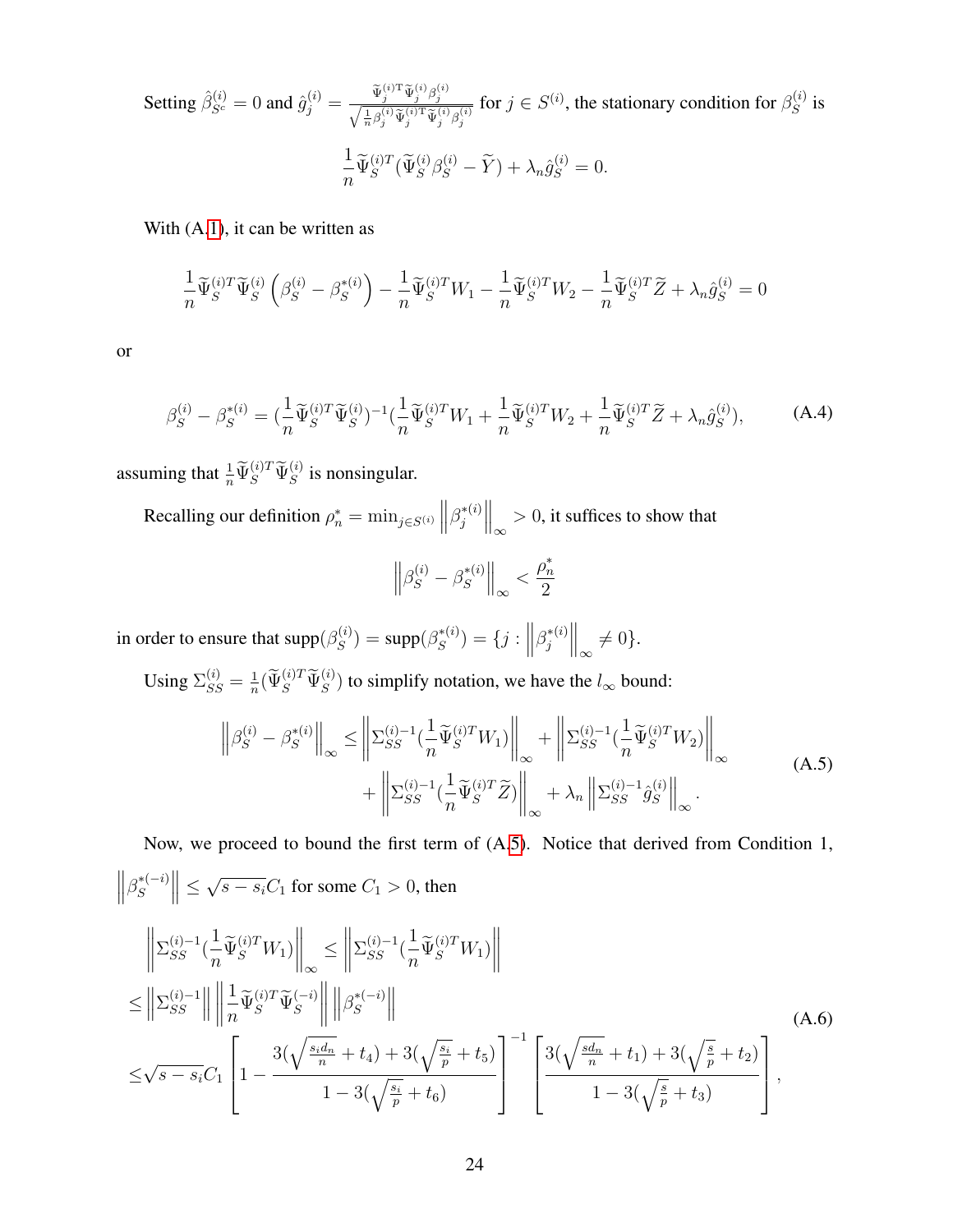where the last inequality is derived with Lemma S.2 and Lemma S.3 in the supplemental material of this paper.  $t_1, t_2, t_3, t_4, t_5, t_6$  are some positive constants as shown in Lemma S.2 and S.3.

Then, consider the second term  $\parallel$  $\left. \frac{\sum_{SS}^{(i)-1}(\frac{1}{n}\widetilde{\Psi}_{S}^{(i)T}W_2)\right\|_{\infty} = \left\| \frac{1}{n} \right\|_{\infty}$  $\sum_{SS}^{(i)-1} \left(\frac{1}{n} \widetilde{\Psi}_{S}^{(i)T} \widetilde{\varepsilon}\right) \bigg|_{\infty}$ . Note that  $\tilde{\varepsilon} = F\varepsilon$  and  $\varepsilon \sim N(0, \sigma^2 I)$ , so that  $Q := \sum_{SS}^{(i)-1} (\frac{1}{n} \tilde{\Psi}_S^{(i)} W_2)$  is Gaussian as well, with zero mean. Consider its *l*-th component,  $Q_l = e_l^T Q$ , where  $e_l$  is a unit vector with its *l*-th component equal to 1.

Then  $E[Q_l] = 0$ , and

$$
\begin{split} \text{Var}(Q_{l}) &= \frac{\sigma^{2}}{n^{2}} e_{l}^{\mathrm{T}} \Sigma_{SS}^{(i)-1} \widetilde{\Psi}_{S}^{(i)T} (FF^{\mathrm{T}}) \widetilde{\Psi}_{S}^{(i)} \Sigma_{SS}^{(i)-1} e_{l} \\ &\leq \frac{\sigma^{2}}{n^{2}} \| FF^{\mathrm{T}} \| \left\| \widetilde{\Psi}_{S}^{(i)} \Sigma_{SS}^{(i)-1} e_{l} \right\|^{2} \leq \frac{\sigma^{2}}{n} \|FF^{\mathrm{T}} \| \|\Sigma_{SS}^{(i)-1} \| . \end{split}
$$

So  $\|\text{Var}(Q)\|_{\infty} \leq \frac{\sigma^2}{n}$  $\frac{\sigma^2}{n}$ || $FF^{\text{T}}$ ||| $|\Sigma_{SS}^{(i)-1}|$ |.

With Gaussian comparison results [\(Ledoux & Talagrand 2013\)](#page-36-9), we have

<span id="page-24-0"></span>
$$
P(||\Sigma_{SS}^{(i)-1}(\frac{1}{n}\tilde{\Psi}_{S}^{(i)}W_{2})||_{\infty} \ge t_{7})
$$
  
\n
$$
\le 2s_{i}d_{n} \exp\left\{-\frac{t_{7}^{2}}{2||\text{Var}(Q)||_{\infty}}\right\} \le 2s_{i}d_{n} \exp\left\{-\frac{t_{7}^{2}n}{2\sigma^{2}||\Sigma_{SS}^{(i)-1}|| ||FF^{T}||}\right\}
$$
  
\n
$$
\le 2s_{i}d_{n} \exp\left\{-\frac{\delta t_{7}^{2}n^{\alpha}}{2\sigma^{2}}\left[1-\frac{3(\sqrt{\frac{s_{i}d_{n}}{n}}+t_{4})+3(\sqrt{\frac{s_{i}}{p}}+t_{5})}{1-3(\sqrt{\frac{s_{i}}{p}}+t_{6})}\right]\right\},
$$
\n(A.7)

with Lemma S.3. Denote the event  $\eta_3 = \left\{ \|\Sigma_{SS}^{(i)-1}(\frac{1}{n}\widetilde{\Psi}_{S}^{(i)}W_2)\|_{\infty} \leq t_7 \right\}$ . Then, we need to bound  $\parallel$  $\Sigma_{SS}^{(i)-1}(\frac{1}{n}\widetilde{\Psi}_{S}^{(i)T}\widetilde{Z})\Big\|_{\infty}$ . Since,

$$
\widetilde{Z} = FZ = F \sum_{j \in S} \sum_{k=d_n+1}^{\infty} \beta_{jk} \Psi_{jk},
$$

we can obtain that

$$
\left\| \Sigma_{SS}^{(i)-1}(\frac{1}{n}\widetilde{\Psi}_{S}^{(i)T}Z) \right\|_{\infty} = \left\| \Sigma_{SS}^{(i)-1}(\frac{1}{n}\widetilde{\Psi}_{S}^{(i)T}F\sum_{j\in S}\sum_{k=d_{n}+1}^{\infty}\beta_{jk}\Psi_{jk}) \right\|_{\infty}
$$
  

$$
\leq \left\| \frac{1}{n}\Sigma_{SS}^{(i)-1}\widetilde{\Psi}_{S}^{(i)T}F \right\| \left\| \sum_{j\in S}\sum_{k=d_{n}+1}^{\infty}\beta_{jk}\Psi_{jk} \right\|.
$$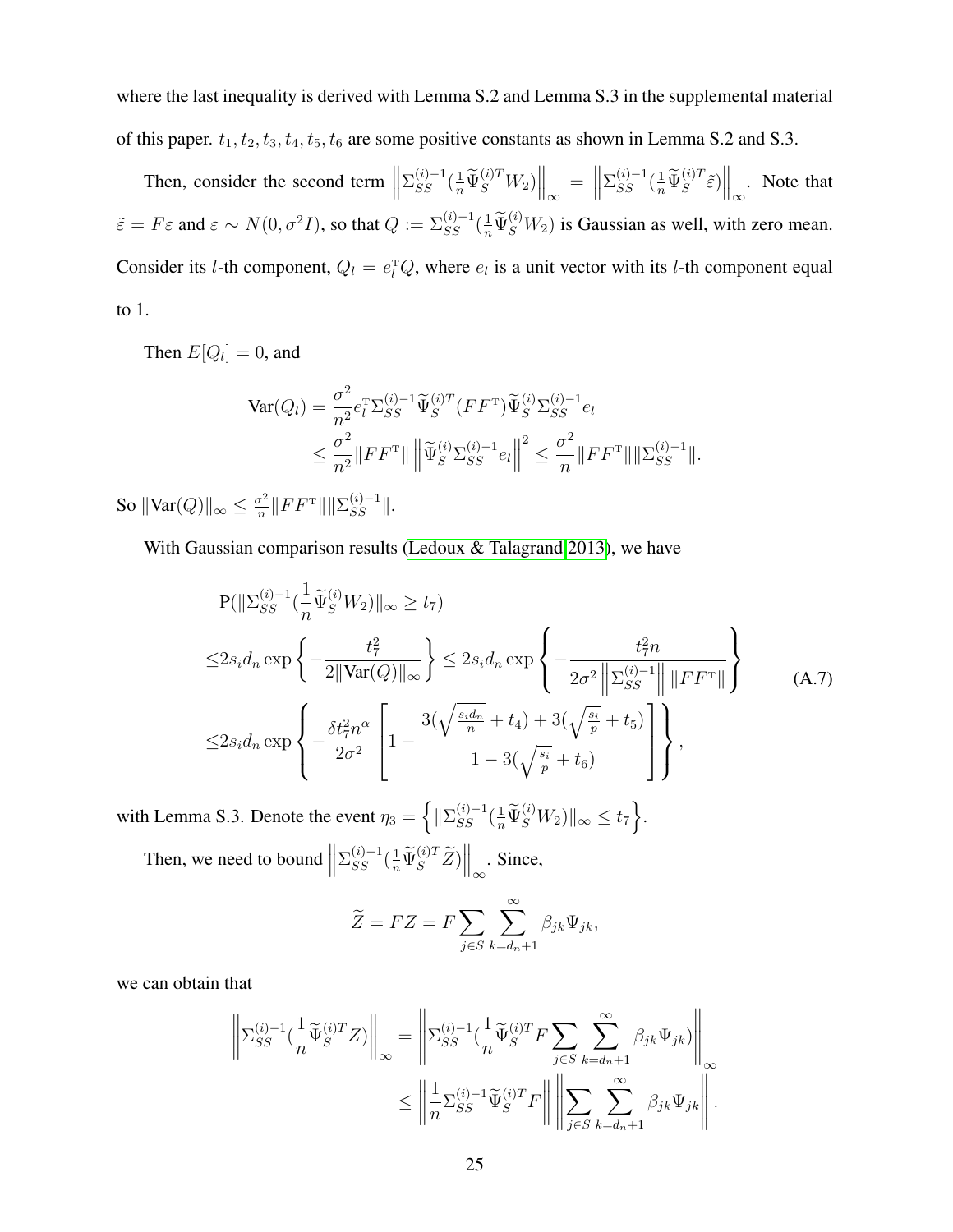Working over the Sobolev space of  $\psi_{jk}$  (Condition 1),

<span id="page-25-2"></span>
$$
|z_i| = |\sum_{j \in S} \sum_{k=d_n+1}^{\infty} \beta_{jk}^* \psi_{jk}(x_{ij})| \le B \sum_{j \in S} \sum_{k=d_n+1}^{\infty} |\beta_{jk}^*| \le \frac{sC_2}{d_n^{3/2}},
$$
 (A.8)

for some constant  $C_2 > 0$ . Thus, we have  $||Z|| \le$  $\sqrt{n} sC_2$  $\frac{n s C_2}{d_n^{3/2}}.$ 

Combined with  $\frac{1}{n}$  $\begin{array}{c} \hline \textbf{1} \\ \textbf{2} \\ \textbf{3} \end{array}$  $\sum_{SS}^{(i)-1} \widetilde{\Psi}_{S}^{(i)T} F \Big\| \leq \frac{1}{n}$ n  $\bigg\}$  $\Sigma_{SS}^{(i)-1} \widetilde{\Psi}_{S}^{(i)T}$  ||  $|F|$  =  $\sqrt{1}$ n  $\begin{array}{c} \hline \textbf{1} \\ \textbf{2} \\ \textbf{3} \end{array}$  $\Sigma_{SS}^{(i)-1}$  $\begin{array}{c} (i)-1 \ S S \end{array}$  ||  $\Vert F \Vert$ , it can be

derived that

<span id="page-25-0"></span>
$$
\left\| \Sigma_{SS}^{(i)-1}(\frac{1}{n}\widetilde{\Psi}_S^{(i)T} \widetilde{Z}) \right\|_{\infty} \le C_2 \delta^{-\frac{1}{2}} \left[ 1 - \frac{3(\sqrt{\frac{s_i d_n}{n}} + t_4) + 3(\sqrt{\frac{s_i}{p}} + t_5)}{1 - 3(\sqrt{\frac{s_i}{p}} + t_6)} \right]^{-\frac{1}{2}} sn^{-\frac{1}{2}\alpha} d_n^{-\frac{3}{2}}, \quad (A.9)
$$

following Lemma S.3.

Finally, we consider the term  $\lambda_n$  ||  $\Sigma_{SS}^{(i)-1}\hat{g}_{S}^{(i)}$  $S^{(i)}\Big\|_{\infty}$ . Note that for  $j \in S^{(i)}$ ,

$$
1 = \hat{g}_j^{(i)\text{\tiny T}} \left(\frac{1}{n} \widetilde{\Psi}_j^{(i)\text{\tiny T}} \widetilde{\Psi}_j^{(i)}\right)^{-1} \hat{g}_j^{(i)} \ge \frac{1}{\left\|\Sigma_{SS}^{(i)}\right\|} \left\|\hat{g}_j^{(i)}\right\|^2
$$

and thus  $\left\|\hat{g}_j^{(i)}\right\|$  $\left\| \frac{j}{j} \right\| \leq$  $\sqrt{\Vert}$  $\Sigma^{(i)}_{S^c}$  $\begin{vmatrix} i \\ SS \end{vmatrix}$ .

Therefore,

$$
\lambda_n \left\| \Sigma_{SS}^{(i)-1} \hat{g}_S^{(i)} \right\|_{\infty} \leq \lambda_n \left\| \Sigma_{SS}^{(i)-1} \right\| \left\| \hat{g}_S^{(i)} \right\| \leq \lambda_n \left\| \Sigma_{SS}^{(i)-1} \right\| \sqrt{\left\| \Sigma_{SS}^{(i)} \right\|}.
$$

It follows that

<span id="page-25-1"></span>
$$
\lambda_n \left\| \Sigma_{SS}^{(i)-1} \hat{g}_S^{(i)} \right\|_{\infty} \n\leq \lambda_n \left[ 1 - \frac{3(\sqrt{\frac{s_i d_n}{n}} + t_4) + 3(\sqrt{\frac{s_i}{p}} + t_5)}{1 - 3(\sqrt{\frac{s_i}{p}} + t_6)} \right]^{-1} \left[ 1 + \frac{3(\sqrt{\frac{s_i d_n}{n}} + t_4) + 3(\sqrt{\frac{s_i}{p}} + t_5)}{1 - 3(\sqrt{\frac{s_i}{p}} + t_6)} \right]^{\frac{1}{2}} ,
$$
\n(A.10)

with Lemma S.3.

Under Condition  $(C.2)$ , we combine results  $(A.6)$  $(A.6)$ ,  $(A.7)$  $(A.7)$ ,  $(A.9)$  $(A.9)$ ,  $(A.10)$  $(A.10)$  with  $(A.5)$  $(A.5)$  and take  $t_1=\frac{\rho_n^*}{480C_1\sqrt{s-s_i}}-\sqrt{\frac{sd_n}{n}}$  $\overline{\frac{d_n}{n}},\, t_2=\frac{\rho_n^*}{480C_1\sqrt{s-s_i}}-\sqrt{\frac{s}{p}},\, t_3=\frac{1}{10}-\sqrt{\frac{s}{p}},\, t_4=\frac{1}{10}-\sqrt{\frac{s_id_n}{n}}$  $\frac{d_n}{n}$ ,  $t_5 = t_6 =$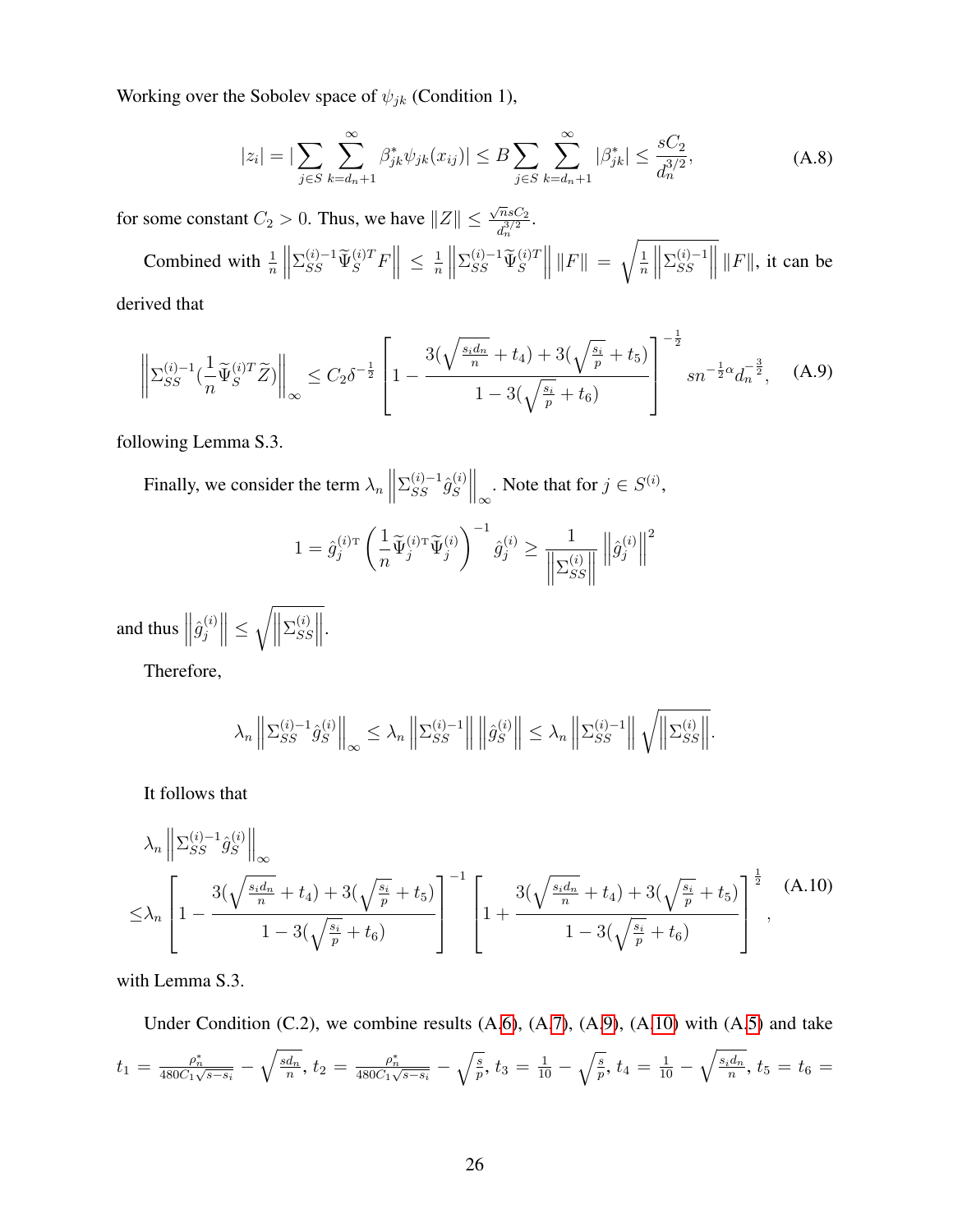$\frac{1}{10} - \sqrt{\frac{s_i}{p}}$  and  $t_7 = \frac{\rho_n^*}{9}$ . Therefore, we have

$$
\left\|\beta_{S}^{(i)} - \beta_{S}^{*(i)}\right\|_{\infty} \leq \sqrt{s - s_{i}}C_{1} \left[1 - \frac{3(\sqrt{\frac{s_{i}d_{n}}{n}} + t_{4}) + 3(\sqrt{\frac{s_{i}}{p}} + t_{5})}{1 - 3(\sqrt{\frac{s_{i}}{p}} + t_{6})}\right]^{-1} \left[\frac{3(\sqrt{\frac{s d_{n}}{n}} + t_{1}) + 3(\sqrt{\frac{s}{p}} + t_{2})}{1 - 3(\sqrt{\frac{s}{p}} + t_{3})}\right] + t_{7} + C_{2}\delta^{-\frac{1}{2}} \left[1 - \frac{3(\sqrt{\frac{s_{i}d_{n}}{n}} + t_{4}) + 3(\sqrt{\frac{s_{i}}{p}} + t_{5})}{1 - 3(\sqrt{\frac{s_{i}}{p}} + t_{6})}\right]^{-\frac{1}{2}} s n^{-\frac{1}{2}\alpha} d_{n}^{-\frac{3}{2}}
$$
  
+  $\lambda_{n} \left[1 - \frac{3(\sqrt{\frac{s_{i}d_{n}}{n}} + t_{4}) + 3(\sqrt{\frac{s_{i}}{p}} + t_{5})}{1 - 3(\sqrt{\frac{s_{i}}{p}} + t_{6})}\right]^{-1} \left[1 + \frac{3(\sqrt{\frac{s_{i}d_{n}}{n}} + t_{4}) + 3(\sqrt{\frac{s_{i}}{p}} + t_{5})}{1 - 3(\sqrt{\frac{s_{i}}{p}} + t_{6})}\right]^{\frac{1}{2}}$   
=  $\frac{\rho_{n}^{*}}{32} + \frac{\rho_{n}^{*}}{9} + \sqrt{7}C_{2}s\delta^{-1/2}n^{-\alpha/2}d_{n}^{-3/2} + \sqrt{91}\lambda_{n}$   
 $\leq \frac{35}{72}\rho_{n}^{*} \leq \frac{\rho_{n}^{*}}{2}.$ 

under the event  $\eta_3$  and events  $\eta_1$  and  $\eta_2$  which are defined in the supplemental materials.

Now, we analyze  $\hat{g}_{S^c}^{(i)}$ . We require that

$$
\hat{g}_j^{(i)\mathrm{T}}\left(\frac{1}{n}\widetilde{\Psi}_j^{(i)\mathrm{T}}\widetilde{\Psi}_j^{(i)}\right)^{-1}\hat{g}_j^{(i)} \le 1, \quad \text{for all} \quad j \in S^{c(i)}.
$$

Since

$$
\hat{g}_j^{(i)\texttt{T}} \left( \frac{1}{n} \widetilde{\Psi}_j^{(i)\texttt{T}} \widetilde{\Psi}_j^{(i)} \right)^{-1} \hat{g}_j^{(i)} \leq \left\| \hat{g}_j^{(i)} \right\|^2 \left\| \left( \frac{1}{n} \widetilde{\Psi}_j^{(i)\texttt{T}} \widetilde{\Psi}_j^{(i)} \right)^{-1} \right\|,
$$

it suffices to show that

$$
\max_{j \in S^{c(i)}} \left\| \hat{g}_j^{(i)} \right\|^2 \left\| \left( \frac{1}{n} \widetilde{\Psi}_j^{(i) \mathrm{T}} \widetilde{\Psi}_j^{(i)} \right)^{-1} \right\| \le 1.
$$

Recall that we have set  $\hat{\beta}_{S^c}^{(i)} = \beta_{S^c}^{*(i)} = 0$ . The stationary condition for  $j \in S^{c(i)}$  is thus given

by

$$
\frac{1}{n}\widetilde{\Psi}_{j}^{\mathrm{T}}\left(\widetilde{\Psi}_{S}^{(i)}\widehat{\beta}_{S}^{(i)}-\widetilde{\Psi}_{S}^{(i)}\beta_{S}^{*(i)}-\widetilde{Z}-W\right)+\lambda_{n}\widehat{g}_{j}^{(i)}=0.
$$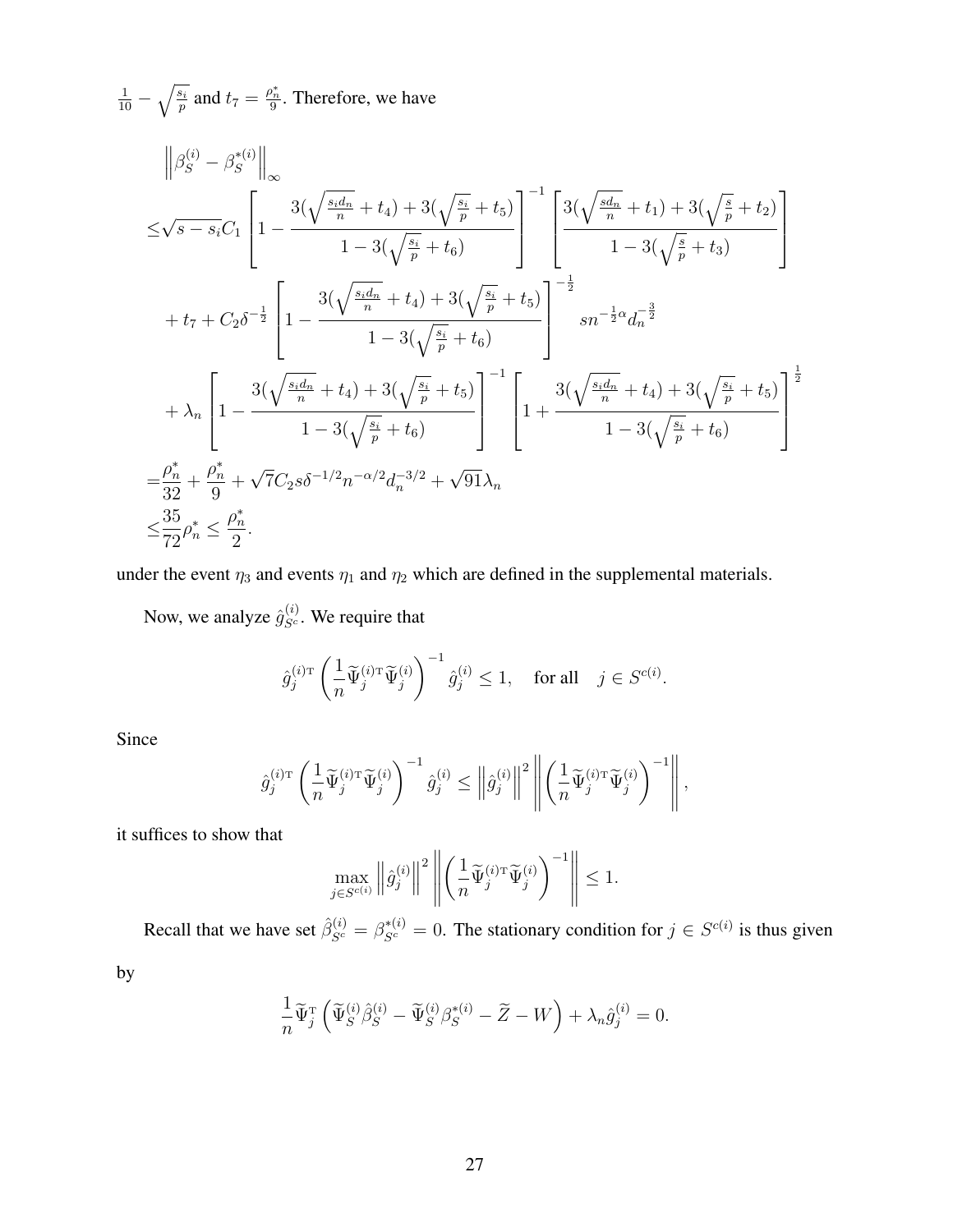Therefore, for  $j \in S^{c(i)}$ ,

$$
\hat{g}_j^{(i)} = \frac{1}{\lambda_n} \cdot \frac{1}{n} \widetilde{\Psi}_j^{(i)\mathrm{T}} \left( \widetilde{\Psi}_S^{(i)} \beta_S^{*(i)} - \widetilde{\Psi}_S^{(i)} \beta_S^{(i)} + \widetilde{Z} + W \right)
$$
\n
$$
= \frac{1}{\lambda_n} \cdot \frac{1}{n} \widetilde{\Psi}_j^{(i)\mathrm{T}} \widetilde{\Psi}_S^{(i)} \left( \beta_S^{*(i)} - \beta_S^{(i)} \right) + \frac{1}{\lambda_n} \cdot \frac{1}{n} \widetilde{\Psi}_j^{(i)\mathrm{T}} \widetilde{Z} + \frac{1}{\lambda_n} \cdot \frac{1}{n} \widetilde{\Psi}_j^{(i)\mathrm{T}} W_1 + \frac{1}{\lambda_n} \cdot \frac{1}{n} \widetilde{\Psi}_j^{(i)\mathrm{T}} W_2 \quad \text{(A.11)}
$$
\n
$$
:= \mathcal{G}_1 + \mathcal{G}_2 + \mathcal{G}_3 + \mathcal{G}_4.
$$

Then, we obtain that

$$
\mu_1 = \mathbf{E}(\mathcal{G}_1) = \mathbf{E} \left( \frac{1}{\lambda_n} \cdot \frac{1}{n} \widetilde{\Psi}_{j}^{(i)T} \widetilde{\Psi}_{S}^{(i)} \left( \beta_S^{*(i)} - \widehat{\beta}_S^{(i)} \right) \right)
$$
  
= 
$$
- \frac{1}{\lambda_n} \cdot \frac{1}{n} \widetilde{\Psi}_{j}^{(i)T} \widetilde{\Psi}_{S}^{(i)} \Sigma_{SS}^{(i)-1} \left( \frac{1}{n} \widetilde{\Psi}_{S}^{(i)T} W_1 + \frac{1}{n} \widetilde{\Psi}_{S}^{(i)T} \widetilde{Z} + \lambda_n \widehat{g}_{S}^{(i)} \right),
$$

where the last equation is derived from (A[.4\)](#page-23-2). Meanwhile,  $\mu_2 = E(\mathcal{G}_2) = \mathcal{G}_2$ ,  $\mu_3 = E(\mathcal{G}_3) = \mathcal{G}_3$ , and  $\mu_4 = E(\mathcal{G}_4) = 0$ .

Under events  $\eta_4$ ,  $\eta_5$ ,  $\eta_6$  and  $\eta_1$ ,  $\eta_2$  (their definition and detailed description are included in the supplemental material), we have

$$
\|\mu_{1}\| \leq \frac{1}{\lambda_{n}} \left\| \frac{1}{n} \widetilde{\Psi}_{j}^{(i) \mathrm{T}} \widetilde{\Psi}_{S}^{(i)} \right\| \left( \left\| \frac{1}{n} \Sigma_{SS}^{(i) - 1} \widetilde{\Psi}_{S}^{(i) T} W_{1} \right\| + \left\| \frac{1}{n} \Sigma_{SS}^{(i) - 1} \widetilde{\Psi}_{S}^{(i) T} \widetilde{Z} \right\| + \left\| \lambda_{n} \Sigma_{SS}^{(i) - 1} \widehat{g}_{S}^{(i)} \right\| \right) \leq \frac{1}{p d_{n} \lambda_{n}} \cdot \frac{3(\sqrt{\frac{(s_{i} + 1) d_{n}}{n} + t_{8}}) + 3(\sqrt{\frac{s_{i} + 1}{p} + t_{9}})}{1 - 3(\sqrt{\frac{s_{i} + 1}{p} + t_{10}})} \cdot \left( \frac{\rho_{n}^{*}}{32} + \sqrt{7} C_{2} s \delta^{-1/2} n^{-\alpha/2} d_{n}^{-3/2} + \sqrt{91} \lambda_{n} \right) \tag{A.12}
$$

where the second inequality comes from  $(A.6)$  $(A.6)$ ,  $(A.9)$  $(A.9)$  and  $(A.10)$  $(A.10)$ . Meanwhile,

$$
\|\mu_2\| = \left\| \frac{1}{\lambda_n} \cdot \frac{1}{n} \widetilde{\Psi}_j^{(i) \mathrm{T}} \widetilde{Z} \right\|
$$
  
\n
$$
= \left\| \frac{1}{\lambda_n} \cdot \frac{1}{n} \widetilde{\Psi}_j^{(i) \mathrm{T}} F \Psi_S^{(-d_n)} \beta_S^{*(-d_n)} \right\| \le \left\| \frac{1}{\lambda_n} \cdot \frac{1}{n} \widetilde{\Psi}_j^{(i) \mathrm{T}} F \right\| \left\| \Psi_S^{(-d_n)} \beta_S^{*(-d_n)} \right\|
$$
  
\n
$$
\le C_2 (pd_n)^{-1} \delta^{-1/2} \lambda_n^{-1} n^{\frac{1}{2}(1-\alpha)} s d_n^{-3/2} \left[ 1 + \frac{3(\sqrt{\frac{d_n}{n}} + t_{11}) + 3(\sqrt{\frac{1}{p}} + t_{12})}{1 - 3(\sqrt{\frac{1}{p}} + t_{13})} \right]^{\frac{1}{2}},
$$
\n(A.13)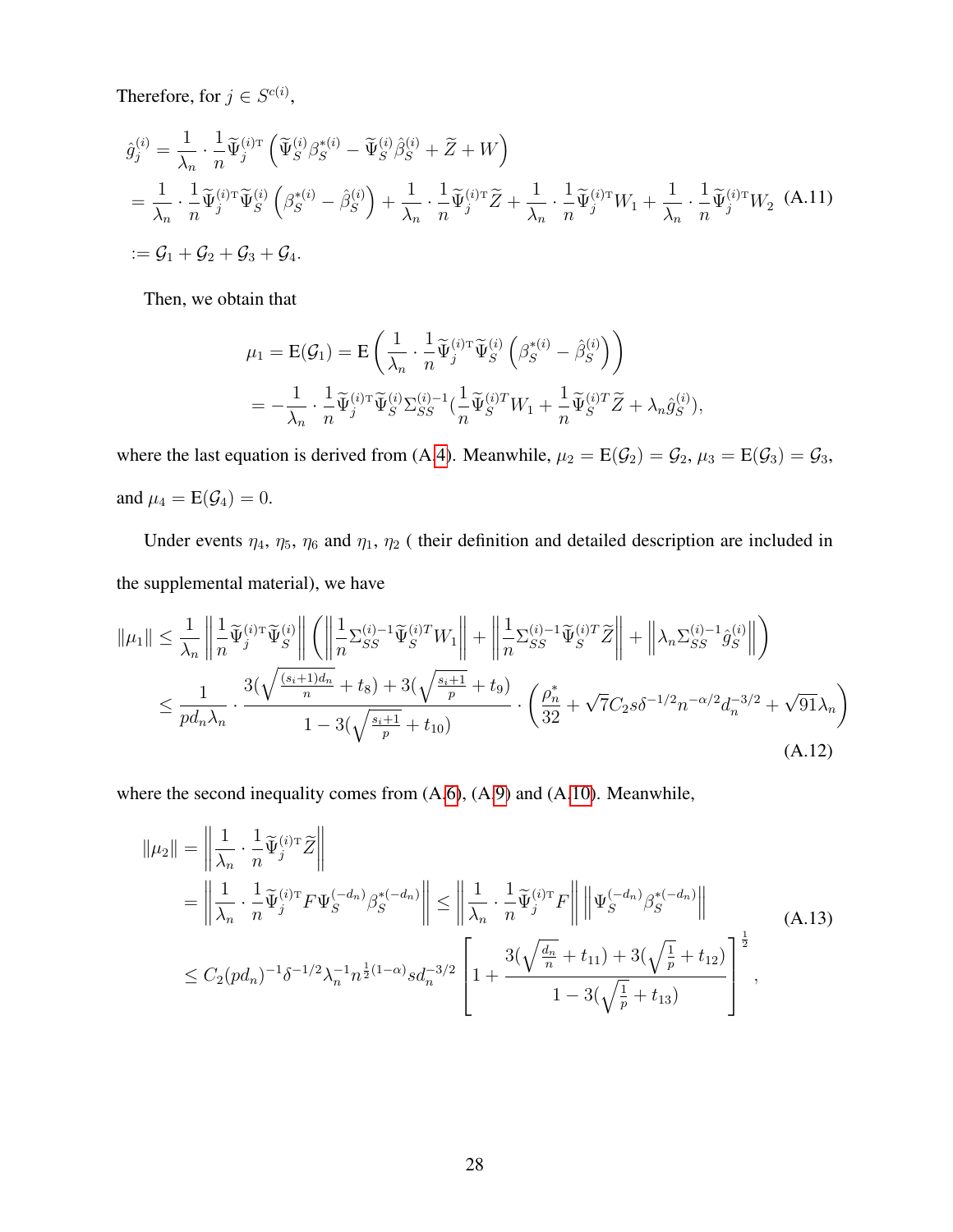where the last inequality follows Lemma S.5 and (A[.8\)](#page-25-2), and

$$
\|\mu_3\| = \left\|\frac{1}{\lambda_n} \frac{1}{n} \widetilde{\Psi}_j^{(i)\mathrm{T}} W_1\right\|
$$
  
\n
$$
= \left\|\frac{1}{\lambda_n} \cdot \frac{1}{n} \widetilde{\Psi}_j^{(i)\mathrm{T}} \widetilde{\Psi}_S^{(-i)} \beta_S^{*(-i)}\right\| \le \frac{1}{\lambda_n} \left\|\frac{1}{n} \widetilde{\Psi}_j^{(i)\mathrm{T}} \widetilde{\Psi}_S^{(-i)}\right\| \left\|\beta_S^{*(-i)}\right\|
$$
  
\n
$$
\le (pd_n)^{-1} \sqrt{s - s_i} C_1 \lambda_n^{-1} \frac{3(\sqrt{\frac{(s - s_i + 1)d_n}{n} + t_{14}}) + 3(\sqrt{\frac{s - s_i + 1}{p} + t_{15}})}{1 - 3(\sqrt{\frac{s - s_i + 15}{p} + t_{16}})}.
$$
\n(A.14)

where the last inequality follows Lemma S.6 and Condition 1.

With a simple calculation, we can get

$$
\mathcal{E}_j \triangleq \hat{g}_j^{(i)} - \mathbf{E}\hat{g}_j^{(i)} = \frac{1}{\lambda_n} \frac{1}{n} \widetilde{\Psi}_j^{(i)\mathrm{T}} \big( I - \frac{1}{n} \widetilde{\Psi}_S^{(i)} \Sigma_{SS}^{(i)-1} \widetilde{\Psi}_S^{(i)T} \big) W_2.
$$

which follows Gaussian distribution of mean zero.

Then, following Lemma S.5,

$$
\begin{split} \mathbf{E}(\mathcal{E}_{jk}^{2}) &= \mathbf{E}(e_{k}^{\mathrm{T}}\mathcal{E}_{j})^{2} \\ &= \frac{\sigma^{2}}{\lambda_{n}^{2}n^{2}}\left[e_{k}^{\mathrm{T}}\widetilde{\Psi}_{j}^{(i)\mathrm{T}}\left(I-\frac{1}{n}\widetilde{\Psi}_{S}^{(i)}\Sigma_{SS}^{(i)-1}\widetilde{\Psi}_{S}^{(i)T}\right)F F^{\mathrm{T}}\left(I-\frac{1}{n}\widetilde{\Psi}_{S}^{(i)}\Sigma_{SS}^{(i)-1}\widetilde{\Psi}_{S}^{(i)T}\right)\widetilde{\Psi}_{j}^{(i)}e_{k}\right] \\ &\leq \sigma^{2}\lambda_{n}^{-2}\left\|\frac{1}{n}\widetilde{\Psi}_{j}^{(i)\mathrm{T}}\left(I-\frac{1}{n}\widetilde{\Psi}_{S}^{(i)}\Sigma_{SS}^{(i)-1}\widetilde{\Psi}_{S}^{(i)T}\right)\right\|^{2}\|F\|^{2} \\ &\leq \sigma^{2}\lambda_{n}^{-2}\left\|\frac{1}{n}\widetilde{\Psi}_{j}^{(i)}\right\|^{2}\left(\|I\|^{2}+\left\|\frac{1}{n}\widetilde{\Psi}_{S}^{(i)}\Sigma_{SS}^{(i)-1}\widetilde{\Psi}_{S}^{(i)T}\right\|^{2}\right)\|F\|^{2} \\ &= \frac{2\sigma^{2}}{n}\lambda_{n}^{-2}\left\|\frac{1}{\sqrt{n}}\widetilde{\Psi}_{j}^{(i)}\right\|^{2}\|F\|^{2} \\ &\leq \delta^{-1}\frac{2\sigma^{2}}{n^{\alpha}}\lambda_{n}^{-2}\left[1+\frac{3(\sqrt{\frac{d_{n}}{n}}+t_{11})+3(\sqrt{\frac{1}{p}}+t_{12})}{1-3(\sqrt{\frac{1}{p}}+t_{13})}\right](pd_{n})^{-2} .\end{split}
$$

Therefore, we have by Markov's inequality and Gaussian comparison results [\(Ledoux & Tala-](#page-36-9)

[grand 2013\)](#page-36-9) that

$$
\begin{split} &P\left(\max_{j\in S^{c(i)}}\|\mathcal{E}_j\|_{\infty}\geq \frac{t_{17}/(pd_n)}{\sqrt{d_n}}\right) \\ &\leq \frac{\sqrt{d_n}}{t_{17}}\mathbf{E}\left(\max_{jk}|\mathcal{E}_{jk}|\right) \\ &\leq 2(p_i-s_i)d_n\exp\left\{-\frac{t_{17}^2\delta\lambda_n^2}{4d_n\sigma^2}\left[1+\frac{3(\sqrt{\frac{d_n}{n}}+t_{11})+3(\sqrt{\frac{1}{p}}+t_{12})}{1-3(\sqrt{\frac{1}{p}}+t_{13})}\right]^{-1}n^{\alpha}\right\}. \end{split}
$$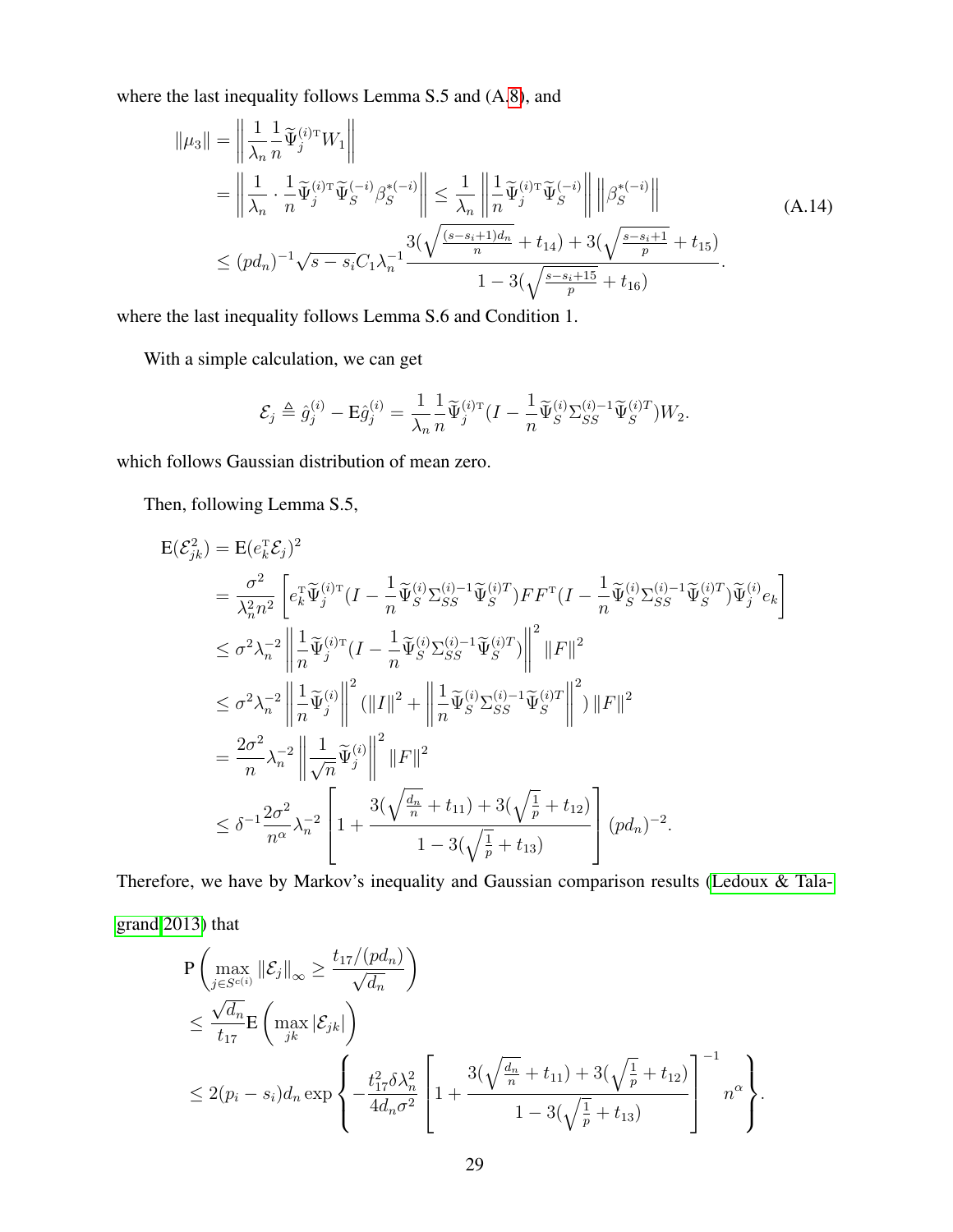Denote event  $\eta_7 = \left\{\max_{j \in S^{c(i)}} \left\|\mathcal{E}_j\right\|_\infty \leq \frac{t_{17}/(pd_n)}{\sqrt{d_n}} \right\}$  $\big\}$ .

Finally, considering

$$
\left\| \hat{g}_{j}^{(i)} \right\| \le \left\| \mathbf{E} \hat{g}_{j}^{(i)} \right\| + \left\| \hat{g}_{j}^{(i)} - \mathbf{E} \hat{g}_{j}^{(i)} \right\|
$$
  

$$
\le \left\| \mathbf{E} \hat{g}_{j}^{(i)} \right\| + \sqrt{d_{n}} \left\| \hat{g}_{j}^{(i)} - \mathbf{E} \hat{g}_{j}^{(i)} \right\|_{\infty}
$$

and

$$
\left\| E(\hat{g}_{j}^{(i)}) \right\| \leq \| \mu_{1} \| + \| \mu_{2} \| + \| \mu_{3} \|,
$$
\nthus setting  $t_{8} = \frac{\lambda_{n}}{60\rho_{n}^{+}} - \sqrt{\frac{(s_{i}+1)}{n}d_{n}}$ ,  $t_{9} = \frac{\lambda_{n}}{60\rho_{n}^{+}} - \sqrt{\frac{s_{i}+1}{p}}$ ,  $t_{10} = \frac{1}{10} - \sqrt{\frac{s_{i}}{p}}$ ,  $t_{11} = \frac{1}{10} - \sqrt{\frac{d_{n}}{n}}$ ,  $t_{12} = \frac{1}{10} - \sqrt{\frac{1}{p}}$ ,  $t_{13} = \frac{1}{10} - \sqrt{\frac{1}{p}}$ ,  $t_{14} = \frac{\lambda_{n}}{100\sqrt{s-s_{i}}\rho_{n}^{+}} - \sqrt{\frac{(s-s_{i}+1)d_{n}}{n}}$ ,  $t_{15} = \frac{\lambda_{n}}{100\sqrt{s-s_{i}}\rho_{n}^{+}} - \sqrt{\frac{s-s_{i}+1}{p}}$ ,  $t_{16} = \frac{1}{10} - \sqrt{\frac{s-s_{i}+1}{p}}$ , where  $\theta > 0$  and  $t_{17} = \frac{1}{20}$ , we have\n
$$
\max_{j \in S^{c(i)}} \left\| p d_{n} \hat{g}_{j}^{(i)} \right\| \leq \frac{1}{\lambda_{n}} \cdot \frac{3(\sqrt{\frac{(s_{i}+1)d_{n}}{n}} + t_{8}) + 3(\sqrt{\frac{s_{i}+1}{p}} + t_{9})}{1 - 3(\sqrt{\frac{s_{i}+1}{p}} + t_{10})} \cdot \left(\frac{\rho_{n}^{*}}{32} + \sqrt{7}C_{2}s\delta^{-1/2}n^{-\alpha/2}d_{n}^{-3/2} + \sqrt{91}\lambda_{n}\right) + C_{2}\delta^{-1/2}\lambda_{n}^{-1}n^{\frac{1}{2}(1-\alpha)}sd_{n}^{-3/2} \left[1 + \frac{3(\sqrt{\frac{d_{n}}{n}} + t_{11}) + 3(\sqrt{\frac{1}{p}} + t_{12})}{1 - 3(\sqrt{\frac{1}{p}} + t_{13})}\right]^{1}
$$
\n
$$
+ \sqrt{s-s_{i}}C_{1}\lambda_{n}^{-1
$$

under events  $\eta_1, \eta_2, \cdots, \eta_7$ .

Considering the probability for the intersection of  $\eta_1, \dots, \eta_7$ , we can conclude that the solution is sparsistent, i.e.  $\hat{S}^{(i)} = S^{(i)}$  with probability at least

$$
1 - 2s_i d_n \exp\{-\frac{C_3 \delta}{\sigma^2} \cdot n^{\alpha}\} - 2(p_i - s_i) d_n \exp\{-\frac{C_4 \delta \lambda_n^2}{d_n \sigma^2} \cdot n^{\alpha}\},
$$

where  $C_3$  and  $C_4$  are constants as shown in Theorem 1.

This completes the proof of Theorem 1.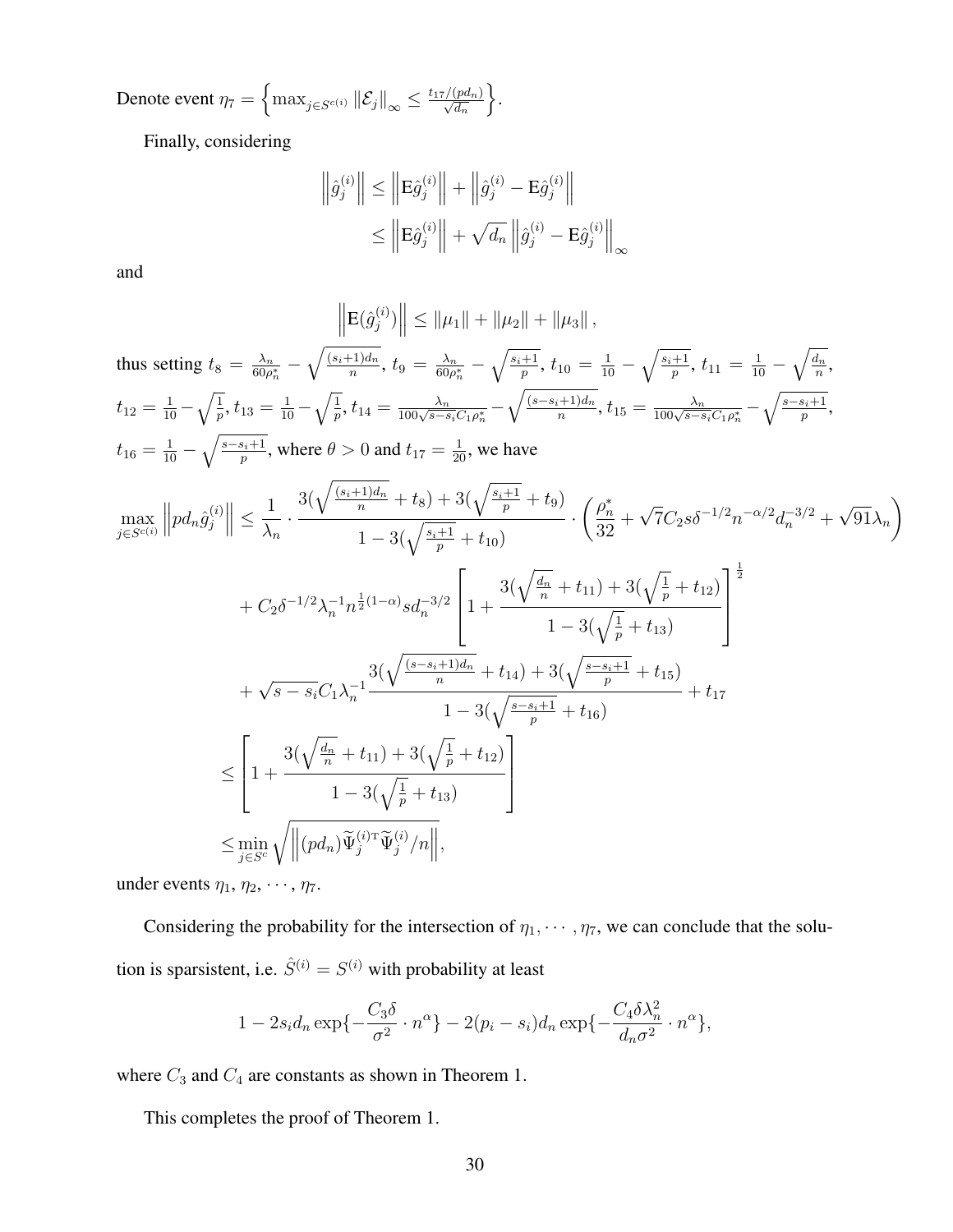### Supplementary Materials

<span id="page-30-0"></span>The supplementary material consists of Lemma S.1–S.6 and their proofs. Before the proof of Lemma S.2–S.6, we first restate Theorem C.1 of [Jia & Rohe](#page-36-6) [\(2015\)](#page-36-6) here for readers' convenience.

**Lemma S.1** *[\(Jia & Rohe 2015\)](#page-36-6)* Suppose that  $V \in R^{n \times p}$  comes uniformly from stiefel-manifold. *Let*  $V_B \in R^{n \times b}$  *be any b column of V*. Suppose that  $p - b \ge n$ . For any  $v_1$ ,  $v_2$ ,  $v_3 > 0$  *with*  $\sqrt{\frac{b}{n}} + v_1 < 1$ ,  $\sqrt{\frac{b}{p}} + v_2 < 1$  and  $\sqrt{\frac{b}{p}} + v_3 < \frac{1}{3}$  $\frac{1}{3}$ , we have P  $\sqrt{ }$  $\left| \right|$  $\begin{array}{c} \begin{array}{c} \begin{array}{c} \end{array}\\ \end{array} \end{array}$ p n  $V_B^{\mathrm{T}}V_B - I_b\| \geq$  $3(\sqrt{\frac{b}{n}} + v_1) + 3(\sqrt{\frac{b}{p}} + v_2)$  $1 - 3(\sqrt{\frac{b}{p}} + v_3)$ 1  $\left| \right| \leq 2 \exp \{-\frac{nv_1^2}{2}$ 2  $\}+2 \exp\{-\frac{pv_2^2}{2}\}$ 2  $\}+\exp\{-\frac{pv_3^2}{2}\}$ 2 }.

**Lemma S.2** Suppose  $(p-s)d_n ≥ n$ . Under Condition 2, for any  $t_1$ ,  $t_2$ ,  $t_3 > 0$  with  $\sqrt{\frac{sd_n}{n}} + t_1 <$ 1,  $\sqrt{\frac{s}{p}} + t_2 < 1$  and  $\sqrt{\frac{s}{p}} + t_3 < \frac{1}{3}$  $\frac{1}{3}$ , we have P  $\sqrt{ }$  $\int$  $\overline{\mathcal{L}}$   $pd_n\widetilde{\Psi}^{(i)T}_S\widetilde{\Psi}^{(-i)}_S$ n ≥  $3(\sqrt{\frac{sd_n}{n}} + t_1) + 3(\sqrt{\frac{s}{p}} + t_2)$  $1 - 3(\sqrt{\frac{s}{p}} + t_3)$  $\mathcal{L}$  $\overline{\mathcal{L}}$  $\int$  $\leq 2 \exp\left\{-\frac{nt_1^2}{2}\right\}$ } + 2 exp{ $-\frac{pd_nt_2^2}{2}$ } + exp{ $-\frac{pd_nt_3^2}{2}$ }.

2

2

*Proof of Lemma S.2.* Let  $H = [\widetilde{\Psi}_S^{(i)}, \widetilde{\Psi}_S^{(-i)}]$ . From Lemma [S.1,](#page-30-0) we have that

2

$$
P\left\{ \left\| \frac{pd_n}{n} H^{\mathrm{T}} H - I_{sd_n} \right\| \ge \frac{3(\sqrt{\frac{sd_n}{n}} + t_1) + 3(\sqrt{\frac{s}{p}} + t_2)}{1 - 3(\sqrt{\frac{s}{p}} + t_3)} \right\}
$$
  

$$
\le 2 \exp\{-\frac{nt_1^2}{2}\} + 2 \exp\{-\frac{pd_nt_2^2}{2}\} + \exp\{-\frac{pd_nt_3^2}{2}\},
$$

for any  $t_1, t_2, t_3 > 0$  with  $\sqrt{\frac{sd_n}{n}} + t_1 < 1$ ,  $\sqrt{\frac{s}{p}} + t_2 < 1$  and  $\sqrt{\frac{s}{p}} + t_3 < \frac{1}{3}$  $\frac{1}{3}$ .

Let

$$
\eta_1 = \left\{ \left\| \frac{pd_n}{n} H^{\mathrm{T}} H - I_{sd_n} \right\| \le \frac{3(\sqrt{\frac{sd_n}{n}} + t_1) + 3(\sqrt{\frac{s}{p}} + t_2)}{1 - 3(\sqrt{\frac{s}{p}} + t_3)} \right\}.
$$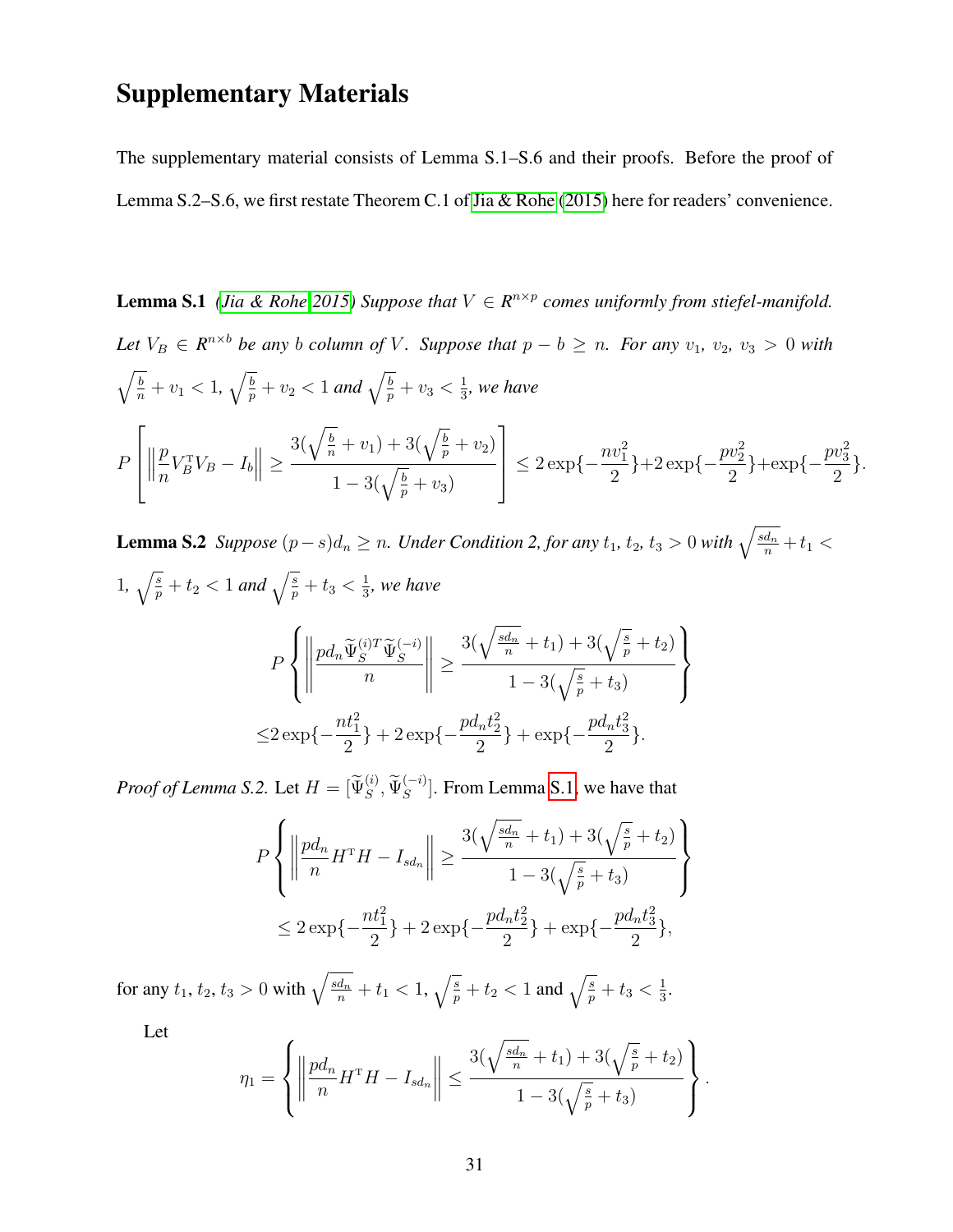Considering

$$
H^{\mathrm{T}}H = \begin{pmatrix} \widetilde{\Psi}_{S}^{(i)T} \widetilde{\Psi}_{S}^{(i)} & \widetilde{\Psi}_{S}^{(i)T} \widetilde{\Psi}_{S}^{(-i)} \\ \widetilde{\Psi}_{S}^{(-i)T} \widetilde{\Psi}_{S}^{(i)} & \widetilde{\Psi}_{S}^{(-i)T} \widetilde{\Psi}_{S}^{(-i)} \end{pmatrix}
$$

and

$$
\widetilde{\Psi}_{S}^{(i)T}\widetilde{\Psi}_{S}^{(-i)} = \left(I_{s_{i}d_{n}} \quad 0_{s_{i}d_{n}\times(s-s_{i})d_{n}}\right) \left(H^{T}H - I_{sd_{n}}\right) \left(\begin{array}{c} 0_{s_{i}d_{n}\times(s-s_{i})d_{n}} \\ I_{(s-s_{i})d_{n}} \end{array}\right),
$$

we have

$$
\left\|\frac{pd_n\widetilde{\Psi}^{(i)T}_{S}\widetilde{\Psi}^{(-i)}_{S}}{n}\right\|\leq \frac{3(\sqrt{\frac{sd_n}{n}}+t_1)+3(\sqrt{\frac{s}{p}}+t_2)}{1-3(\sqrt{\frac{s}{p}}+t_3)},
$$

given the event  $\eta_1$ .

Taking 
$$
t_1 = \frac{\rho_n^*}{480C_1\sqrt{s-s_i}} - \sqrt{\frac{sd_n}{n}} > \frac{\rho_n^*}{960C_1\sqrt{s-s_i}}, t_2 = \frac{\rho_n^*}{480C_1\sqrt{s-s_i}} - \sqrt{\frac{s}{p}}, t_3 = \frac{1}{10} - \sqrt{\frac{s}{p}},
$$
 we

have

$$
P\left\{ \left\| \frac{pd_n\widetilde{\Psi}_S^{(i)T}\widetilde{\Psi}_S^{(-i)}}{n} \right\| \ge \frac{\rho_n^*}{56C_1\sqrt{s-s_i}} \right\} \le 5\exp\left\{-\frac{n\rho_n^{*2}}{16200C_1^2(s-s_i)}\right\} \to 0.
$$

**Lemma S.3** Suppose  $(p-s_i)d_n ≥ n$ . Under Condition 2, for any  $t_4$ ,  $t_5$ ,  $t_6 > 0$  with  $\sqrt{\frac{s_i d_n}{n}} + t_4$  < 1,  $\sqrt{\frac{s_i}{p}} + t_5 < 1$  and  $\sqrt{\frac{s_i}{p}} + t_6 < \frac{1}{3}$  $\frac{1}{3}$ , we have P  $\sqrt{ }$  $\int$  $\overline{\mathcal{L}}$  $\begin{array}{c} \begin{array}{c} \begin{array}{c} \begin{array}{c} \end{array}\\ \end{array} \\ \begin{array}{c} \end{array} \end{array} \end{array} \end{array}$  $\sqrt{\frac{pd_n}{}}$  $\frac{d_n}{n} \widetilde{\Psi}_S^{(i)T} \widetilde{\Psi}_S^{(i)} \bigg)^{-1} \Bigg\|$ ≥  $\sqrt{ }$  $\vert$ 1 −  $3(\sqrt{\frac{s_id_n}{n}}+t_4)+3(\sqrt{\frac{s_i}{p}}+t_5)$  $1 - 3(\sqrt{\frac{s_i}{p}} + t_6)$ 1  $\vert$  $^{-1}$ )  $\overline{\mathcal{L}}$  $\int$  $\leq$ 2 exp{ $-\frac{nt_4^2}{2}$ 2 } + 2 exp{ $-\frac{pd_nt_5^2}{2}$ 2 } + exp{ $-\frac{pd_nt_6^2}{2}$ 2 }.

*Proof of Lemma S.3.* Lemma S.3 follows Lemma S.1 directly. Let

$$
\eta_2 = \left\{ \left\| \left( \frac{p d_n}{n} \widetilde{\Psi}_S^{(i)T} \widetilde{\Psi}_S^{(i)} - I_{s_i d_n} \right) \right\| \le \frac{3(\sqrt{\frac{s_i d_n}{n}} + t_4) + 3(\sqrt{\frac{s_i}{p}} + t_5)}{1 - 3(\sqrt{\frac{s_i}{p}} + t_6)} \right\}.
$$

Then we have

$$
P(\eta_2) \geq 1 - \frac{3(\sqrt{\frac{s_i d_n}{n}} + t_4) + 3(\sqrt{\frac{s_i}{p}} + t_5)}{1 - 3(\sqrt{\frac{s_i}{p}} + t_6)}.
$$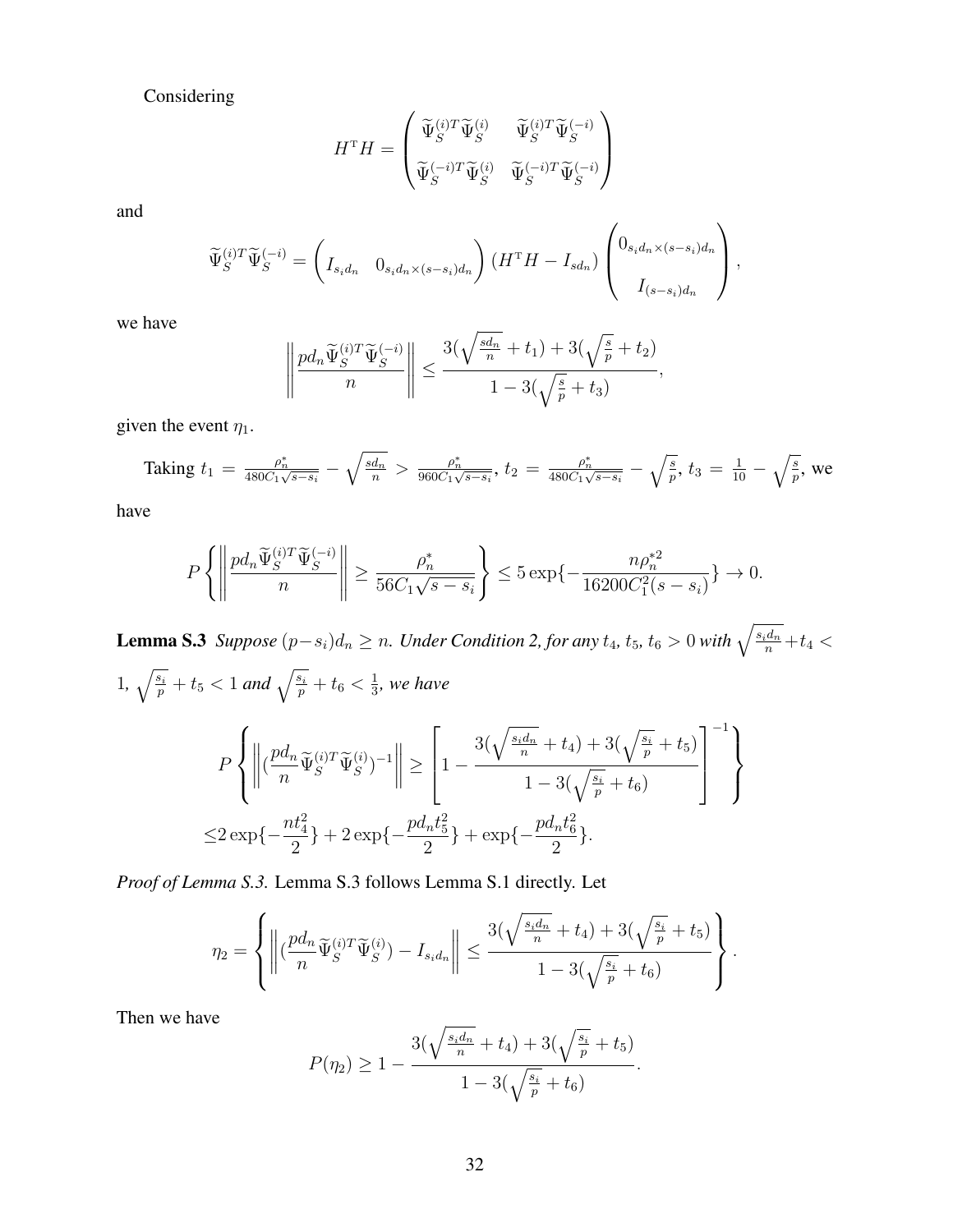Taking 
$$
t_4 = \frac{1}{10} - \sqrt{\frac{s_i d_n}{n}} > \frac{1}{20}
$$
,  $t_5 = t_6 = \frac{1}{10} - \sqrt{\frac{s_i}{p}}$ , we have  
\n
$$
P\left\{ \left\| (\frac{p d_n}{n} \tilde{\Psi}_S^{(i)T} \tilde{\Psi}_S^{(i)})^{-1} \right\| \ge 7 \right\} \le 5 \exp\{-\frac{n}{800}\} \to 0.
$$

**Lemma S.4** *Suppose*  $(p - s_i - 1)d_n \ge n$ *. Under Condition 2, for any*  $t_8$ *,*  $t_9$ *,*  $t_{10} > 0$  *with*  $\sqrt{\frac{(s_i+1)d_n}{n}}+t_8<1$ ,  $\sqrt{\frac{s_i+1}{p}}+t_9<1$  and  $\sqrt{\frac{s_i+1}{p}}+t_{10}<\frac{1}{3}$  $\frac{1}{3}$ , we have P  $\sqrt{ }$  $\int$  $\mathcal{L}$  $\max_{j \in S^{c(i)}}$  $\begin{array}{c} \hline \textbf{1} & \textbf{1} \\ \textbf{2} & \textbf{1} \\ \textbf{3} & \textbf{1} \\ \textbf{4} & \textbf{1} \\ \textbf{5} & \textbf{1} \\ \textbf{6} & \textbf{1} \\ \textbf{7} & \textbf{1} \\ \textbf{8} & \textbf{1} \\ \textbf{9} & \textbf{1} \\ \textbf{10} & \textbf{1} \\ \textbf{11} & \textbf{1} \\ \textbf{12} & \textbf{1} \\ \textbf{13} & \textbf{1} \\ \textbf{16} & \textbf{1} \\ \textbf{17} & \$  $pd_n\widetilde{\Psi}^{(i)T}_S\widetilde{\Psi}^{(i)}_j$ n  $\begin{array}{c} \hline \textbf{1} & \textbf{1} \\ \textbf{2} & \textbf{1} \\ \textbf{3} & \textbf{1} \\ \textbf{4} & \textbf{1} \\ \textbf{5} & \textbf{1} \\ \textbf{6} & \textbf{1} \\ \textbf{7} & \textbf{1} \\ \textbf{8} & \textbf{1} \\ \textbf{9} & \textbf{1} \\ \textbf{10} & \textbf{1} \\ \textbf{11} & \textbf{1} \\ \textbf{12} & \textbf{1} \\ \textbf{13} & \textbf{1} \\ \textbf{16} & \textbf{1} \\ \textbf{17} & \$ ≥  $3(\sqrt{\frac{(s_i+1)d_n}{n}}+t_8)+3(\sqrt{\frac{s_i+1}{p}}+t_9)$  $1-3(\sqrt{\frac{s_i+1}{p}}+t_{10})$  $\mathcal{L}$  $\mathcal{L}$  $\int$  $\leq (p_i - s_i)$  $\int 2 \exp\{-\frac{nt_8^2}{2}\}$ 2 } + 2 exp{ $-\frac{pd_nt_9^2}{2}$ 2 } + exp{ $-\frac{pd_nt_{10}^2}{2}$ 2 }  $\setminus$ .

*Proof of Lemma S.4.* First, let  $G = [\Psi_S^{(i)}, \Psi_j^{(i)}], j \in S^{c(i)}$ . From Lemma [S.1,](#page-30-0) we have that

$$
P\left\{ \left\| \frac{pd_n}{n}G^{\mathrm{T}}G - I_{(s_i+1)d_n} \right\| \ge \frac{3(\sqrt{\frac{(s_i+1)d_n}{n}} + t_8) + 3(\sqrt{\frac{s_i+1}{p}} + t_9)}{1 - 3(\sqrt{\frac{s_i+1}{p}} + t_{10})} \right\}
$$
  

$$
\le 2\exp\{-\frac{nt_8^2}{2}\} + 2\exp\{-\frac{pd_nt_9^2}{2}\} + \exp\{-\frac{pd_nt_{10}^2}{2}\},\
$$

for any  $t_8$ ,  $t_9$ ,  $t_{10} > 0$  with  $\sqrt{\frac{(s_i+1)d_n}{n}} + t_8 < 1$ ,  $\sqrt{\frac{s_i+1}{p}} + t_9 < 1$  and  $\sqrt{\frac{s_i+1}{p}} + t_{10} < \frac{1}{3}$  $\frac{1}{3}$ .

Then, considering

$$
G^{\mathrm{T}}G=\begin{pmatrix} \widetilde{\Psi}_{S}^{(i)T}\widetilde{\Psi}_{S}^{(i)} & \widetilde{\Psi}_{S}^{(i)T}\widetilde{\Psi}_{j}^{(i)} \\ \\ \widetilde{\Psi}_{j}^{(i)\mathrm{T}}\widetilde{\Psi}_{S}^{(i)} & \widetilde{\Psi}_{j}^{(i)\mathrm{T}}\widetilde{\Psi}_{j}^{(i)} \end{pmatrix}
$$

and

$$
\widetilde{\Psi}_{S}^{(i)T}\widetilde{\Psi}_{j}^{(i)} = \left(I_{s_{i}d_{n}} \quad 0_{s_{i}d_{n} \times d_{n}}\right) \left(G^{T}G - I_{(s_{i}+1)d_{n}}\right) \begin{pmatrix} 0_{s_{i}d_{n} \times d_{n}} \\ I_{d_{n}} \end{pmatrix},
$$

and let

$$
\eta_4 = \left\{ \left\| \frac{pd_n \widetilde{\Psi}_S^{(i)T} \widetilde{\Psi}_j^{(i)}}{n} \right\| \le \frac{3(\sqrt{\frac{(s_i+1)d_n}{n}} + t_8) + 3(\sqrt{\frac{s_i+1}{p}} + t_9)}{1 - 3(\sqrt{\frac{s_i+1}{p}} + t_{10})} \right\},\,
$$

we have

$$
P(\eta_4) \ge 1 - 2 \exp\{-\frac{nt_8^2}{2}\} - 2 \exp\{-\frac{pd_nt_9^2}{2}\} - \exp\{-\frac{pd_nt_{10}^2}{2}\}.
$$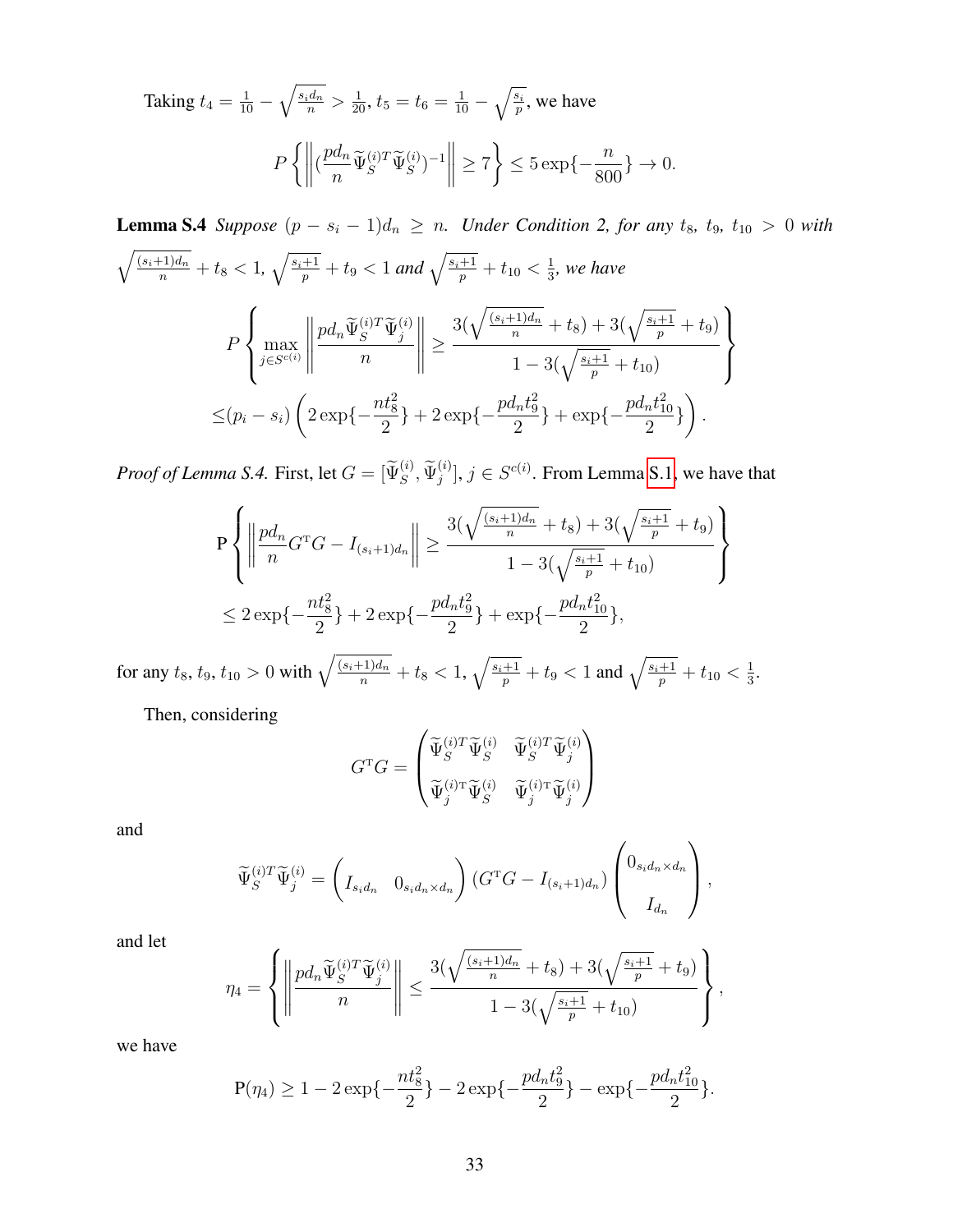Taking 
$$
t_8 = \frac{\lambda_n}{60\rho_n^*} - \sqrt{\frac{(s_i+1)d_n}{n}} > \frac{\lambda_n}{120\rho_n^*}
$$
,  $t_9 = \frac{\lambda_n}{60\rho_n^*} - \sqrt{\frac{s_i+1}{p}}$ ,  $t_{10} = \frac{1}{10} - \sqrt{\frac{s_i+1}{p}}$ , we can derive

that

$$
P\left\{\max_{j\in S^{c(i)}}\left\|\frac{pd_n\widetilde{\Psi}_S^{(i)T}\widetilde{\Psi}_j^{(i)}}{n}\right\| \geq \frac{\lambda_n}{7\rho_n^*}\right\} \leq 5(p_i-s_i)\exp\{-\frac{n\lambda_n^2}{2880\rho_n^*}\}\to 0.
$$

**Lemma S.5** Suppose  $(p-1)d_n \ge n$ . Under Condition 2, for any  $t_{11}$ ,  $t_{12}$ ,  $t_{13} > 0$  with  $\sqrt{\frac{d_n}{n}} +$  $t_{11} < 1, \sqrt{\frac{1}{p}} + t_{12} < 1$  and  $\sqrt{\frac{1}{p}} + t_{13} < \frac{1}{3}$  $\frac{1}{3}$ *, and*  $j \in S^{c(i)}$ *, we have* P  $\sqrt{ }$  $\int$  $\mathcal{L}$  $\begin{tabular}{|c|c|c|c|c|} \hline \quad \quad & \quad \quad & \quad \quad & \quad \quad \\ \hline \quad \quad & \quad \quad & \quad \quad \\ \hline \quad \quad & \quad \quad & \quad \quad \\ \hline \quad \quad & \quad \quad & \quad \quad \\ \hline \end{tabular}$  $\sqrt{\frac{pd_n}{n}}$  $\frac{d u_n}{n} \widetilde{\Psi}_j^{(i)\texttt{T}} \widetilde{\Psi}_j^{(i)} ) - I_{d_n}$  ≥  $3(\sqrt{\frac{d_n}{n}}+t_{11})+3(\sqrt{\frac{1}{p}}+t_{12})$  $1-3(\sqrt{\frac{1}{p}}+t_{13})$  $\mathcal{L}$  $\overline{\mathcal{L}}$  $\int$  $\leq 2 \exp\{-\frac{nt_{11}^2}{2}\}$ 2 } + 2 exp{ $-\frac{pd_nt_{12}^2}{2}$ 2 } + exp{ $-\frac{pd_nt_{13}^2}{2}$ 2 }.

*Proof of Lemma S.5.* Lemma S.5 follows Lemma S.1 straightly.

Then let

$$
\eta_5 = \left\{ \left\| \frac{\sqrt{pd_n}}{\sqrt{n}} \widetilde{\Psi}_j^{(i)} \right\| \le \left[ 1 + \frac{3(\sqrt{\frac{d_n}{n}} + t_{11}) + 3(\sqrt{\frac{1}{p}} + t_{12})}{1 - 3(\sqrt{\frac{1}{p}} + t_{13})} \right]^{\frac{1}{2}} \right\},\,
$$

we have

$$
P(\eta_5) \ge 1 - 2 \exp\left\{-\frac{nt_{11}^2}{2}\right\} - 2 \exp\left\{-\frac{pd_nt_{12}^2}{2}\right\} - \exp\left\{-\frac{pd_nt_{13}^2}{2}\right\}.
$$

Taking  $t_{11} = \frac{1}{10} - \sqrt{\frac{d_n}{n}}$  $\frac{d_n}{n}$ ,  $t_{12} = \frac{1}{10} - \sqrt{\frac{1}{p}}$ ,  $t_{13} = \frac{1}{10} - \sqrt{\frac{1}{p}}$ , it can be derived that  $P(\eta_5) \to 1$ .

**Lemma S.6** *Suppose*  $(p - s + s_i - 1)d_n \ge n$ *. Under Condition 2, for any*  $t_{14}$ *,*  $t_{15}$ *,*  $t_{16} > 0$ *with* 

$$
\sqrt{\frac{(s-s_i+1)d_n}{n}} + t_{14} < 1, \sqrt{\frac{s-s_i+1}{p}} + t_{15} < 1 \text{ and } \sqrt{\frac{s-s_i+1}{p}} + t_{16} < \frac{1}{3}, \text{ and } j \in S^{c(i)}, \text{ we have}
$$
\n
$$
P\left\{ \left\| \frac{pd_n \tilde{\Psi}_S^{(-i)T} \tilde{\Psi}_j^{(i)}}{n} \right\| \le \frac{3(\sqrt{\frac{(s-s_i+1)d_n}{n}} + t_{14}) + 3(\sqrt{\frac{s-s_i+1}{p}} + t_{15})}{1 - 3(\sqrt{\frac{s-s_i+1}{p}} + t_{16})} \right\}
$$
\n
$$
\le 2 \exp\left\{-\frac{nt_{14}^2}{2}\right\} + 2 \exp\left\{-\frac{pd_n t_{15}^2}{2}\right\} + \exp\left\{-\frac{pd_n t_{16}^2}{2}\right\}.
$$

*Proof of Lemma S.6.* Let  $K = [\widetilde{\Psi}_S^{(-i)}, \widetilde{\Psi}_j^{(i)}]$ . From Lemma S.1, we have that

$$
P\left\{ \left\| \frac{pd_n}{n} K^T K - I_{(s-s_i+1)d_n} \right\| \ge \frac{3(\sqrt{\frac{(s-s_i+1)d_n}{n}} + t_{14}) + 3(\sqrt{\frac{s-s_i+1}{p}} + t_{15})}{1 - 3(\sqrt{\frac{s-s_i+1}{p}} + t_{16})} \right\}
$$
  

$$
\le 2 \exp\left\{-\frac{nt_{14}^2}{2}\right\} + 2 \exp\left\{-\frac{pd_n t_{15}^2}{2}\right\} + \exp\left\{-\frac{pd_n t_{16}^2}{2}\right\},\
$$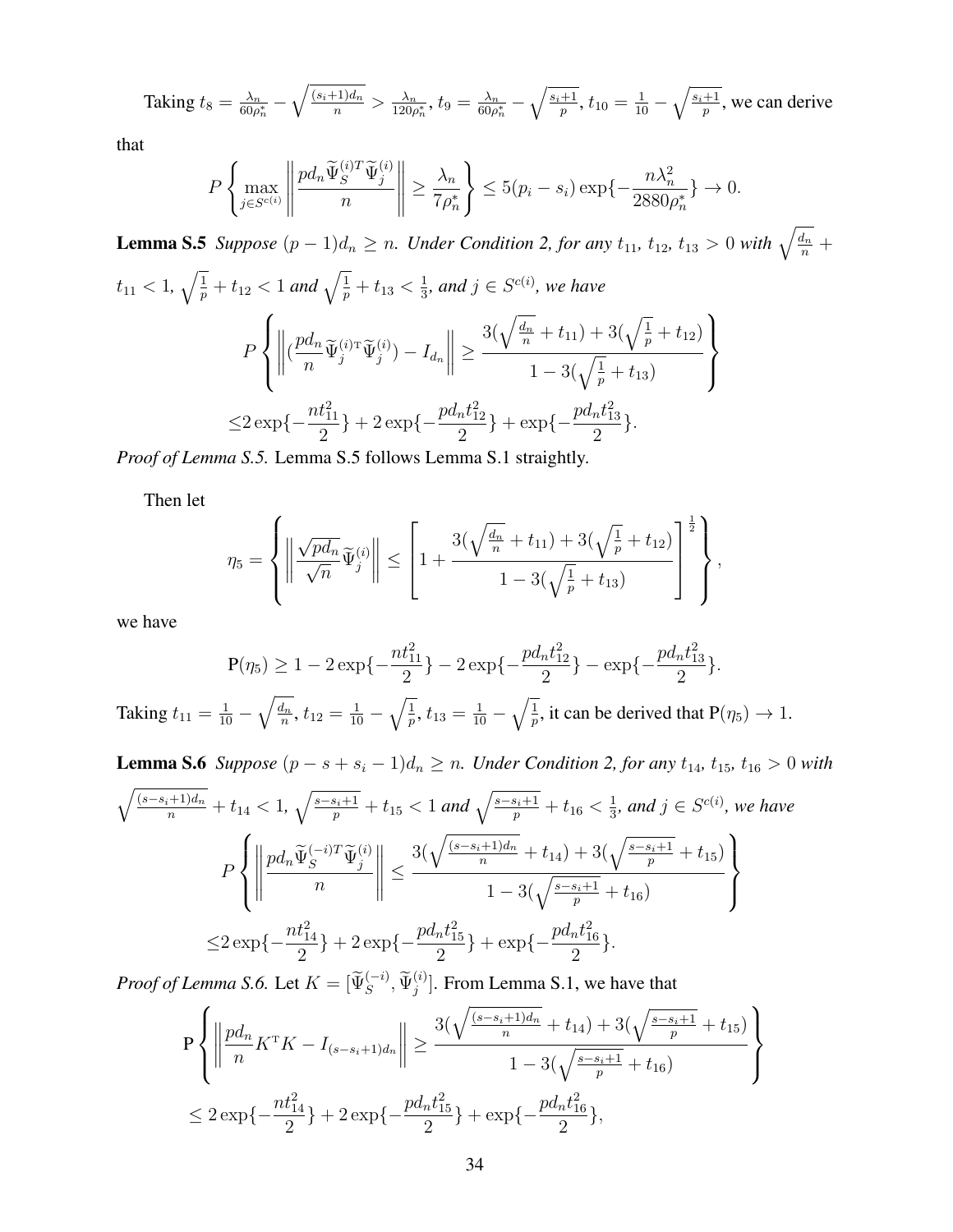for any  $t_{14}$ ,  $t_{15}$ ,  $t_{16} > 0$  with  $\sqrt{\frac{(s-s_i+1)d_n}{n}} + t_{14} < 1$ ,  $\sqrt{\frac{s-s_i+1}{p}} + t_{15} < 1$  and  $\sqrt{\frac{s-s_i+1}{p}} + t_{16} < \frac{1}{3}$  $\frac{1}{3}$ .

Considering

$$
K^{\mathrm{T}} K = \begin{pmatrix} \widetilde{\Psi}_{S}^{(-i)T} \widetilde{\Psi}_{S}^{(-i)} & \widetilde{\Psi}_{S}^{(-i)T} \widetilde{\Psi}_{j}^{(i)} \\ \widetilde{\Psi}_{j}^{(i)\mathrm{T}} \widetilde{\Psi}_{S}^{(-i)} & \widetilde{\Psi}_{j}^{(i)\mathrm{T}} \widetilde{\Psi}_{j}^{(i)} \end{pmatrix}
$$

and

$$
\widetilde{\Psi}_{S}^{(-i)T}\widetilde{\Psi}_{j}^{(i)} = \left(I_{(s-s_i)d_n} \quad 0_{(s-s_i)d_n \times d_n}\right) \left(K^{\mathrm{T}}K - I_{(s-s_i+1)d_n}\right) \begin{pmatrix} 0_{(s-s_i)d_n \times d_n} \\ I_{d_n} \end{pmatrix},
$$

and denote

$$
\eta_6 = \left\{ \left\| \frac{pd_n \widetilde{\Psi}_S^{(-i)T} \widetilde{\Psi}_j^{(i)}}{n} \right\| \le \frac{3(\sqrt{\frac{(s-s_i+1)d_n}{n}} + t_{14}) + 3(\sqrt{\frac{s-s_i+1}{p}} + t_{15})}{1 - 3(\sqrt{\frac{s-s_i+1}{p}} + t_{16})} \right\},\,
$$

we have

$$
\mathbf{P}(\eta_6) \ge 1 - 2\exp\{-\frac{nt_{14}^2}{2}\} - 2\exp\{-\frac{pd_nt_{15}^2}{2}\} - \exp\{-\frac{pd_nt_{16}^2}{2}\}.
$$

### References

- <span id="page-34-2"></span>Aerts, M., Claeskens, G. & Wand, M. P. (2002), 'Some theory for penalized spline generalized additive models', *Journal of statistical planning and inference* 103(1-2), 455–470.
- <span id="page-34-1"></span>Battey, H., Fan, J., Liu, H., Lu, J. & Zhu, Z. (2015), 'Distributed estimation and inference with statistical guarantees', *arXiv preprint arXiv:1509.05457* .
- <span id="page-34-3"></span>Borggaard, C. & Thodberg, H. H. (1992), 'Optimal minimal neural interpretation of spectra', *Analytical chemistry* 64(5), 545–551.
- <span id="page-34-0"></span>Boyd, S., Parikh, N., Chu, E., Peleato, B. & Eckstein, J. (2011), 'Distributed optimization and statistical learning via the alternating direction method of multipliers', *Foundations and Trends® in Machine learning* 3(1), 1–122.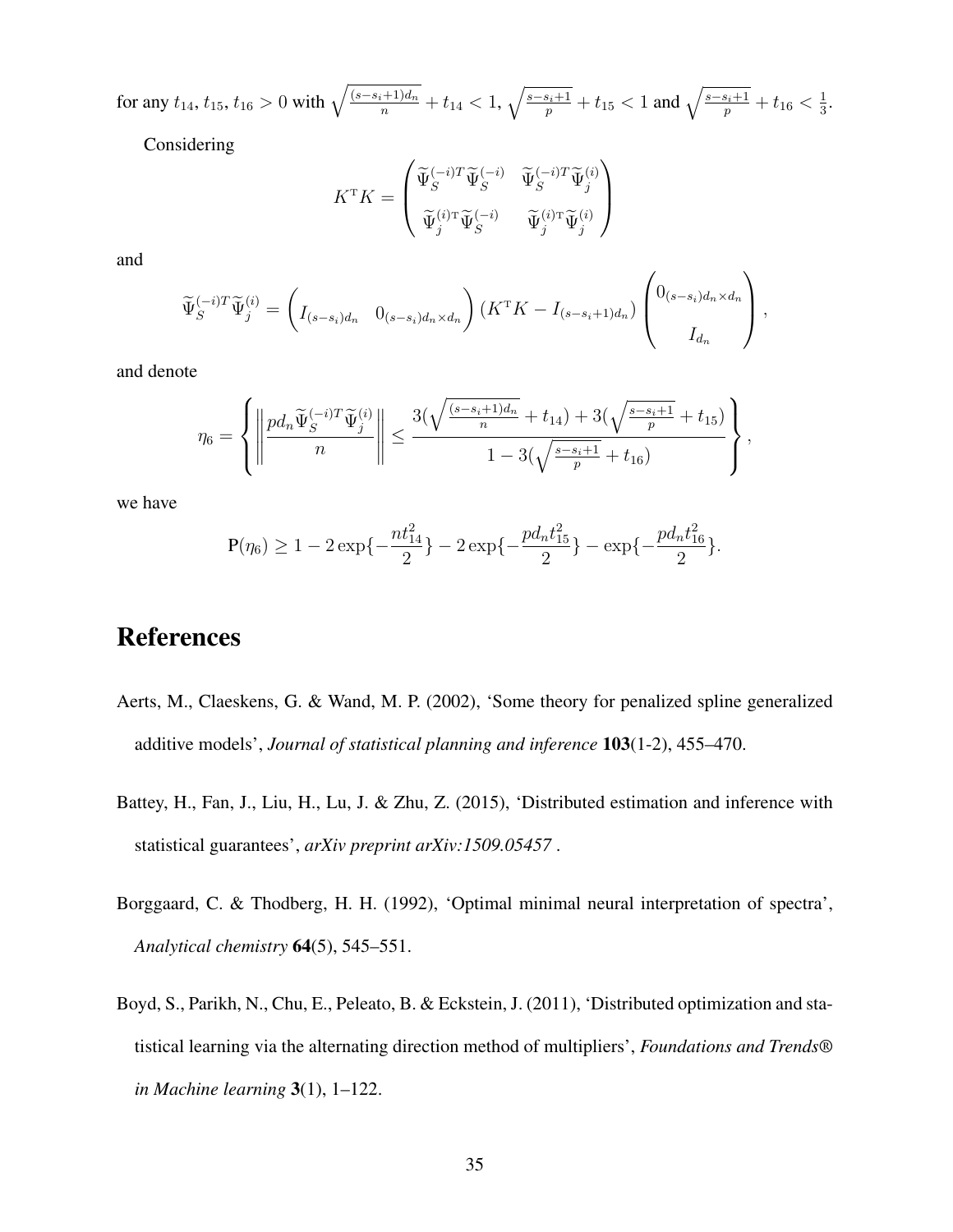- <span id="page-35-0"></span>Chen, X. & Xie, M.-g. (2014), 'A split-and-conquer approach for analysis of extraordinarily large data', *Statistica Sinica* pp. 1655–1684.
- <span id="page-35-7"></span>Chikuse, Y. (2012), *Statistics on special manifolds*, Vol. 174, Springer Science & Business Media.
- <span id="page-35-6"></span><span id="page-35-3"></span>Downs, T. D. (1972), 'Orientation statistics', *Biometrika* 59(3), 665–676.
- Efron, B., Hastie, T., Johnstone, I. & Tibshirani, R. (2004), 'Least angle regression', *The Annals of statistics* 32(2), 407–499.
- <span id="page-35-9"></span>Fan, J., Feng, Y. & Song, R. (2011), 'Nonparametric independence screening in sparse ultra-highdimensional additive models', *Journal of the American Statistical Association* 106(494), 544– 557.
- <span id="page-35-5"></span>Foygel, R. & Drton, M. (2010), 'Exact block-wise optimization in group lasso and sparse group lasso for linear regression', *Statistics* 1050, 11.
- <span id="page-35-8"></span>Friedman, J., Hastie, T. & Tibshirani, R. (2010), 'Regularization paths for generalized linear models via coordinate descent', *Journal of Statistical Software* 33(1), 1–22. URL: *http://www.jstatsoft.org/v33/i01/*
- <span id="page-35-2"></span>Haris, A., Simon, N. & Shojaie, A. (2019), 'Generalized Sparse Additive Models', *arXiv e-prints* p. arXiv:1903.04641.
- <span id="page-35-4"></span>Hastie, T. & Tibshirani, R. (1990), *Generalized Additive Models*, Chapman & Hall/CRC Monographs on Statistics & Applied Probability, Taylor & Francis. URL: *https://books.google.com/books?id=qa29r1Ze1coC*
- <span id="page-35-1"></span>He, Q., Zhang, H. H., Avery, C. L. & Lin, D. (2016), 'Sparse meta-analysis with highdimensional data', *Biostatistics* 17(2), 205–220.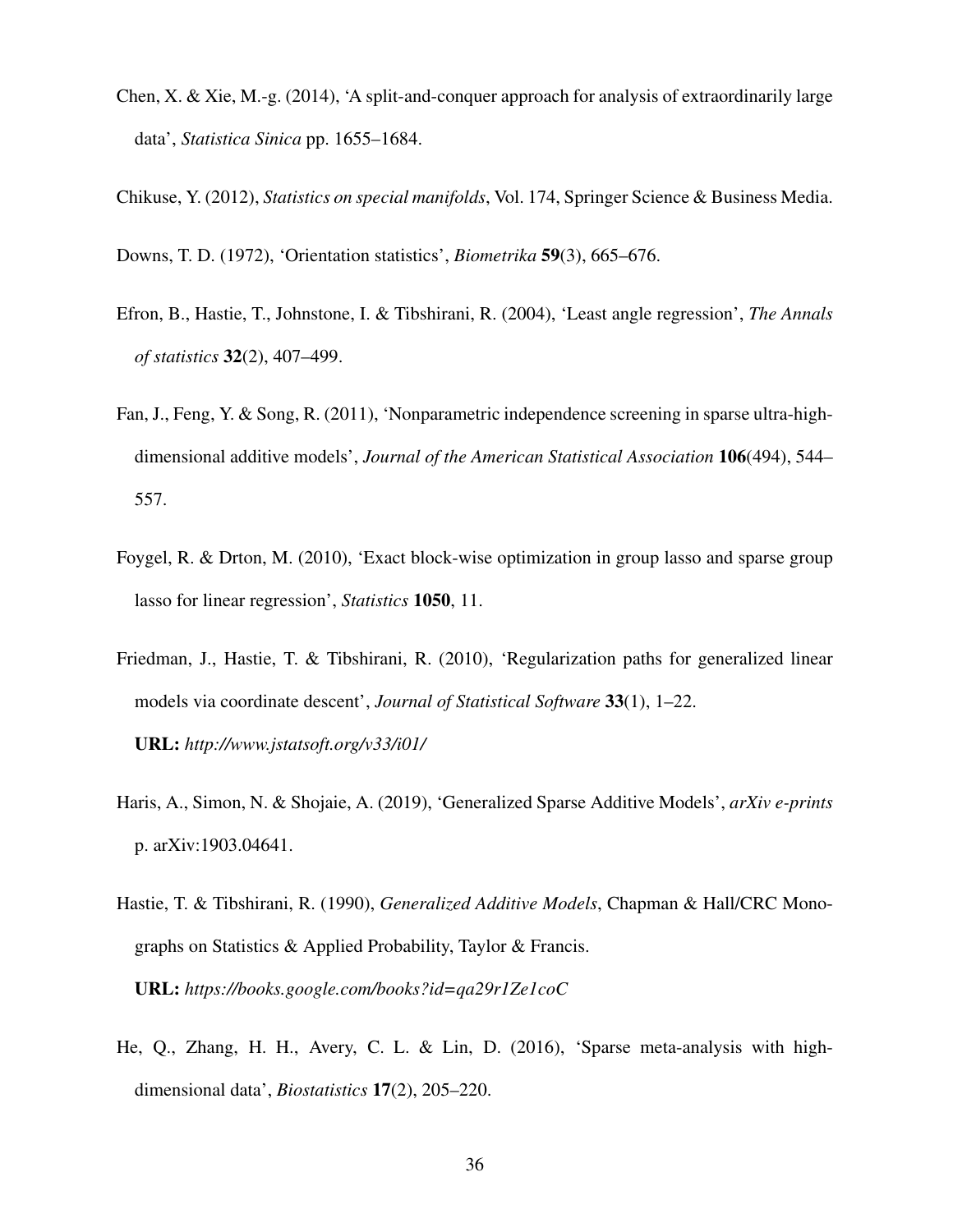- <span id="page-36-3"></span>Huang, J., Horowitz, J. L. & Wei, F. (2010), 'Variable selection in nonparametric additive models', *Annals of statistics* 38(4), 2282.
- <span id="page-36-6"></span>Jia, J. & Rohe, K. (2015), 'Preconditioning the lasso for sign consistency', *Electronic Journal of Statistics* 9(1), 1150–1172.
- <span id="page-36-8"></span>Khatri, C. G. & Pillai, K. C. S. (1965), 'Some results on the non-central multivariate beta distribution and moments of traces of two matrices', *Annals of Mathematical Statistics* 36(5), 1511– 1520.
- <span id="page-36-2"></span>Koltchinskii, V. & Yuan, M. (2010), 'Sparsity in multiple kernel learning', *The Annals of Statistics* 38(6), 3660–3695.
- <span id="page-36-9"></span>Ledoux, M. & Talagrand, M. (2013), *Probability in Banach Spaces: isoperimetry and processes*, Springer Science & Business Media.
- <span id="page-36-0"></span>Lee, J. D., Liu, Q., Sun, Y. & Taylor, J. E. (2017), 'Communication-efficient sparse regression', *The Journal of Machine Learning Research* 18(1), 115–144.
- <span id="page-36-4"></span>Lou, Y., Bien, J., Caruana, R. & Gehrke, J. (2016), 'Sparse partially linear additive models', *Journal of Computational and Graphical Statistics* 25(4), 1126–1140.
- <span id="page-36-7"></span>Meier, L., Van De Geer, S. & Bühlmann, P. (2008), 'The group lasso for logistic regression', *Journal of the Royal Statistical Society: Series B (Statistical Methodology)* 70(1), 53–71.
- <span id="page-36-1"></span>Meier, L., Van de Geer, S. & Bühlmann, P. (2009), 'High-dimensional additive modeling', *The Annals of Statistics* 37(6B), 3779–3821.
- <span id="page-36-5"></span>Petersen, A. & Witten, D. (2019), 'Data-adaptive additive modeling', *Statistics in medicine* 38(4), 583–600.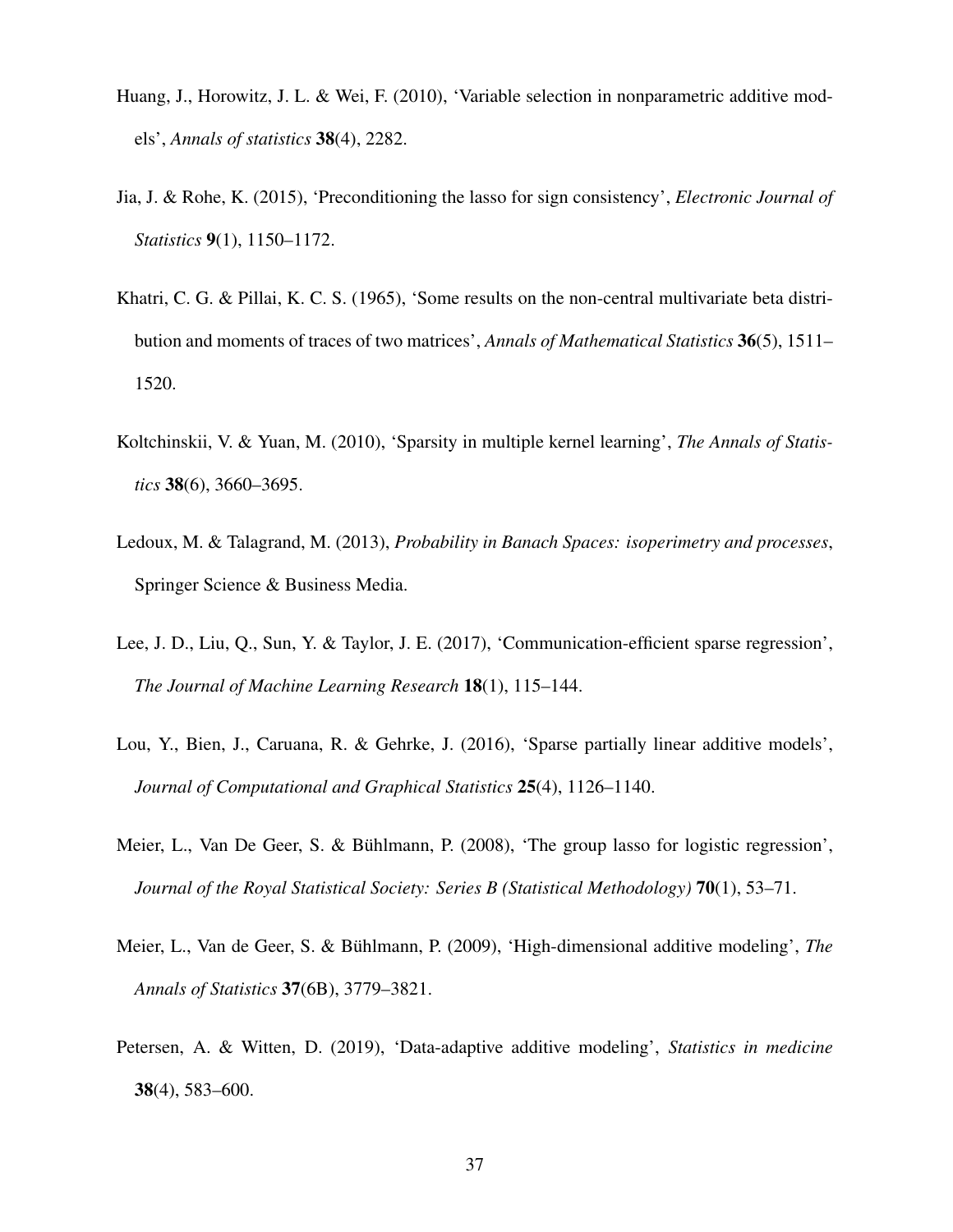- <span id="page-37-5"></span>Petersen, A., Witten, D. & Simon, N. (2016), 'Fused lasso additive model', *Journal of Computational and Graphical Statistics* 25(4), 1005–1025.
- <span id="page-37-4"></span>Raskutti, G., Wainwright, M. J. & Yu, B. (2012), 'Minimax-optimal rates for sparse additive models over kernel classes via convex programming', *Journal of Machine Learning Research* 13(Feb), 389–427.
- <span id="page-37-3"></span>Ravikumar, P., Lafferty, J., Liu, H. & Wasserman, L. (2009), 'Sparse additive models', *Journal of the Royal Statistical Society: Series B (Statistical Methodology)* 71(5), 1009–1030.
- <span id="page-37-6"></span>Sadhanala, V. & Tibshirani, R. J. (2017), 'Additive models with trend filtering', *arXiv preprint arXiv:1702.05037* .
- <span id="page-37-1"></span>Shi, C., Lu, W. & Song, R. (2018), 'A massive data framework for m-estimators with cubic-rate', *Journal of the American Statistical Association* 113(524), 1698–1709.
- <span id="page-37-8"></span>Simon, N. & Tibshirani, R. (2012), 'Standardization and the group lasso penalty', *Statistica Sinica* 22(3), 983.
- <span id="page-37-7"></span>Song, Q. & Liang, F. (2015), 'A split-and-merge bayesian variable selection approach for ultrahigh dimensional regression', *Journal of the Royal Statistical Society: Series B (Statistical Methodology)* 77(5), 947–972.
- <span id="page-37-9"></span>Speckman, P. (1985), 'Spline smoothing and optimal rates of convergence in nonparametric regression models', *The Annals of Statistics* pp. 970–983.
- <span id="page-37-2"></span>Stone, C. J. (1985), 'Additive regression and other nonparametric models', *The annals of Statistics* 13(2), 689–705.
- <span id="page-37-0"></span>Tang, L., Zhou, L. & Song, P. X.-K. (2016), 'Method of divide-and-combine in regularised generalised linear models for big data', *arXiv preprint arXiv:1611.06208* .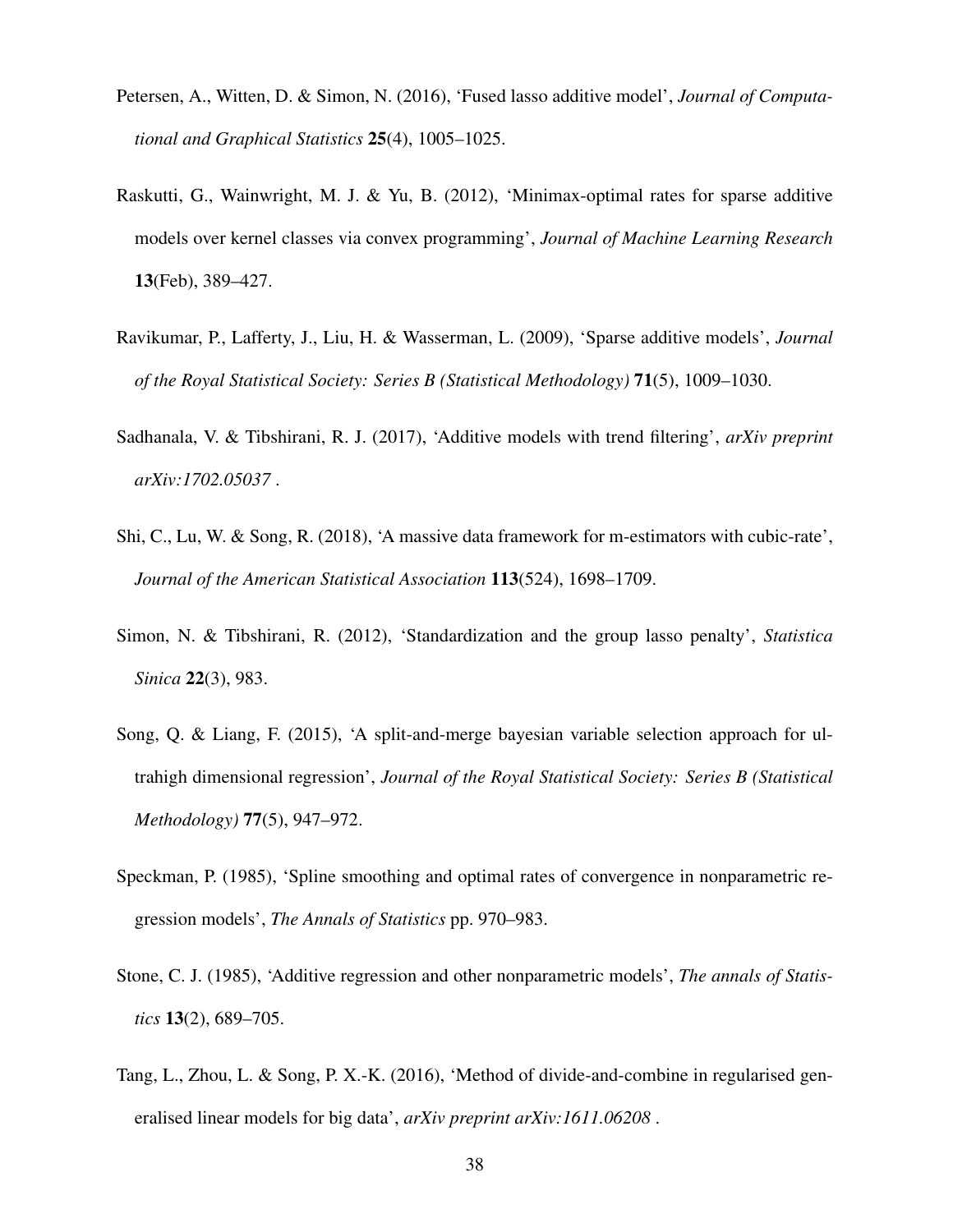- <span id="page-38-6"></span>Thodberg, H. H. (1993), Ace of bayes: Application of neural networks with pruning, Technical report, Citeseer.
- <span id="page-38-2"></span>Tibshirani, R. (1996), 'Regression shrinkage and selection via the lasso', *Journal of the Royal Statistical Society: Series B (Methodological)* 58(1), 267–288.
- <span id="page-38-7"></span>Wainwright, M. J. (2009), 'Sharp thresholds for high-dimensional and noisy sparsity recovery using  $\ell_1$  -constrained quadratic programming (lasso)', *IEEE Transactions on Information Theory* 55(5), 2183–2202.
- <span id="page-38-1"></span>Wang, X., Dunson, D. B. & Leng, C. (2016), Decorrelated feature space partitioning for distributed sparse regression, *in* 'Advances in neural information processing systems', pp. 802– 810.
- <span id="page-38-3"></span>Wood, S. N. (2011), 'Fast stable restricted maximum likelihood and marginal likelihood estimation of semiparametric generalized linear models', *Journal of the Royal Statistical Society: Series B (Statistical Methodology)* 73(1), 3–36.
- <span id="page-38-0"></span>Yang, J., Mahoney, M. W., Saunders, M. & Sun, Y. (2016), Feature-distributed sparse regression: a screen-and-clean approach, *in* 'Advances in Neural Information Processing Systems', pp. 2712–2720.
- <span id="page-38-4"></span>Yang, Y. & Zou, H. (2015), 'A fast unified algorithm for solving group-lasso penalize learning problems', *Statistics and Computing* 25(6), 1129–1141.
- <span id="page-38-5"></span>Yang, Y. & Zou, H. (2017), *gglasso: Group Lasso Penalized Learning Using a Unified BMD Algorithm*. R package version 1.4.

URL: *https://CRAN.R-project.org/package=gglasso*